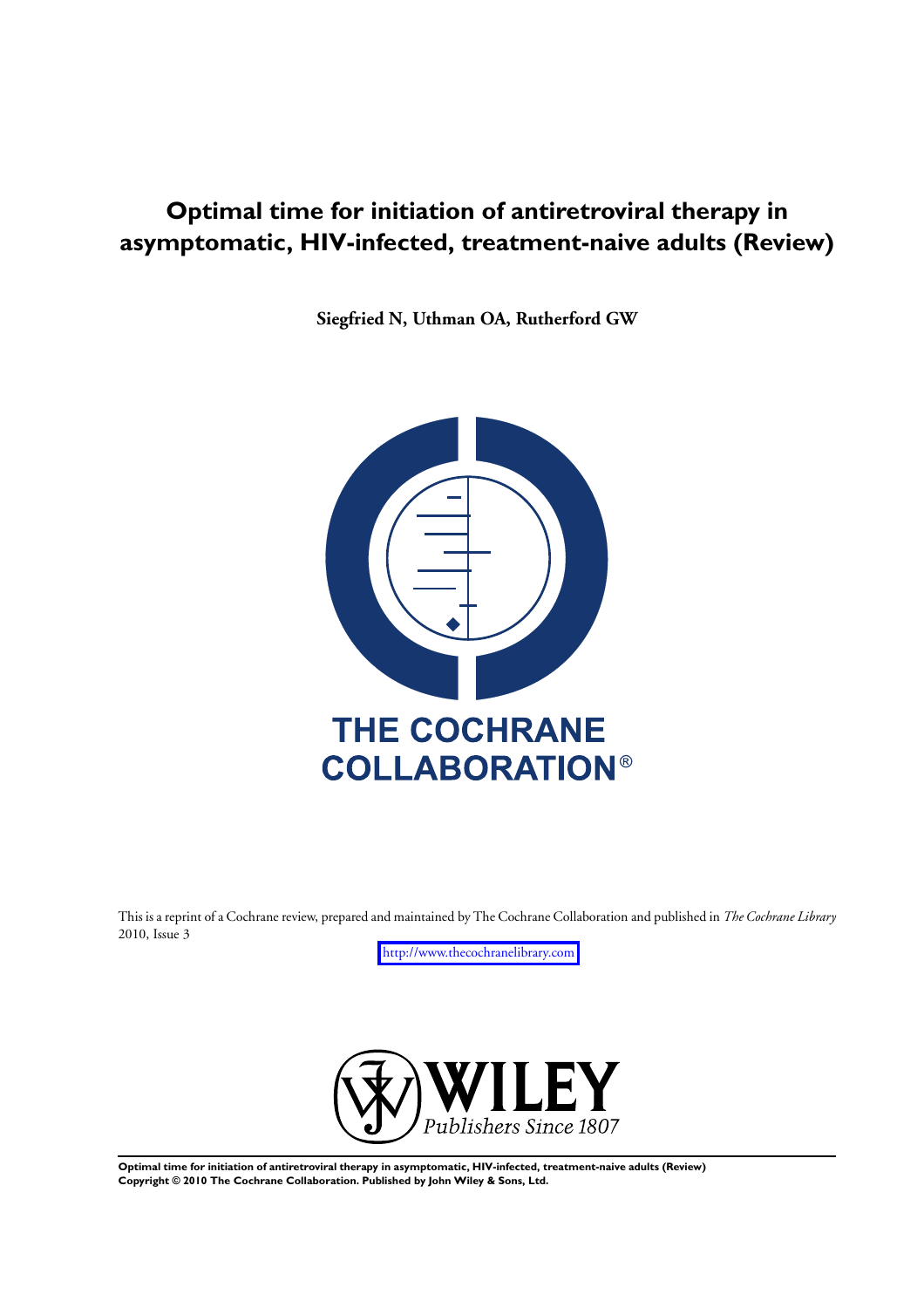## **TABLE OF CONTENTS**

| <b>HEADER</b>                                                                                                                                                                                                                                    |
|--------------------------------------------------------------------------------------------------------------------------------------------------------------------------------------------------------------------------------------------------|
| <b>ABSTRACT</b><br>a constitution of the constitution of the constitution of the constitution of the constitution of the constitution of the constitution of the constitution of the constitution of the constitution of the constitution of the |
| PLAIN LANGUAGE SUMMARY<br>the contract of the contract of the contract of the contract of the contract of                                                                                                                                        |
| SUMMARY OF FINDINGS FOR THE MAIN COMPARISON                                                                                                                                                                                                      |
| <b>BACKGROUND</b>                                                                                                                                                                                                                                |
| <b>OBJECTIVES</b>                                                                                                                                                                                                                                |
| <b>METHODS</b><br>the contract of the contract of the contract of the contract of the contract of the contract of the contract of                                                                                                                |
| <b>RESULTS</b><br>12                                                                                                                                                                                                                             |
| Figure 1.<br>13                                                                                                                                                                                                                                  |
| Figure 2.<br>14                                                                                                                                                                                                                                  |
| Figure 3.<br>15                                                                                                                                                                                                                                  |
| <b>DISCUSSION</b><br>17                                                                                                                                                                                                                          |
| AUTHORS' CONCLUSIONS<br>18                                                                                                                                                                                                                       |
| <b>ACKNOWLEDGEMENTS</b><br>19                                                                                                                                                                                                                    |
| <b>REFERENCES</b><br>19<br>والمتحال والمتحال والمتحال والمتحال والمتحال والمتحال والمتحال والمتحال والمتحال والمتحال والمتحال والمتحالة                                                                                                          |
| CHARACTERISTICS OF STUDIES<br>20                                                                                                                                                                                                                 |
| DATA AND ANALYSES<br>28                                                                                                                                                                                                                          |
| 28<br><b>HISTORY</b>                                                                                                                                                                                                                             |
| CONTRIBUTIONS OF AUTHORS<br>28                                                                                                                                                                                                                   |
| DECLARATIONS OF INTEREST<br>28                                                                                                                                                                                                                   |
| 28<br>SOURCES OF SUPPORT<br>the contract of the contract of the contract of the contract of the contract of the contract of the contract of                                                                                                      |
| 29<br>DIFFERENCES BETWEEN PROTOCOL AND REVIEW                                                                                                                                                                                                    |

**Optimal time for initiation of antiretroviral therapy in asymptomatic, HIV-infected, treatment-naive adults (Review) i Copyright © 2010 The Cochrane Collaboration. Published by John Wiley & Sons, Ltd.**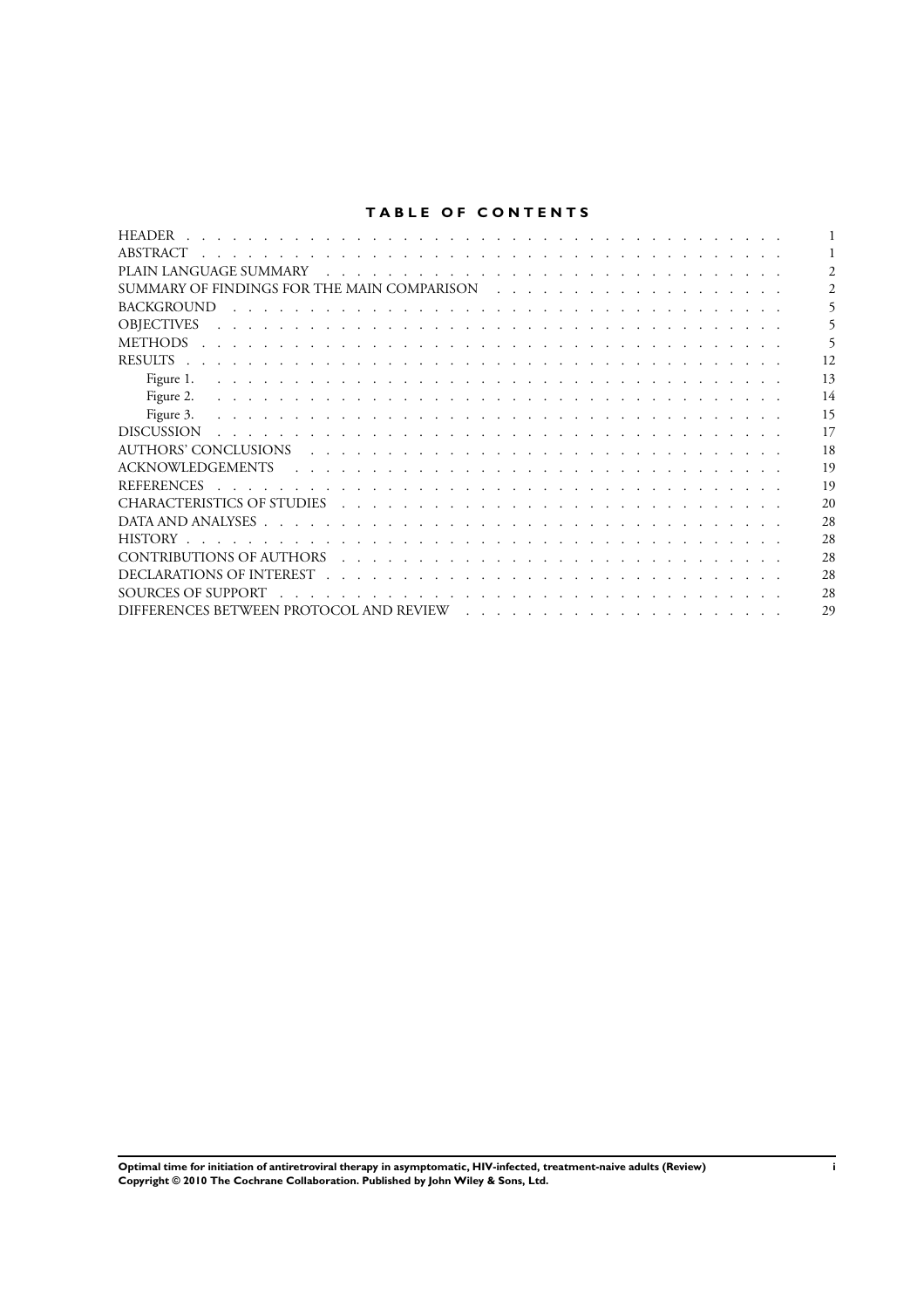**[Intervention Review]**

# **Optimal time for initiation of antiretroviral therapy in asymptomatic, HIV-infected, treatment-naive adults**

Nandi Siegfried<sup>1</sup>, Olalekan A Uthman<sup>2</sup>, George W Rutherford<sup>3</sup>

<sup>1</sup>South African Cochrane Centre, South African Medical Research Council, Tygerberg, South Africa. <sup>2</sup>WMHTAC, Public Health, Epidemiology & Biostatistics, University of Birmingham, Birmingham, UK. <sup>3</sup>Global Health Sciences, University of California, San Francisco, San Francisco, CA, USA

Contact address: Nandi Siegfried, South African Cochrane Centre, South African Medical Research Council, PO Box 19070, Tygerberg, 7505, South Africa. [nandi.siegfried@mrc.ac.za](mailto:nandi.siegfried@mrc.ac.za).

**Editorial group:** Cochrane HIV/AIDS Group. **Publication status and date:** New, published in Issue 3, 2010. **Review content assessed as up-to-date:** 12 November 2009.

**Citation:** Siegfried N, Uthman OA, Rutherford GW. Optimal time for initiation of antiretroviral therapy in asymptomatic, HIV-infected, treatment-naive adults. *Cochrane Database of Systematic Reviews* 2010, Issue 3. Art. No.: CD008272. DOI: 10.1002/14651858.CD008272.pub2.

Copyright © 2010 The Cochrane Collaboration. Published by John Wiley & Sons, Ltd.

## **A B S T R A C T**

## **Background**

According to consensus, initiation of therapy is best based on CD4 cell count, a marker of immune status, rather than on viral load, a marker of virologic replication. For patients with advanced symptoms, treatment should be started regardless of CD4 count. However, the point during the course of HIV infection at which antiretroviral therapy (ART) is best initiated in asymptomatic patients remains unclear. Guidelines issued by various agencies provide different initiation recommendations according to resource availability. This can be confusing for clinicians and policy-makers when determining the best time to initiate therapy. Optimizing the initiation of ART is clearly complex and must, therefore, be balanced between individual and broader public health needs.

#### **Objectives**

To assess the evidence for the optimal time to initiate ART in treatment-naive, asymptomatic, HIV-infected adults

#### **Search strategy**

We formulated a comprehensive and exhaustive search strategy in an attempt to identify all relevant studies regardless of language or publication status (published, unpublished, in press, and in progress). In August 2009, we searched the following electronic journal and trial databases: MEDLINE, EMBASE, and CENTRAL. We also searched the electronic conference database of NLM Gateway, individual conference proceedings and prospective trials registers. We contacted researchers and relevant organizations and checked reference lists of all included studies.

## **Selection criteria**

Randomized controlled trials that compared the effect of ART consisting of three drugs initiated early in the disease at high CD4 counts as defined by the trial. Early initiation could be at levels of 201-350, 351-500, or >500 cells/µL, with the comparison group initiating ART at CD4 counts below 200 x  $10^6$  cells/µL or as defined by the trial.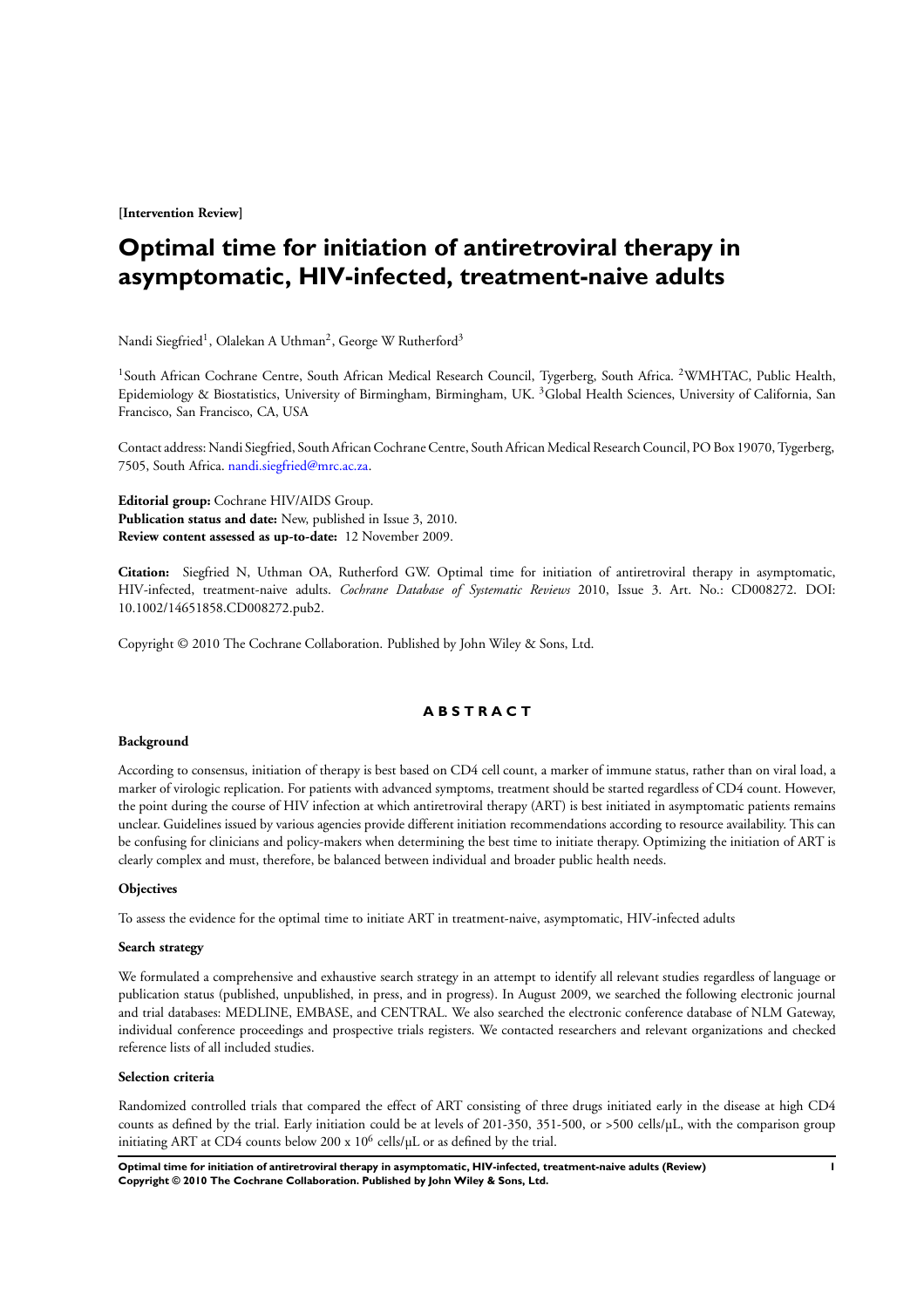#### **Data collection and analysis**

Two review authors independently assessed study eligibility, extracted data, and graded methodological quality. Data extraction and methodological quality were checked by a third author who resolved differences when these arose. Where clinically meaningful to do so, we meta-analysed dichotomous outcomes using the relative risk (RR) and report the 95% confidence intervals (95% CIs).

## **Main results**

One completed trial (N = 816) and one sub-group (N = 249) of a larger trial met inclusion criteria. We combined the mortality data for both trials comparing initiating ART at CD4 levels at 350 cells/µL or between 200 and 350 cells/µL with deferring initiation of ART to CD4 levels of 250 cells/µL or 200 cells/µL. There was a statistically significant reduction in death when starting ART at higher CD4 counts. Risk of death was reduced by 74% (RR = 0.26; 95% CI: 0.11, 0.62; *P* = 0.002). Risk of tuberculosis was reduced by 50% in the groups starting ART early; this was not statistically significant, with the reduction as much as 74% or an increased risk of up to 12% (RR = 0.54; 95% CI: 0.26, 1.12; *P* = 0.01). Starting ART at enrollment (when participants had CD4 counts of 350 cells/µL) rather than deferring to starting at a CD4 count of 250 cells/µL reduced the risk of disease progression by 70%; this was not statistically significant, with the reduction in risk as much as 97% or an increased risk of up to 185% (RR = 0.30; 95% CI: 0.03, 2.85; *P* = 0.29).

One RCT found no statistically significant difference in the number of independent Grade 3 or 4 adverse events occurring in the early and standard ART groups when we conducted an intention-to-treat analysis (RR = 1.72;  $95\%$  CI: 0.98, 3.03;  $P = 0.06$ ). However, when analyzing only participants who actually commenced ART in the deferred group (n = 160), the trial authors report a statistically significant increase in the incidence of zidovudine-related anaemia (8.1%) compared with those in the early initiation group (3.4%) (RR = 0.42; 95% CI: 0.20, 0.88; *P* = 0.02).

#### **Authors' conclusions**

There is evidence of moderate quality that initiating ART at CD4 levels higher than 200 or 250 cells/uL reduces mortality rates in asymptomatic, ART-naive, HIV-infected people. Practitioners and policy-makers may consider initiating ART at levels ≤ 350 cells/ µL for patients who present to health services and are diagnosed with HIV early in the infection.

## **P L A I N L A N G U A G E S U M M A R Y**

## **When is the best time to start antiretroviral therapy in people with HIV infection, who have not received antiretroviral treatment before and who do not have any symptoms of HIV illness?**

Antiretroviral therapy (ART) has been shown to be effective in slowing down the progression of AIDS and in reducing HIV-related illnesses and death. Traditionally, therapy is administered based on a patient's CD4 cell count, where the number of CD4 cells reflects the body's immune (defense) system. An HIV-infected individual with a CD4 cell count of 500 cells/µL is considered healthy enough not to need ART. When a patient's cell count reaches 200 cells/ µL, however, the immune system is severely weakened and ART is necessary. A patient with advanced symptoms receives treatment regardless of CD4 count.

Recommendations on the timing for ART initiation differ based on availability of resources, leading to confusion amongst clinicians and policy-makers in determining the most favorable point to begin treatment. The objective of this review is to assess the evidence for the optimal time to initiate ART in HIV-infected adults who have not previously received therapy and who do not have symptoms of HIV illness.

The authors reviewed two trials which involved 1,065 participants. Both studies compared the effect of ART initiation at high CD4 counts (350 cells/µL) with ART initiation at low CD4 counts (250 cells/µL). Results showed that starting ART at higher levels of CD4 reduces mortality rates in HIV-infected individuals who have not received antiretroviral treatment before and who do not have any symptoms of HIV illness.

**Optimal time for initiation of antiretroviral therapy in asymptomatic, HIV-infected, treatment-naive adults (Review) 2 Copyright © 2010 The Cochrane Collaboration. Published by John Wiley & Sons, Ltd.**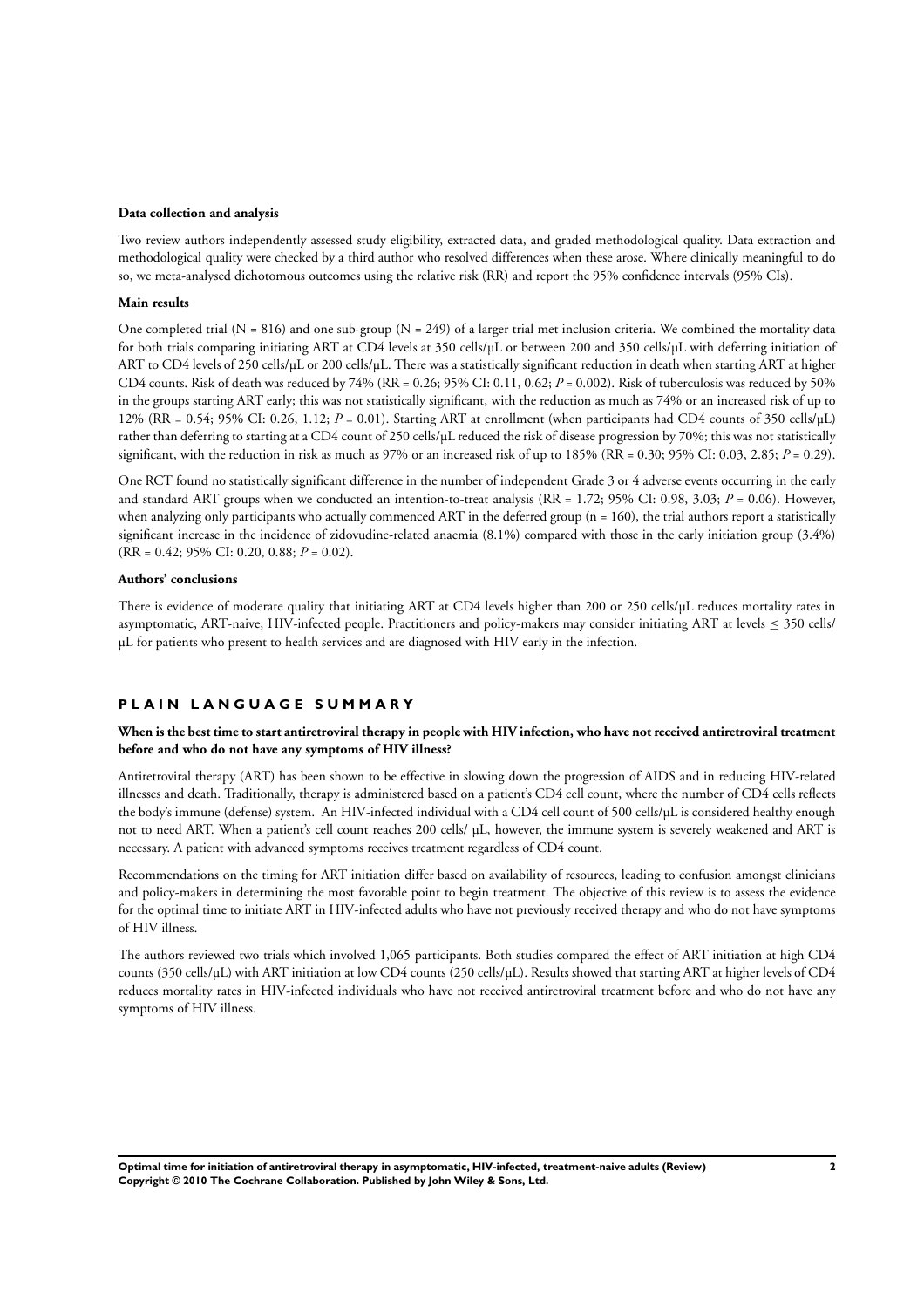## SUMMARY OF FINDINGS FOR THE MAIN COMPARISON *[\[Explanation\]](http://www3.interscience.wiley.com/homepages/106568753/SoFexplanations.pdf)*

Early ART versus standard or deferred ART (CD4  $\hat{a} \approx 200$  or CD4  $\hat{a} \approx 250$  cells/ $\mu$ l) for asymptomatic, HIV-infected, treatment naive adults

**Patient or population:** patients with asymptomatic, HIV-infected, treatment naive adults

**Settings:**

**Intervention:** Early ART versus standard or deferred ART (CD4 â¤ <sup>200</sup> or CD4 â¤ <sup>250</sup> cells/µl)

|                                                                                      | <b>Outcomes</b>     | Illustrative comparative risks* (95% CI) |                                                                                                                                                                             | <b>Relative effect</b><br>(95% CI) | <b>No of Participants</b><br>(studies) | <b>Quality of the evidence</b><br>(GRADE)                    | <b>Comments</b> |
|--------------------------------------------------------------------------------------|---------------------|------------------------------------------|-----------------------------------------------------------------------------------------------------------------------------------------------------------------------------|------------------------------------|----------------------------------------|--------------------------------------------------------------|-----------------|
| ntiretroviral therapy in asymptomatic, HIV-infected, treatment-naive adults (Review) |                     | <b>Assumed risk</b>                      | <b>Corresponding risk</b>                                                                                                                                                   |                                    |                                        |                                                              |                 |
|                                                                                      |                     | <b>Control</b>                           | Early ART versus stan-<br>dard or deferred ART (<br>CD4 $\hat{a}$ <sup><math>\alpha</math></sup> 200 or CD4 $\hat{a}$ <sup><math>\alpha</math></sup><br>250 cells/ $\mu$ l) |                                    |                                        |                                                              |                 |
|                                                                                      | <b>Death</b>        | <b>Study population</b>                  |                                                                                                                                                                             | <b>RR 0.26</b>                     | 1065<br>(2 studies)                    | $\oplus \oplus \oplus \bigcirc$<br>$\textbf{moderate}^{1,2}$ |                 |
|                                                                                      |                     | 46 per 1000                              | 12 per 1000<br>(5 to 29)                                                                                                                                                    | $(0.11 \text{ to } 0.62)$          |                                        |                                                              |                 |
|                                                                                      |                     | <b>Medium risk population</b>            |                                                                                                                                                                             |                                    |                                        |                                                              |                 |
|                                                                                      |                     | 32 per 1000                              | 8 per 1000<br>(4 to 20)                                                                                                                                                     |                                    |                                        |                                                              |                 |
|                                                                                      | <b>Tuberculosis</b> | <b>Study population</b>                  |                                                                                                                                                                             | <b>RR 0.54</b>                     | 1065                                   | $\oplus \oplus \oplus \bigcirc$                              |                 |
|                                                                                      |                     | 68 per 1000                              | 37 per 1000<br>(18 to 76)                                                                                                                                                   | $(0.26 \text{ to } 1.12)$          | (2 studies)                            | moderate <sup>1,2</sup>                                      |                 |
|                                                                                      |                     | <b>Medium risk population</b>            |                                                                                                                                                                             |                                    |                                        |                                                              |                 |
|                                                                                      |                     | 44 per 1000                              | 24 per 1000<br>(11 to 49)                                                                                                                                                   |                                    |                                        |                                                              |                 |
| ς                                                                                    |                     |                                          |                                                                                                                                                                             |                                    |                                        |                                                              |                 |

<span id="page-4-0"></span>Optimal time for initiation of antiretroviral therapy in asymptomatic, HIV-infected, treatment-naive adults (Review)<br>Copyright © 2010 The Cochrane Collaboration. Published by John Wiley & Sons, Ltd. **Copyright © 2010 The Cochrane Collaboration. Published by John Wiley & Sons, Ltd.3 Optimal time for initiation of antiretroviral therapy in asymptomatic, HIV-infected, treatment-naive adults (Review)**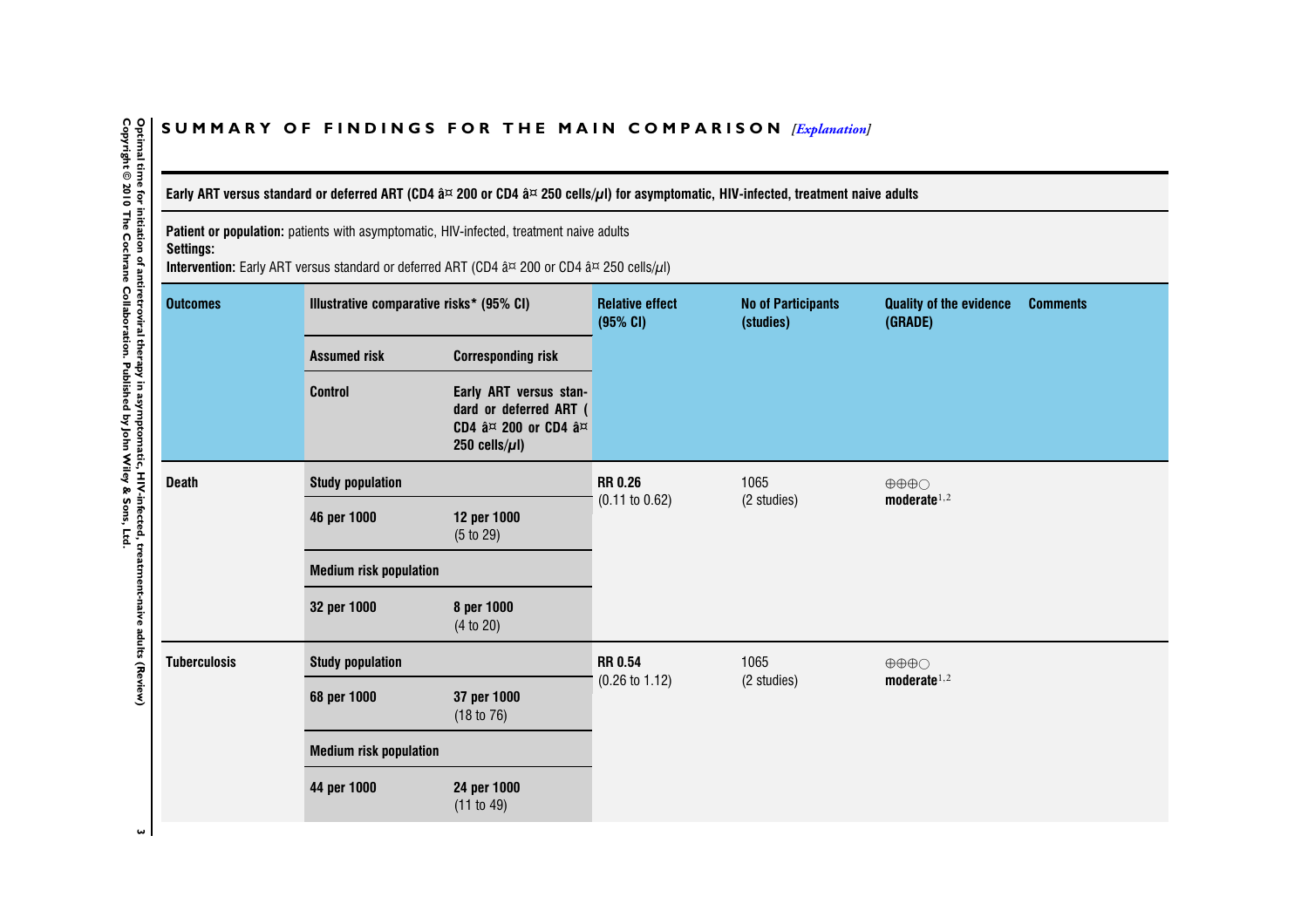| $low^{1,2,3}$<br>$(0.03 \text{ to } 2.87)$<br>sion measured by oppor-<br>$(1$ study)<br>25 per 1000<br>7 per 1000<br>tunistic disease<br>(1 to 69)<br>Opportunistic<br>disease<br>events<br>18 Medium risk population<br>Follow-up:<br>mean<br>months<br>25 per 1000<br>7 per 1000<br>(1 to 69)<br>*The basis for the assumed risk (e.g. the median control group risk across studies) is provided in footnotes. The corresponding risk (and its 95% confidence interval) is based on the<br>assumed risk in the comparison group and the relative effect of the intervention (and its 95% CI).<br>CI: Confidence interval; RR: Risk ratio; OR: Odds ratio;<br><b>GRADE Working Group grades of evidence</b><br>High quality: Further research is very unlikely to change our confidence in the estimate of effect.<br>Moderate quality: Further research is likely to have an important impact on our confidence in the estimate of effect and may change the estimate.<br>Low quality: Further research is very likely to have an important impact on our confidence in the estimate of effect and is likely to change the estimate.<br>Very low quality: We are very uncertain about the estimate. | <b>Disease</b><br>progres- | <b>Study population</b> |  | OR 0.29 | 249 | $\oplus \oplus \cap \cap$ |  |  |  |
|-------------------------------------------------------------------------------------------------------------------------------------------------------------------------------------------------------------------------------------------------------------------------------------------------------------------------------------------------------------------------------------------------------------------------------------------------------------------------------------------------------------------------------------------------------------------------------------------------------------------------------------------------------------------------------------------------------------------------------------------------------------------------------------------------------------------------------------------------------------------------------------------------------------------------------------------------------------------------------------------------------------------------------------------------------------------------------------------------------------------------------------------------------------------------------------------------------|----------------------------|-------------------------|--|---------|-----|---------------------------|--|--|--|
| <sup>1</sup> The SMART study is a post hoc analysis of a sub-set of a larger trial<br>sub-sets within the original trials. This is a form of publication bias and we have therefore downgraded the results accordingly<br>disease progression                                                                                                                                                                                                                                                                                                                                                                                                                                                                                                                                                                                                                                                                                                                                                                                                                                                                                                                                                         |                            |                         |  |         |     |                           |  |  |  |
|                                                                                                                                                                                                                                                                                                                                                                                                                                                                                                                                                                                                                                                                                                                                                                                                                                                                                                                                                                                                                                                                                                                                                                                                       |                            |                         |  |         |     |                           |  |  |  |
| <sup>2</sup> As the SMART sub-set is a post hoc analysis there may be other trials which did not conduct or publish similar analyses of potential<br><sup>3</sup> This result is a post hoc subset analysis from only one trial and the evidence is therefore not directly able to answer the outcome of                                                                                                                                                                                                                                                                                                                                                                                                                                                                                                                                                                                                                                                                                                                                                                                                                                                                                              |                            |                         |  |         |     |                           |  |  |  |
|                                                                                                                                                                                                                                                                                                                                                                                                                                                                                                                                                                                                                                                                                                                                                                                                                                                                                                                                                                                                                                                                                                                                                                                                       |                            |                         |  |         |     |                           |  |  |  |
|                                                                                                                                                                                                                                                                                                                                                                                                                                                                                                                                                                                                                                                                                                                                                                                                                                                                                                                                                                                                                                                                                                                                                                                                       |                            |                         |  |         |     |                           |  |  |  |
|                                                                                                                                                                                                                                                                                                                                                                                                                                                                                                                                                                                                                                                                                                                                                                                                                                                                                                                                                                                                                                                                                                                                                                                                       |                            |                         |  |         |     |                           |  |  |  |
|                                                                                                                                                                                                                                                                                                                                                                                                                                                                                                                                                                                                                                                                                                                                                                                                                                                                                                                                                                                                                                                                                                                                                                                                       |                            |                         |  |         |     |                           |  |  |  |
|                                                                                                                                                                                                                                                                                                                                                                                                                                                                                                                                                                                                                                                                                                                                                                                                                                                                                                                                                                                                                                                                                                                                                                                                       |                            |                         |  |         |     |                           |  |  |  |
|                                                                                                                                                                                                                                                                                                                                                                                                                                                                                                                                                                                                                                                                                                                                                                                                                                                                                                                                                                                                                                                                                                                                                                                                       |                            |                         |  |         |     |                           |  |  |  |
|                                                                                                                                                                                                                                                                                                                                                                                                                                                                                                                                                                                                                                                                                                                                                                                                                                                                                                                                                                                                                                                                                                                                                                                                       |                            |                         |  |         |     |                           |  |  |  |
|                                                                                                                                                                                                                                                                                                                                                                                                                                                                                                                                                                                                                                                                                                                                                                                                                                                                                                                                                                                                                                                                                                                                                                                                       |                            |                         |  |         |     |                           |  |  |  |
|                                                                                                                                                                                                                                                                                                                                                                                                                                                                                                                                                                                                                                                                                                                                                                                                                                                                                                                                                                                                                                                                                                                                                                                                       |                            |                         |  |         |     |                           |  |  |  |
|                                                                                                                                                                                                                                                                                                                                                                                                                                                                                                                                                                                                                                                                                                                                                                                                                                                                                                                                                                                                                                                                                                                                                                                                       |                            |                         |  |         |     |                           |  |  |  |
|                                                                                                                                                                                                                                                                                                                                                                                                                                                                                                                                                                                                                                                                                                                                                                                                                                                                                                                                                                                                                                                                                                                                                                                                       |                            |                         |  |         |     |                           |  |  |  |
|                                                                                                                                                                                                                                                                                                                                                                                                                                                                                                                                                                                                                                                                                                                                                                                                                                                                                                                                                                                                                                                                                                                                                                                                       |                            |                         |  |         |     |                           |  |  |  |
|                                                                                                                                                                                                                                                                                                                                                                                                                                                                                                                                                                                                                                                                                                                                                                                                                                                                                                                                                                                                                                                                                                                                                                                                       |                            |                         |  |         |     |                           |  |  |  |
|                                                                                                                                                                                                                                                                                                                                                                                                                                                                                                                                                                                                                                                                                                                                                                                                                                                                                                                                                                                                                                                                                                                                                                                                       |                            |                         |  |         |     |                           |  |  |  |
|                                                                                                                                                                                                                                                                                                                                                                                                                                                                                                                                                                                                                                                                                                                                                                                                                                                                                                                                                                                                                                                                                                                                                                                                       |                            |                         |  |         |     |                           |  |  |  |
|                                                                                                                                                                                                                                                                                                                                                                                                                                                                                                                                                                                                                                                                                                                                                                                                                                                                                                                                                                                                                                                                                                                                                                                                       |                            |                         |  |         |     |                           |  |  |  |
|                                                                                                                                                                                                                                                                                                                                                                                                                                                                                                                                                                                                                                                                                                                                                                                                                                                                                                                                                                                                                                                                                                                                                                                                       |                            |                         |  |         |     |                           |  |  |  |
|                                                                                                                                                                                                                                                                                                                                                                                                                                                                                                                                                                                                                                                                                                                                                                                                                                                                                                                                                                                                                                                                                                                                                                                                       |                            |                         |  |         |     |                           |  |  |  |

Optimal time for initiation of antiretroviral therapy in asymptomatic, HIV-infected, tr<br>Copyright © 2010 The Cochrane Collaboration. Published by John Wiley & Sons, Ltd.<br>Copyright © 2010 The Cochrane Collaboration. Publi **Copyright © 2010 The Cochrane Collaboration. Published by John Wiley & Sons, Ltd.**

 $\begin{array}{c} \hline \hline \hline \hline \end{array}$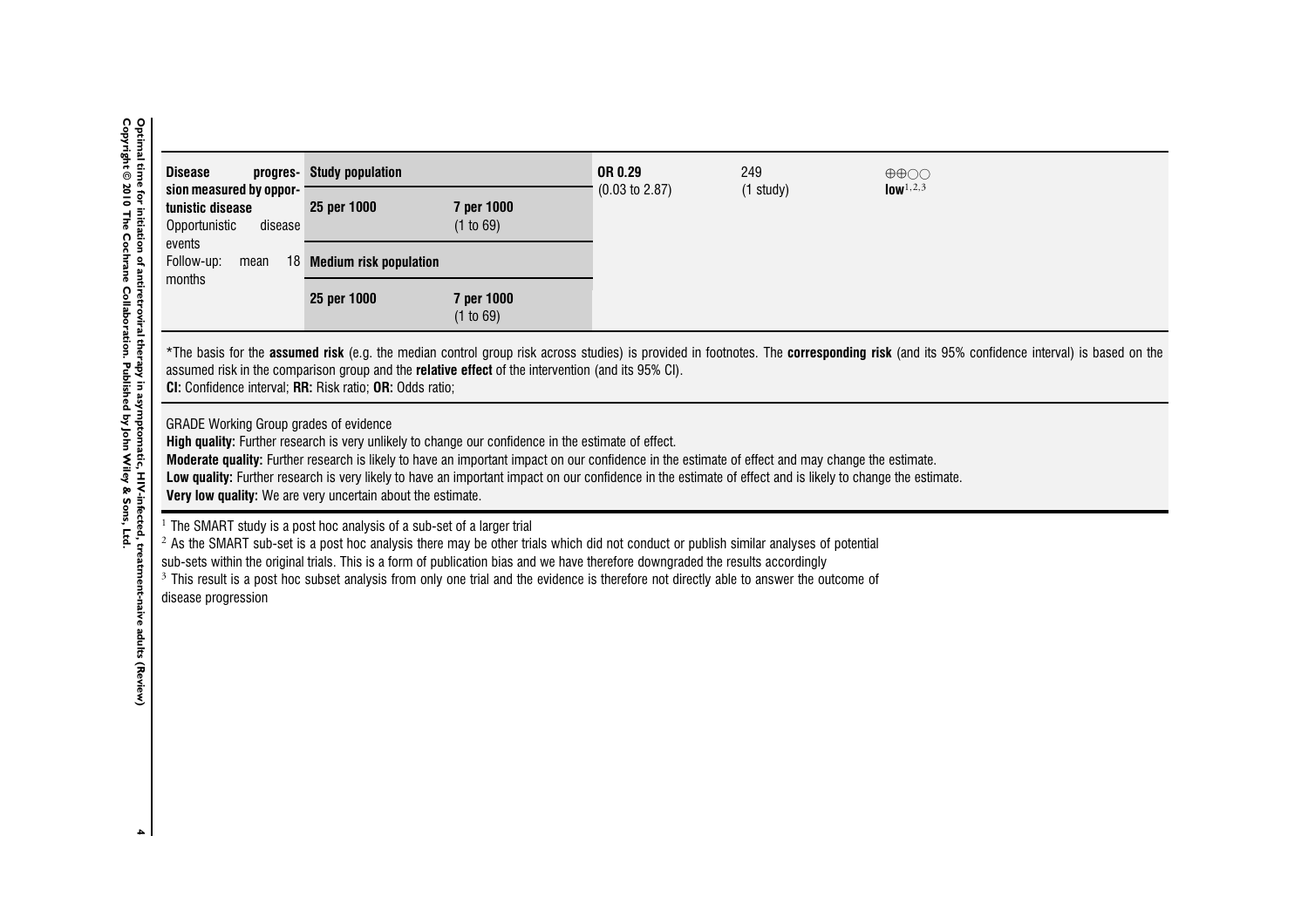## **B A C K G R O U N D**

Provision of combination antiretroviral treatment (ART) to people infected with human immunodeficiency virus (HIV) reduces both progression to the acquired immunodeficiency syndrome (AIDS) and the morbidity and mortality associated with advanced HIV infection. According to consensus, initiation of therapy is best based on CD4 count, a marker of immune status, rather than on viral load, a marker of virologic replication ([Sterling 2001](#page-20-0)). For patients with advanced symptoms, treatment should be started regardless of CD4 count; however, the point during the course of HIV infection at which ART is best initiated in asymptomatic patients remains unclear, and in a 2006 *BMJ* review, Deeks clearly articulated optimal timing of ART initiation as a key unanswered question for people infected with HIV, clinicians, and policy-makers ([Deeks 2006](#page-20-0)).

Guidelines issued by various agencies provide different initiation recommendations according to resource availability. This can be confusing for clinicians and policy-makers when they are determining the best time to initiate therapy. In 2008, the United States Panel of the International AIDS Society recommended that ART in adults with HIV infection should not be initiated before CD4 cell count declines to less than 350 cells/µL ([Hammer 2008\)](#page-20-0). In patients with 350 CD4 cells/µL or more, the decision to begin therapy should be individualized based on the presence of comorbidities, risk factors for progression to AIDS and non-AIDS defining diseases ([Hammer 2008](#page-20-0)). In comparison, in resource-constrained settings, the World Health Organization recommends that ART should not be initiated at concentrations of CD4 counts above 200 cells/µL in asymptomatic patients ([WHO 2006](#page-20-0)) and does not address initiation at higher concentration of CD4 cells. Optimizing the initiation of ART is clearly complex and must, therefore, be balanced between individual and broader public health needs.

Historically, clinicians determined initiation of ART by balancing the risks and benefits of delaying treatment [\(Sabin 2009](#page-20-0)). Original ART formulations had high pill counts, inconvenient dosing instructions and often substantial toxicities which favoured a delay in treatment to avoid poor adherence early in the disease. Currently there are better-tolerated ART formulations and an increase in the number of treatment options available ([Schrader 2008\)](#page-20-0). Additionally, targeted adherence interventions have been shown to be associated with high adherence rates [\(Orrell 2007\)](#page-20-0). Initiating early treatment has the benefit of reducing or avoiding the irreversible damage done by HIV and opportunistic infections (OIs) ([Day](#page-20-0) [2002](#page-20-0)). Treating patients at higher CD4 counts may reduce infectivity and so play an important role in community prevention, although this has not been proved conclusively ([Granich 2009](#page-20-0)). Delaying ART until later risks a deteriorating immune function, development of OIs, declining quality of life and progression to AIDS and death, but starting ART too early has the disadvantage of exhausting drug options (as viral resistance is more likely to occur the longer treatment progresses) and the patient's ability to tolerate drugs ([Day 2002](#page-20-0)).

Several studies have modeled the risks and benefits of starting ART at different CD4 counts using cost-effectiveness models and have found benefit for starting ART earlier ([Palella 2003;](#page-20-0) [Schackman](#page-20-0) [2002](#page-20-0); [Walensky 2009\)](#page-20-0). A recent study using validated computer simulation to weigh important harms from earlier initiation of ART (toxicity, side effects, and resistance accumulation) against important benefits (decreased HIV-related mortality) found that earlier initiation of ART is often favoured compared with current recommendations but cautioned that the findings may not be generalizable to women [\(Braithwaite 2008](#page-20-0)). Two recent cohort studies from the USA and Canada recommended that initiation of ART begin at levels at least over 350 cells/µL and possibly over 500 cells/µL [\(Kitahata 2009\)](#page-20-0) after analyses found improved survival in patients begun on ART at higher levels. To our knowledge no similar studies have been conducted in resource-poor settings.

Ideally, randomised controlled trials that compare clinical, virologic and immunologic outcomes in asymptomatic patients initiating ART at different CD4 levels provide the best evidence to determine at what levels initiation of treatment is optimised. This systematic review of such trials will provide a much-needed evidence base to assist clinicians, policy-makers and consumers in their decision-making and was used by the World Health Organization (WHO) to develop its 2009 ART treatment guidelines for adults and adolescents [\(WHO 2009\)](#page-20-0).

## **O B J E C T I V E S**

To assess the evidence for the optimal time to initiate ART in treatment-naive, asymptomatic, HIV-infected adults

## **M E T H O D S**

## **Criteria for considering studies for this review**

#### **Types of studies**

Randomised controlled trials

#### **Types of participants**

Asymptomatic, HIV-infected, treatment-naive adults (15 years of age and older)

Trials of participants co-infected with hepatitis B or C were not excluded from this review. Trials of participants who are symptomatic regardless of CD4 counts were excluded from this review. Trials of initiation of ART in participants co-infected with tuberculosis (TB) were excluded from this review as a concurrent Cochrane review is being conducted on this topic.

**Optimal time for initiation of antiretroviral therapy in asymptomatic, HIV-infected, treatment-naive adults (Review) 5 Copyright © 2010 The Cochrane Collaboration. Published by John Wiley & Sons, Ltd.**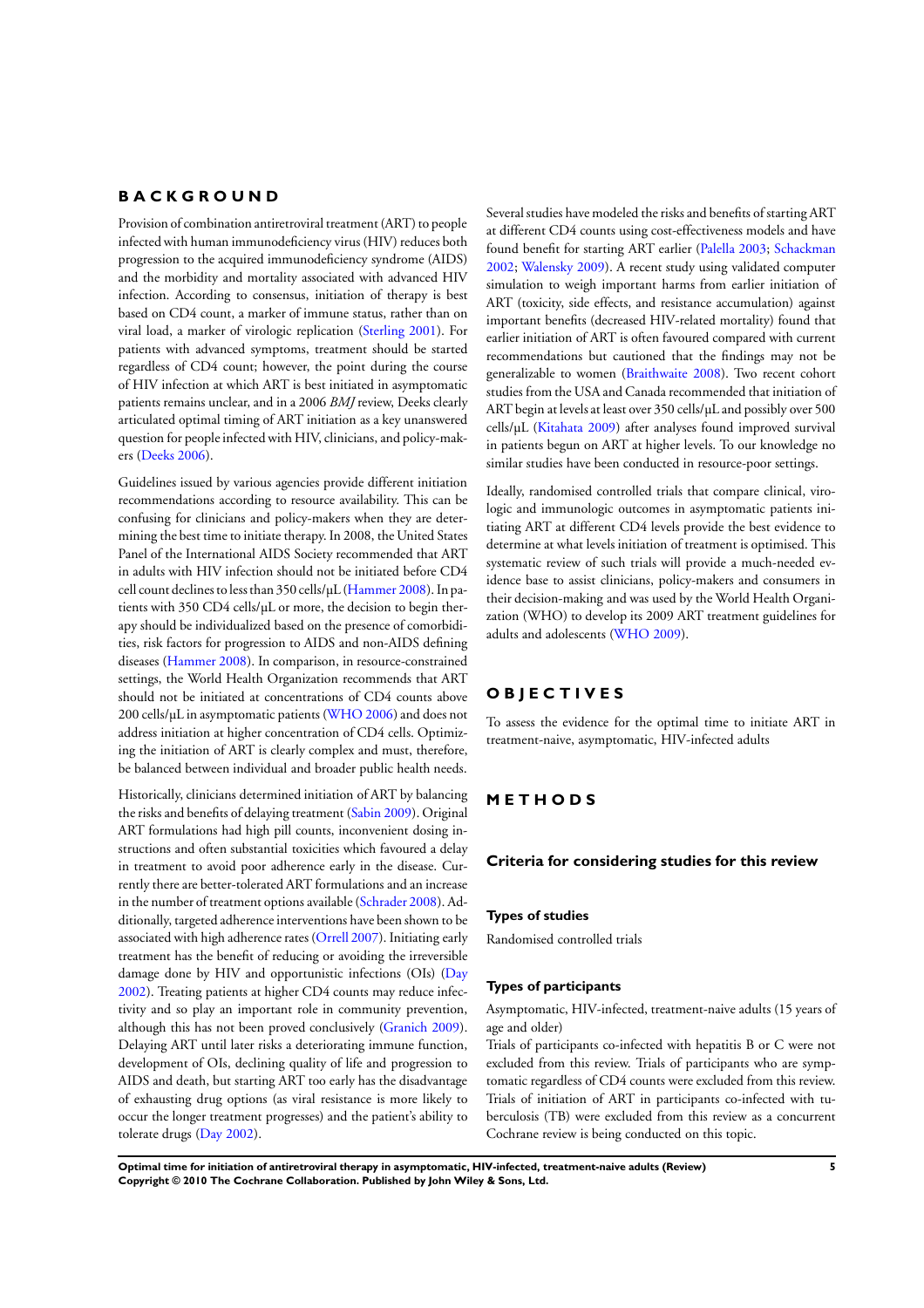## **Types of interventions**

ART consisting of three drugs initiated early in the disease at high CD4 counts, as defined by the trial. In adults, the definition of high count may be at levels of 201-350, 351-500 or >500 cells/ µL. The comparison group will be when ART is initiated at CD4 counts below 200 cells/µL, or as defined by the trial.

### **Types of outcome measures**

## **Primary outcomes**

1. Death (all cause)

2. Responses to ART as measured by:

i) Clinical occurrence of new HIV-related events (death or AIDS-defining illness)

ii) Proportion of patients achieving and maintaining an undetectable viral load, as defined by the trial

iii) Time to event of new HIV-related events (death or AIDS-defining illness)

iv) Immunologic response (change in mean CD4+ cell count (mean relative change (percent) or mean absolute change compared with baseline), and standard deviation)

v) Virologic response (proportion of patients maintaining an undetectable viral load and/or change in HIV-

RNA levels (mean relative change (percent) or mean absolute change, compared with baseline), and standard deviation

#### **Secondary outcomes**

1. Proportion of patients discontinuing or switching ART due to virologic failure, as defined by the trial

2. Development of ART resistance

3. Proportion of participants remaining on therapy as originally assigned at the end of the trial

4. Quality of life indicators as reported in the studies **ADVERSE EVENTS**

## **Table 1. Search strategy for PUBMED**

Severe adverse events are reported. If classified according to grade 1 to 4 of the Adverse Event Toxicity Scale, we report grade 3 and 4 events. Using this scale, grade 1 and 2 denote mild to moderate symptoms, grade 3 denotes serious symptoms and grade 4 denotes life-threatening events requiring significant clinical intervention. Grade 5 denotes death. ([DAIDS 2009](#page-20-0))

## **Search methods for identification of studies**

See: HIV/AIDS Collaborative Review Group search strategy

#### **Electronic searches**

We developed the search strategy with the assistance of the HIV/ AIDS Review Group Trials Search Co-ordinator. We formulated a comprehensive and exhaustive search strategy in an attempt to identify all relevant studies regardless of language or publication status (published, unpublished, in press, and in progress). Full details of the Cochrane HIV/AIDS Review Group methods and the journals hand-searched are published in the section on Collaborative Review Groups in *The Cochrane Library*. We combined the RCT strategy developed by The Cochrane Collaboration and detailed in the Cochrane Reviewers' Handbook [\(Higgins 2008](#page-20-0)) in combination with terms specific to initiation of ART. We limited the date-of-publication year to 1996 onwards because triple-drug ART was not used before this year. The search was iterative and a number of trial searches were run first as there are no database-specific terms for 'initiation' of treatment and so we used many freetext terms. This increased the yield and hence the search sensitivity but reduced the precision. We searched the following electronic databases:

## **1. Journal and trial databases**

*MEDLINE*

This search was conducted on 4 August 2009 using the strategy outlined in Table 1. This yielded 1389 records of which we identified 42 records for full article retrieval.

| ID | <b>Search</b>                                                                                                                                                                                                               | <b>Hits</b> |
|----|-----------------------------------------------------------------------------------------------------------------------------------------------------------------------------------------------------------------------------|-------------|
| #5 | Search #1 AND #2 AND #3 AND #4 Limits: Publication $1389$<br>Date from 1996 to 2009                                                                                                                                         |             |
| #4 | Search "THERAPY INITIATION" OR "TREATMENT 71826<br>INITIATION" OR "DRUG THERAPY INITIATION"<br>OR "WHEN TO START" OR "EARLY INITIATION" OR<br>DRUG ADMINISTRATION SCHEDULE[MeSH Terms]<br>OR "DRUG ADMINISTRATION SCHEDULE" |             |

**Optimal time for initiation of antiretroviral therapy in asymptomatic, HIV-infected, treatment-naive adults (Review) 6 Copyright © 2010 The Cochrane Collaboration. Published by John Wiley & Sons, Ltd.**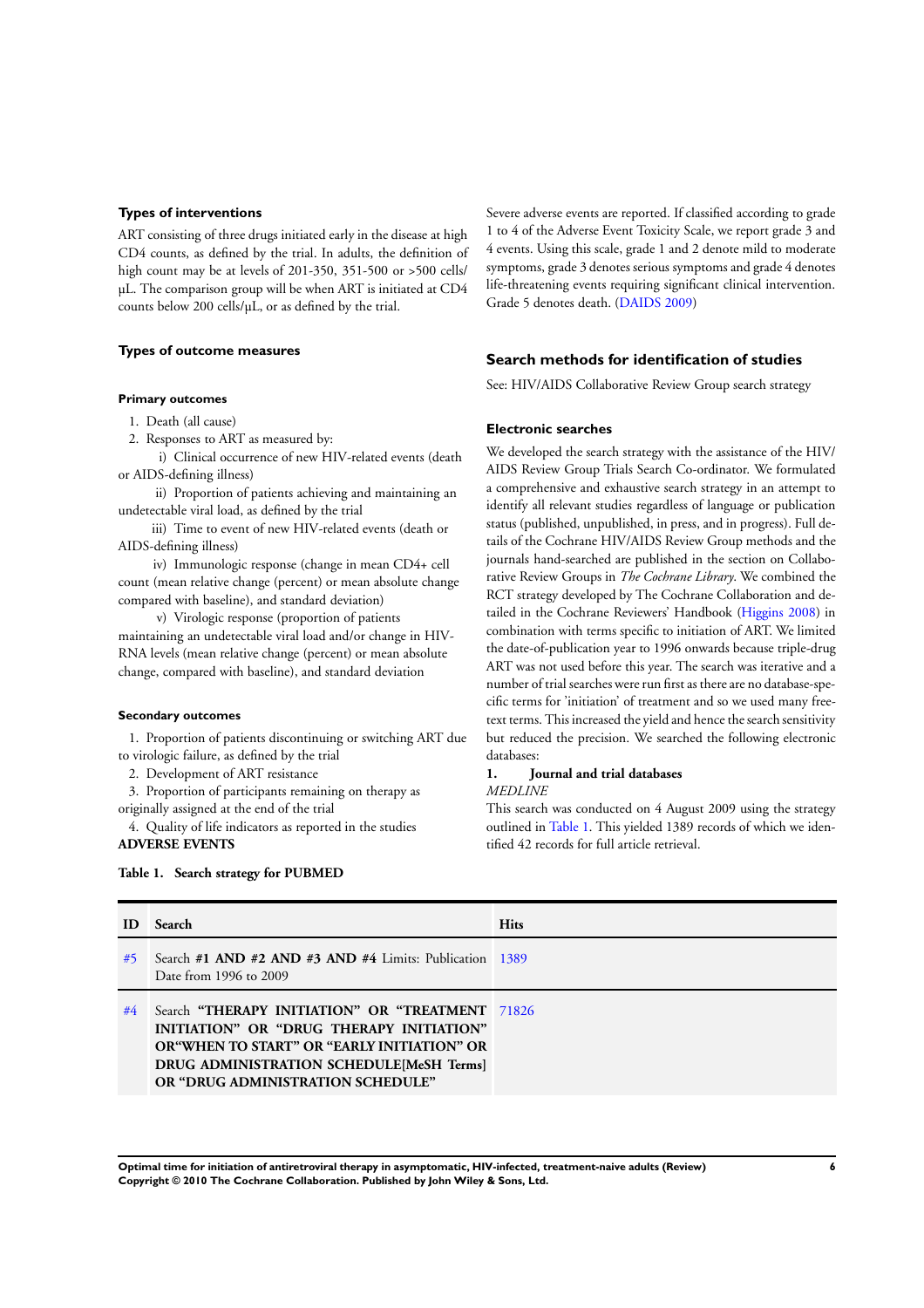**Table 1. Search strategy for PUBMED** (*Continued)*

| #3 | Search Antiretroviral Therapy, Highly Active[MeSH] OR 99790<br><b>Anti-Retroviral</b><br>Agents[MeSH] OR Antiviral Agents[MeSH:NoExp] OR (<br>(anti) AND (hiv[tw])) OR antiretroviral*[tw] OR ((anti)<br>AND (retroviral*[tw])) OR HAART[tw] OR ((anti) AND<br>(acquired immunodeficiency[tw])) OR ((anti) AND (ac-<br>quired immunedeficiency[tw])) OR ((anti) AND (acquired<br>immuno-deficiency[tw])) OR ((anti) AND (acquired im-<br>mune-deficiency[tw])) OR ((anti) AND (acquired immun*)<br>AND (deficiency[tw]))                                                                                                                                                                                      |         |
|----|---------------------------------------------------------------------------------------------------------------------------------------------------------------------------------------------------------------------------------------------------------------------------------------------------------------------------------------------------------------------------------------------------------------------------------------------------------------------------------------------------------------------------------------------------------------------------------------------------------------------------------------------------------------------------------------------------------------|---------|
| #2 | Search (HIV Infections[MeSH] OR HIV[MeSH] OR 247596<br>hiv[tw] OR hiv-1*[tw] OR hiv-2*[tw] OR hiv1[tw] OR<br>hiv2[tw] OR hiv infect*[tw] OR human immunodeficiency<br>virus[tw] OR human immunedeficiency virus[tw] OR hu-<br>man immuno-deficiency virus[tw] OR human immune-<br>deficiency virus[tw] OR ((human immun*) AND (defi-<br>ciency virus[tw])) OR acquired immunodeficiency syn-<br>drome[tw] OR acquired immunedeficiency syndrome[tw]<br>OR acquired immuno-deficiency syndrome[tw] OR ac-<br>quired immune-deficiency syndrome[tw] OR ((acquired<br>immun*) AND (deficiency syndrome[tw])) OR "sexually<br>transmitted diseases, viral"[MESH:noexp])                                           |         |
| #1 | Search randomized controlled trial [pt] OR controlled clini-<br>cal trial [pt] OR randomized controlled trials [mh] OR ran-<br>dom allocation [mh] OR double-blind method [mh] OR<br>single-blind method [mh] OR clinical trial [pt] OR clinical<br>trials [mh] OR ("clinical trial" [tw]) OR ((singl* [tw] OR<br>doubl* [tw] OR trebl* [tw] OR tripl* [tw]) AND (mask*<br>[tw] OR blind* [tw])) OR (placebos [mh] OR placebo* [tw]<br>OR random* [tw] OR research design [mh:noexp] OR com-<br>parative study [mh] OR evaluation studies [mh] OR fol-<br>low-up studies [mh] OR prospective studies [mh] OR con-<br>trol* [tw] OR prospectiv* [tw] OR volunteer* [tw]) NOT (<br>animals [mh] NOT human [mh]) | 3130518 |

*EMBASE*

This search was conducted on 4 August 2009 using the strategy outlined in Table 2. This yielded 547 records of which we identified 12 records for full article retrieval.

**Table 2. Search strategy for EMBASE**

| <b>ID</b> Search             | <b>Hits</b> |
|------------------------------|-------------|
| $#5$ #1 AND #2 AND #3 AND #4 | 838         |
|                              |             |

**Optimal time for initiation of antiretroviral therapy in asymptomatic, HIV-infected, treatment-naive adults (Review) 7 Copyright © 2010 The Cochrane Collaboration. Published by John Wiley & Sons, Ltd.**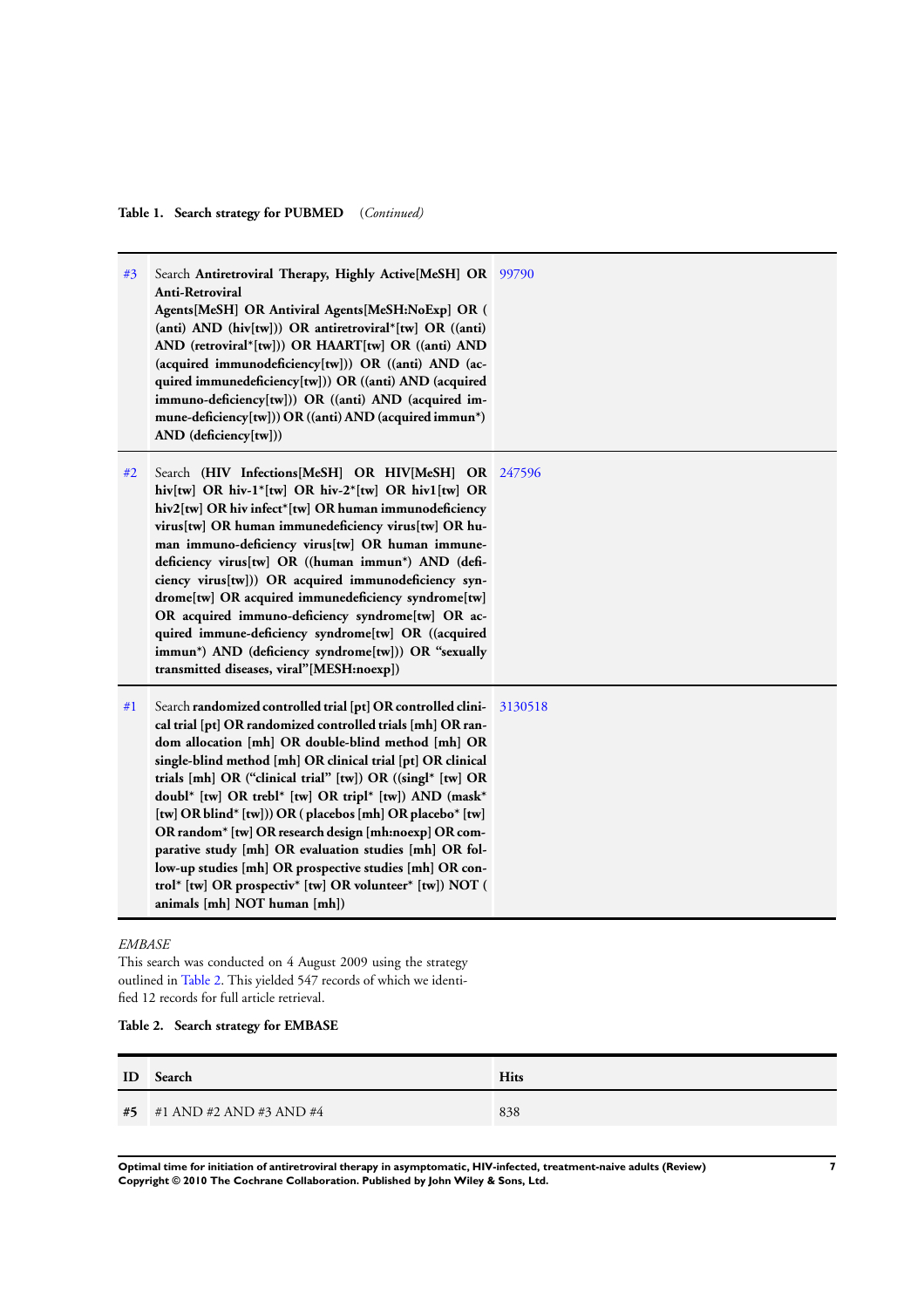## **Table 2. Search strategy for EMBASE** (*Continued)*

| #4 | random*:ti OR random*:ab OR factorial*:ti OR factorial*: 751,259<br>ab OR cross?over*:ti OR cross?over:ab OR crossover*:ti OR<br>crossover*:ab OR placebo*:ti OR placebo*:ab OR (doubl*:ti<br>AND blind*:ti) OR (doubl*:ab AND blind*:ab) OR (singl*:<br>ti AND blind*:ti) OR (singl*:ab AND blind*:ab) OR as-<br>sign*:ti OR assign*:ab OR volunteer*:ti OR volunteer*:ab<br>OR 'crossover procedure'/exp OR 'double-blind procedure'/<br>exp OR 'single-blind procedure'/exp OR 'randomized con-<br>trolled trial'/exp OR allocat*:ti OR allocat*:ab AND [1990-<br>2009]/py                                                                                                                                                                                                                                                                                                                                                                                                                                                                                                                                                                                                                                                                                             |  |
|----|---------------------------------------------------------------------------------------------------------------------------------------------------------------------------------------------------------------------------------------------------------------------------------------------------------------------------------------------------------------------------------------------------------------------------------------------------------------------------------------------------------------------------------------------------------------------------------------------------------------------------------------------------------------------------------------------------------------------------------------------------------------------------------------------------------------------------------------------------------------------------------------------------------------------------------------------------------------------------------------------------------------------------------------------------------------------------------------------------------------------------------------------------------------------------------------------------------------------------------------------------------------------------|--|
| #3 | 'drug administration schedule'/exp OR 'when to start' OR 478,436<br>'drug therapy initiation' OR 'treatment initiation' OR 'therapy<br>initiation' AND [1990-2009/py                                                                                                                                                                                                                                                                                                                                                                                                                                                                                                                                                                                                                                                                                                                                                                                                                                                                                                                                                                                                                                                                                                      |  |
| #2 | 'human immunodeficiency virus vaccine'/exp OR 'anti human 369,711<br>immunedeficiency':ti OR 'anti human immunedeficiency':ab<br>OR 'anti human immunodeficiency':ti OR 'anti human im-<br>munodeficiency':ab OR 'anti human immuno-deficiency':ti<br>OR 'anti human immuno-deficiency':ab OR 'anti human im-<br>mune-deficiency':ti OR 'anti human immune-deficiency':ab<br>OR 'anti acquired immune-deficiency':ti OR 'anti acquired<br>immune-deficiency':ab OR 'anti acquired immunedeficiency':<br>ti OR 'anti acquired immunedeficiency':ab OR 'anti acquired<br>immunodeficiency':ti OR 'anti acquired immunodeficiency':<br>ab OR 'anti acquired immuno-deficiency':ti OR 'anti acquired<br>immuno-deficiency':ab OR 'anti hiv':ti OR 'anti hiv':ab OR<br>antiretrovir*:ti OR antiretrovir*:ab OR 'anti retroviral':ti OR<br>'anti retroviral':ab OR 'anti retrovirals':ti OR 'anti retrovirals':<br>ab OR 'anti retrovirus':ti OR 'anti retrovirus':ab OR haart:ti<br>OR haart:ab OR 'aids vaccine':ti OR 'aids vaccine':ab OR 'aids<br>vaccines':ti OR 'aids vaccines':ab OR 'anti human immunode-<br>ficiency virus agent'/exp OR 'antiretrovirus agent'/exp OR 'an-<br>tivirus agent'/exp OR 'highly active antiretroviral therapy'/exp<br>AND [1990-2009]/py |  |
| #1 | 'human immunodeficiency virus infection'/exp OR 'human 275,043<br>immunodeficiency virus'/exp OR 'b cell lymphoma'/exp OR<br>hiv:ti OR hiv:ab OR 'hiv-1':ti OR 'hiv-1':ab OR 'hiv-2':ti<br>OR 'hiv-2':ab OR 'human immunodeficiency virus':ti OR 'hu-<br>man immunodeficiency virus':ab OR 'human immunedefi-<br>ciency virus':ti OR 'human immunedeficiency virus':ab OR<br>'human immune-deficiency virus':ti OR 'human immune-<br>deficiency virus':ab OR 'human immuno-deficiency virus':ti<br>OR 'human immuno-deficiency virus':ab OR 'acquired im-<br>munodeficiency syndrome':ti OR 'acquired immunodeficiency<br>syndrome':ab OR 'acquired immuno-deficiency syndrome':ti<br>OR 'acquired immuno-deficiency syndrome':ab OR 'acquired                                                                                                                                                                                                                                                                                                                                                                                                                                                                                                                            |  |

**Optimal time for initiation of antiretroviral therapy in asymptomatic, HIV-infected, treatment-naive adults (Review) 8 Copyright © 2010 The Cochrane Collaboration. Published by John Wiley & Sons, Ltd.**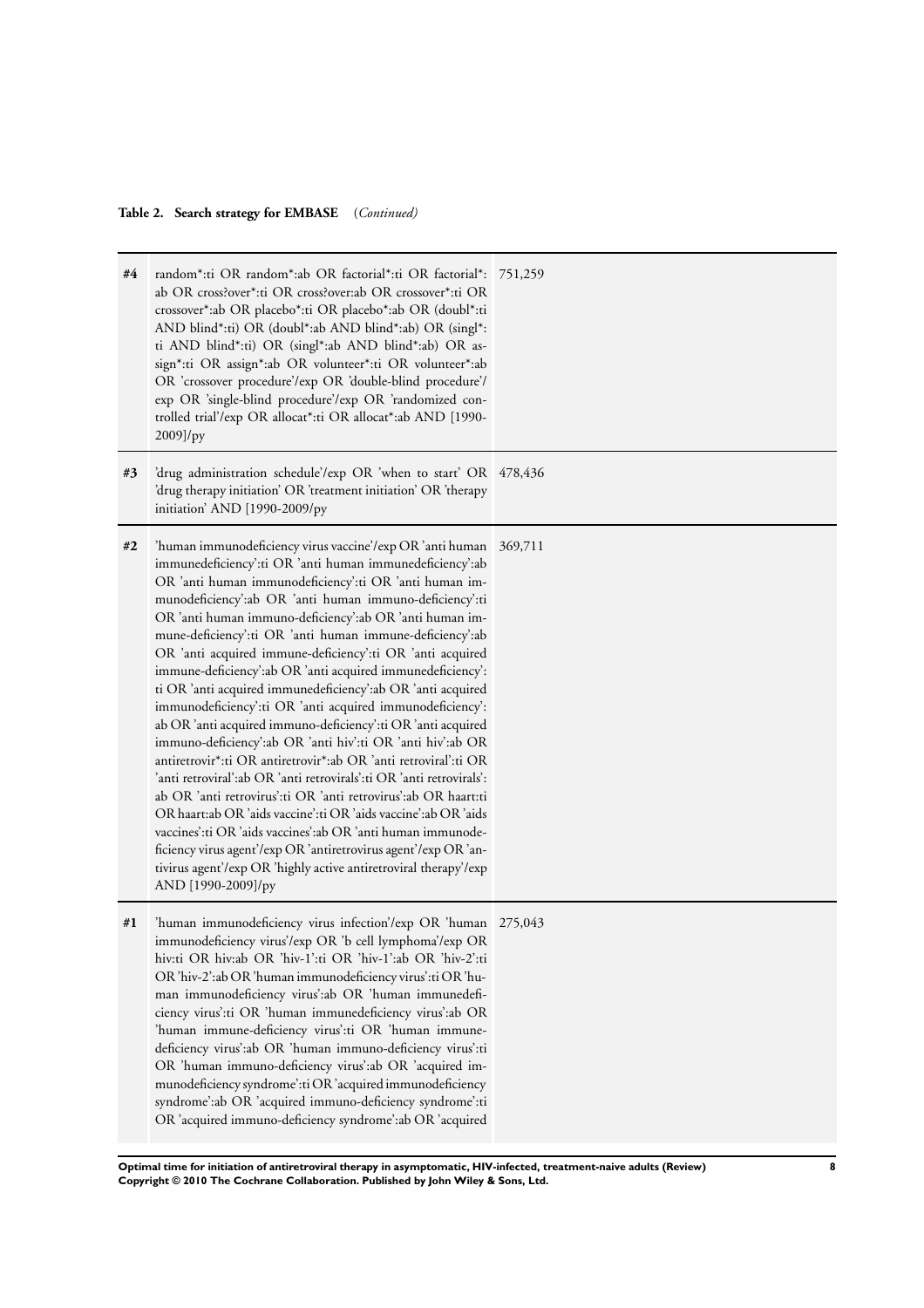## **Table 2. Search strategy for EMBASE** (*Continued)*

immune-deficiency syndrome':ti OR 'acquired immune-deficiency syndrome':ab OR 'acquired immunedeficiency syndrome':ti OR 'acquired immunedeficiency syndrome':ab AND [1990-2009]/py

*Cochrane Central Register of Controlled Trials (CENTRAL)* This search of CENTRAL, published in Issue 3 of The Cochrane Library (2009), was conducted on 4 August 2009 using the strategy outlined in Table 3. The search yielded 424 records of which we identified 11 records for full article retrieval.

## **Table 3. Search strategy for CENTRAL**

| ID | Search                                                                                                                                                                                                                                                                                                                                                                                                                                                                                                                                                                                                             | <b>Hits</b> |
|----|--------------------------------------------------------------------------------------------------------------------------------------------------------------------------------------------------------------------------------------------------------------------------------------------------------------------------------------------------------------------------------------------------------------------------------------------------------------------------------------------------------------------------------------------------------------------------------------------------------------------|-------------|
| #1 | (HIV INFECTIONS) OR HIV OR HIV OR HIV-1* OR 6956<br>HIV-2* OR HIV1 OR HIV2 OR (HIV INFECT*) OR<br>(HUMAN IMMUNODEFICIENCY VIRUS) OR (HU-<br>MAN IMMUNEDEFICIENCY VIRUS) OR (HUMAN IM-<br>MUNO-DEFICIENCY VIRUS) OR (HUMAN IMMUNE-<br>DEFICIENCY VIRUS) OR ((HUMAN IMMUN*) AND (<br>DEFICIENCY VIRUS)) OR (ACQUIRED IMMUNODE-<br>FICIENCY SYNDROME) OR (ACQUIRED IMMUNED-<br>EFICIENCY SYNDROME) OR (ACQUIRED IMMUNO-<br>DEFICIENCY SYNDROME) OR (ACQUIRED IM-<br>MUNE-DEFICIENCY SYNDROME) OR ((ACQUIRED<br>IMMUN*) AND (DEFICIENCY SYNDROME)) OR (VI-<br>RAL SEXUALLY TRANSMITTED DISEASES), from 1996<br>to 2009 |             |
| #2 | "THERAPY INITIATION" OR "TREATMENT INITI- 14455<br>ATION" OR "DRUG THERAPY INITIATION" OR<br>"WHEN TO START" OR "EARLY INITIATION" OR<br>DRUG ADMINISTRATION SCHEDULE", from 1996 to<br>2009                                                                                                                                                                                                                                                                                                                                                                                                                       |             |
| #3 | "Highly Active Antiretroviral Therapy" OR "Anti-Retroviral 3092<br>Agents" OR ((anti) AND (hiv)) OR antiretroviral* OR ((anti)<br>AND (retroviral*)) OR HAART OR ((anti) AND (acquired<br>immunodeficiency)) OR ((anti) AND (acquired immunedefi-<br>ciency)) OR ((anti) AND (acquired immuno-deficiency)) OR<br>((anti) AND (acquired immune-deficiency)) OR ((anti) AND<br>(acquired immun*) AND (deficiency)), from 1996 to 2009                                                                                                                                                                                |             |
| #4 | $(\#1 \text{ AND } \#2 \text{ AND } \#3)$                                                                                                                                                                                                                                                                                                                                                                                                                                                                                                                                                                          | 424         |

**Optimal time for initiation of antiretroviral therapy in asymptomatic, HIV-infected, treatment-naive adults (Review) 9 Copyright © 2010 The Cochrane Collaboration. Published by John Wiley & Sons, Ltd.**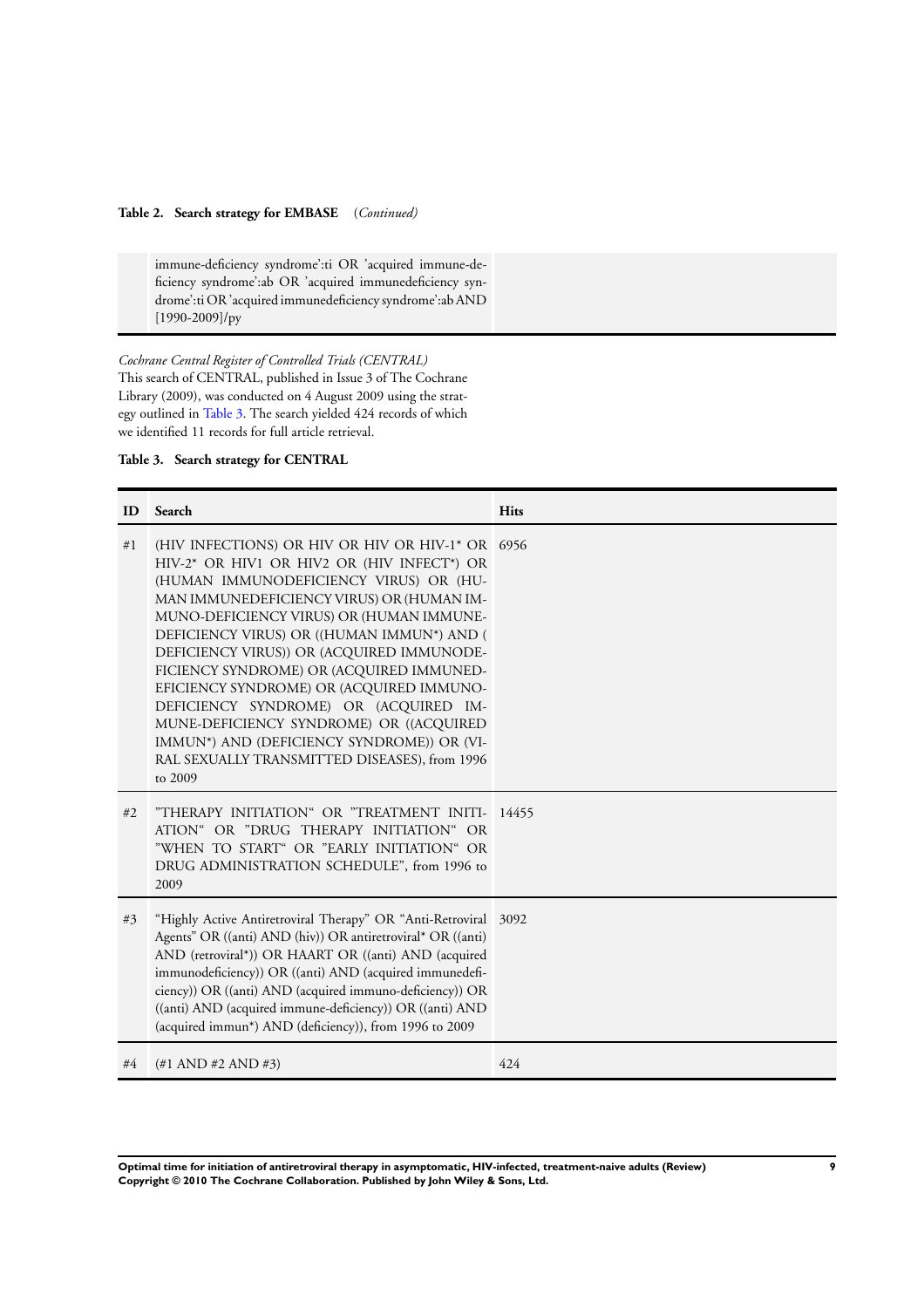## **2. Conference databases:**

We searched *NLM Gateway* on 4 August 2009 using the strategy outlined in Table 4. *NLM Gateway* covers abstracts from a number of relevant international conferences, including the International AIDS Conference, Conference on Retroviruses and Opportunistic Infections, The British HIV Association Conference and the International Congress on Drug Therapy in HIV infection. The search yielded 2666 records of which 94 records were categorised as Meeting Abstracts and of which eight were identified for full article retrieval.

|  |  |  |  | Table 4.   Search strategy for NLM Gateway |  |  |  |  |  |  |  |  |  |
|--|--|--|--|--------------------------------------------|--|--|--|--|--|--|--|--|--|
|--|--|--|--|--------------------------------------------|--|--|--|--|--|--|--|--|--|

| Search<br><b>Number</b> | Search                                                                                                                                                                                                                                                                                                                                                                                                                                                                                                             | Items<br>Found |
|-------------------------|--------------------------------------------------------------------------------------------------------------------------------------------------------------------------------------------------------------------------------------------------------------------------------------------------------------------------------------------------------------------------------------------------------------------------------------------------------------------------------------------------------------------|----------------|
| #10                     | Search: #8 AND #9                                                                                                                                                                                                                                                                                                                                                                                                                                                                                                  | 2666*          |
| #9                      | Search: Antiretroviral Therapy, Highly Active[MeSH]<br>OR Anti-Retroviral Agents[MeSH] OR Antiviral<br>Agents[MeSH:NoExp] OR ((anti) AND (hiv[tw])) OR<br>antiretroviral*[tw] OR ((anti) AND (retroviral*[tw])<br>) OR HAART[tw] OR ((anti) AND (acquired im-<br>munodeficiency[tw])) OR ((anti) AND (acquired im-<br>munedeficiency[tw])) OR ((anti) AND (acquired im-<br>muno-deficiency[tw])) OR ((anti) AND (acquired im-<br>mune-deficiency[tw])) OR ((anti) AND (acquired im-<br>mun*) AND (deficiency[tw])) | 123249         |
| #8                      | Search: #1 AND #7                                                                                                                                                                                                                                                                                                                                                                                                                                                                                                  | 3599           |
| #7                      | Search: #2 OR #3 OR #4 OR #5 OR #6                                                                                                                                                                                                                                                                                                                                                                                                                                                                                 | 86724          |
| #6                      | Search: DRUG ADMINISTRATION SCHED-<br>ULE[MeSH] OR "DRUG ADMINISTRATION<br><b>SCHEDULE"</b>                                                                                                                                                                                                                                                                                                                                                                                                                        | 70915          |
| #5                      | Search: "WHEN TO START"                                                                                                                                                                                                                                                                                                                                                                                                                                                                                            | 12948          |
| #4                      | Search: "DRUG THERAPY INITIATION"                                                                                                                                                                                                                                                                                                                                                                                                                                                                                  | 126            |
| #3                      | Search: "TREATMENT INITIATION"                                                                                                                                                                                                                                                                                                                                                                                                                                                                                     | 2581           |
| #2                      | Search: "THERAPY INITIATION"                                                                                                                                                                                                                                                                                                                                                                                                                                                                                       | 1710           |
| #1                      | Search: ((HIV Infections[MeSH] OR HIV[MeSH]<br>OR hiv[tw] OR hiv-1*[tw] OR hiv-2*[tw] OR hiv1[tw]<br>OR hiv2[tw] OR hiv infect*[tw] OR human immun-<br>odeficiency virus[tw] OR human immunedeficiency<br>virus[tw] OR human immuno-deficiency virus[tw] OR<br>human immune-deficiency virus[tw] OR ((human im-<br>mun*) AND (deficiency virus[tw])) OR acquired im-<br>munodeficiency syndrome[tw] )) OR ((acquired im-                                                                                           | 352167         |

**Optimal time for initiation of antiretroviral therapy in asymptomatic, HIV-infected, treatment-naive adults (Review) 10 Copyright © 2010 The Cochrane Collaboration. Published by John Wiley & Sons, Ltd.**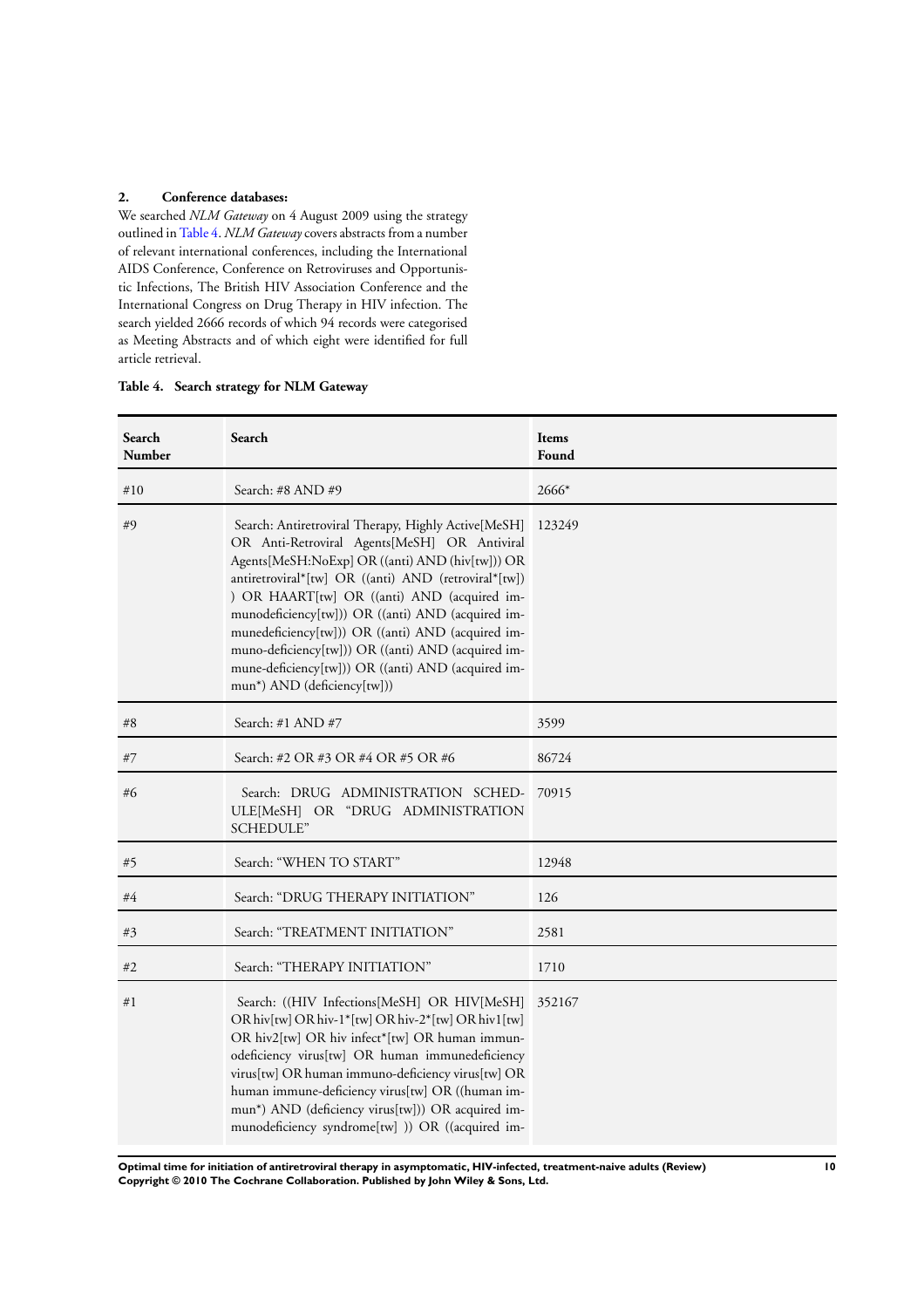## **Table 4. Search strategy for NLM Gateway** (*Continued)*

munedeficiency syndrome[tw] OR acquired immunodeficiency syndrome[tw] OR acquired immune-deficiency syndrome[tw] OR ((acquired immun\*) AND (deficiency syndrome[tw])) OR "sexually transmitted diseases, viral"[MESH:noexp]))

\* Of the 2666 records, 94 were identified as Meeting Abstracts and these were the records searched.

The Cochrane HIV/AIDS Assistant Managing Editor also searched all the abstract records from the following major related conferences: 1st-5th IAS Pathogenesis (2001-2009); 10th-17th IAC (1994-2008); 1st-16th CROI (1994-2009); US National HIV Prevention Conference ('99, '03, '05); 7th-14th BHIVA (2001-2008); and 8th-9th European AIDS Society Conference (2001, 2003), using the search terms "when to start" OR ("early" AND "initia\*") in any field. This retrieved 89 records from which we identified no RCTs (we attempted to retrieve full reports for nine abstract records but only for the purposes of background literature).

We also attended the International AIDS Society conference held in Cape Town, South Africa in July 2009 and identified one relevant study presented as a late-breaker study [\(CIPRAHT001 2009](#page-20-0)).

## **3. Ongoing trials:**

We searched ClinicalTrials.gov [\(http://clinicaltrials.gov/\)](http://clinicaltrials.gov/) (70 records identified and five for download) and the Pan-African Clinical Trials Registry [\(www.pactr.org\)](http://www.pactr.org) for HIV-related records (seven in total) but found no relevant records for download.

#### **Searching other resources**

## **1. Researchers and relevant organizations**

We were in close contact with individual researchers working in the field and policymakers based in inter-governmental organizations including the WHO.

## **2. Reference lists**

We also checked the reference lists of all studies identified by the above methods and examined any systematic reviews, meta-analyses, or prevention guidelines we identified during the search process for references.

## **Data collection and analysis**

## **Selection of studies**

NS and OU read the titles, abstracts and descriptor terms of all downloaded material from the electronic searches to identify potentially eligible reports. Full text articles were obtained for all citations identified as potentially eligible and NS and OU independently inspected these to establish the relevance of the article according to the pre-specified criteria. Where there was any uncertainty as to the eligibility of the record, we obtained the full article.

NS and UO independently applied the inclusion criteria, and any differences arising were resolved by discussions with the third reviewer, GR. Studies were reviewed for relevance based on study design, types of participants, exposures and outcome measures.

#### **Data extraction and management**

NS and UO independently extracted data into a standardised data extraction form. The following characteristics were extracted from each included study:

• Administrative details: Trial identification number; author(s); published or unpublished; year of publication; number of studies included in paper; year in which study was conducted; details of other relevant papers cited;

• Details of the study: study design; type, duration and completeness of follow-up; country and location of study (e.g. higher-income vs. lower-income country); informed consent and ethics approval;

• Details of participants: setting, numbers, relevant baseline characteristics including CD4 count and viral load;

• Details of intervention: CD4 count at which treatment was initiated; drug combinations; additional co-interventions; and

• Details of outcomes: mortality; HIV-related morbidity; HIV-RNA viral load measurements and proposed levels for suppression, as defined by the authors; CD4+ cell counts; adverse events and toxicity.

#### **Assessment of risk of bias in included studies**

NS and OU independently examined the components of each included trial for risk of bias using a standard form. This included information on the sequence generation, allocation concealment, blinding (participants, personnel and outcome assessor), incomplete outcome data, selective outcome reporting and other sources

**Optimal time for initiation of antiretroviral therapy in asymptomatic, HIV-infected, treatment-naive adults (Review) 11 Copyright © 2010 The Cochrane Collaboration. Published by John Wiley & Sons, Ltd.**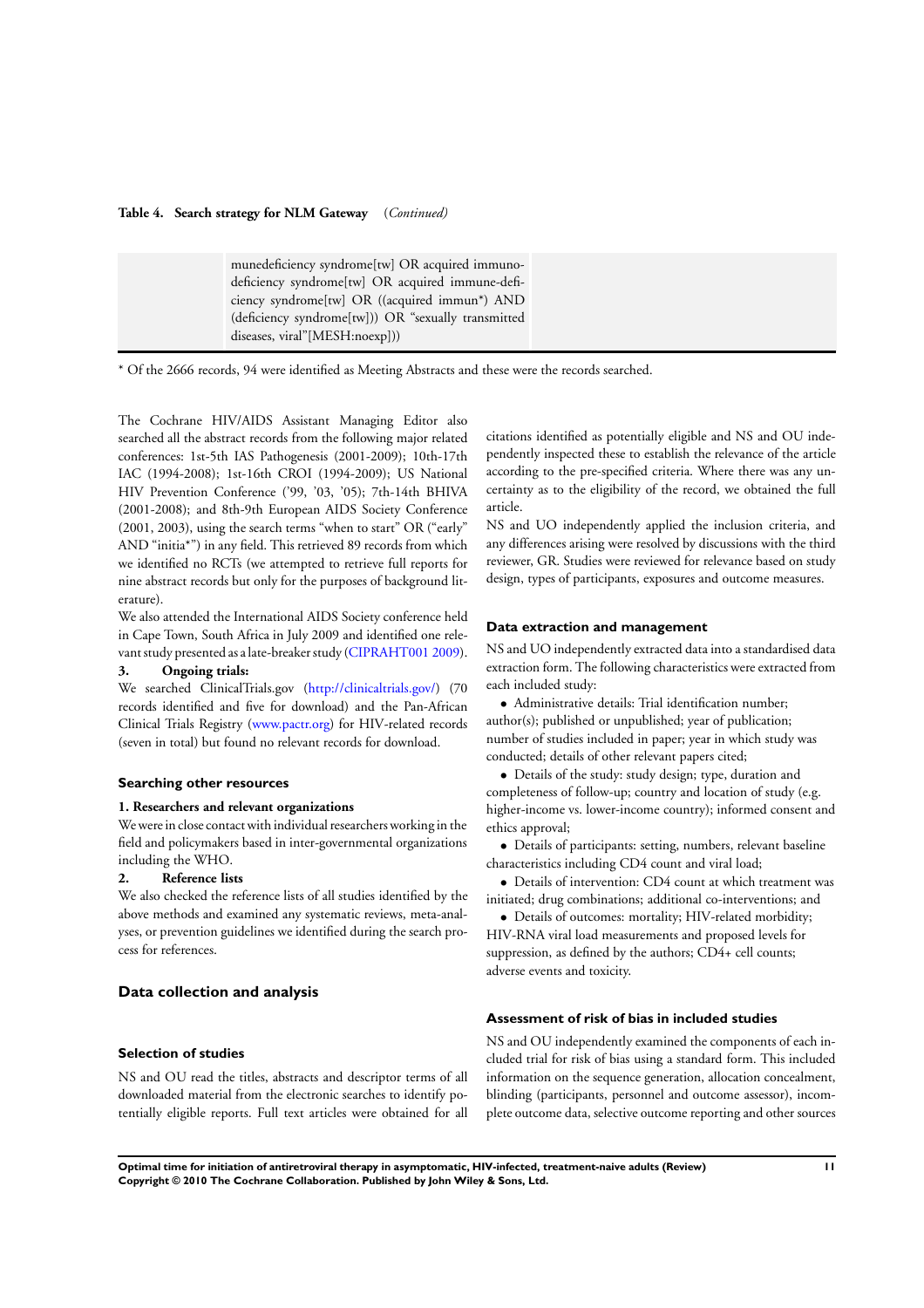of bias. The methodological components of the trials were assessed and classified as adequate, inadequate or unclear as per the Cochrane Handbook of Systematic Reviews of Interventions [\(Higgins 2008\)](#page-20-0). Where differences arose, they were resolved by discussions with the third reviewer, GR.

## *Sequence generation*

• Adequate: investigators described a random component in the sequence generation process such as the use of random number table, coin tossing, cards or envelops shuffling, etc

• Inadequate: investigators described a non-random component in the sequence generation process such as the use of odd or even date of birth, algorithm based on the day/date of birth, hospital or clinic record number

• Unclear: insufficient information to permit judgment of the sequence generation process

## *Allocation concealment*

• Adequate: participants and the investigators enrolling participants cannot foresee assignment (e.g. central allocation; or sequentially numbered, opaque, sealed envelopes)

• Inadequate: participants and investigators enrolling participants can foresee upcoming assignment (e.g. an open random allocation schedule (e.g. a list of random numbers); or envelopes were unsealed or nonopaque or not sequentially numbered)

• Unclear: insufficient information to permit judgment of the allocation concealment or the method not described

#### *Blinding*

• Adequate: blinding of the participants, key study personnel and outcome assessor, and unlikely that the blinding could have been broken. Or lack of blinding unlikely to introduce bias. No blinding in the situation where non-blinding is not likely to introduce bias.

• Inadequate: no blinding, incomplete blinding and the outcome is likely to be influenced by lack of blinding

• Unclear: insufficient information to permit judgment of adequacy or otherwise of the blinding

### *Incomplete outcome data*

• Adequate: no missing outcome data, reasons for missing outcome data unlikely to be related to true outcome, or missing outcome data balanced in number across groups

• Inadequate: reason for missing outcome data likely to be related to true outcome, with either imbalance in number across groups or reasons for missing data

• Unclear: insufficient reporting of attrition or exclusions

#### *Selective Reporting*

• Adequate: a protocol is available which clearly states the primary outcome as the same as in the final trial report

• Inadequate: the primary outcome differs between the protocol and final trial report

• Unclear: no trial protocol is available or there is insufficient reporting to determine if selective reporting is present

## *Other forms of bias*

• Adequate: there is no evidence of bias from other sources

• Inadequate: there is potential bias present from other sources (e.g. early stopping of trial, fraudulent activity, extreme baseline imbalance or bias related to specific study design)

• Unclear: insufficient information to permit judgment of adequacy or otherwise of other forms of bias

## **Measures of treatment effect**

Data analysis was conducted using Review Manager (RevMan) version 5.0.15 (2008). Outcome measures for dichotomous data (e.g. death, virologic suppression) were calculated as a relative risk with 95% confidence intervals. We had planned to calculate continuous data (e.g. CD4+ cell counts, HIV-RNA viral loads) using the weighted mean difference and standard deviations but at time of writing we did not have access to any of these data.

#### **Assessment of heterogeneity**

Where trials were found to be methodologically or clinically comparable, we pooled trial results in a meta-analysis. As we anticipated the presence of statistical heterogeneity we combined data using the random effects model . We formally tested for statistical heterogeneity using the Chi-square test for statistical homogeneity with a 10% level of significance as the cut-off. The impact of any statistical heterogeneity was quantified using the I² statistic [\(Higgins 2002](#page-20-0)). Where studies do not have combinable outcomes, we provide the data in a narrative form.

#### **Subgroup analysis and investigation of heterogeneity**

We anticipated statistical heterogeneity due to differences between trials conducted in resource-constrained compared with resourcerich settings, and planned to present the results according to these sub-groups. However, as only two trials were identified we did not undertake this analysis. We also planned to present trials of participants co-infected with hepatitis B or C viruses as a subgroup, but no such trials were identified.

## **Sensitivity analysis**

We planned to explore the effect of trial quality on the results by excluding those trials where allocation concealment was unclear or inadequate from the meta-analysis and assessing the effect of this on the overall results.

## **R E S U L T S**

## **Description of studies**

**Optimal time for initiation of antiretroviral therapy in asymptomatic, HIV-infected, treatment-naive adults (Review) 12 Copyright © 2010 The Cochrane Collaboration. Published by John Wiley & Sons, Ltd.**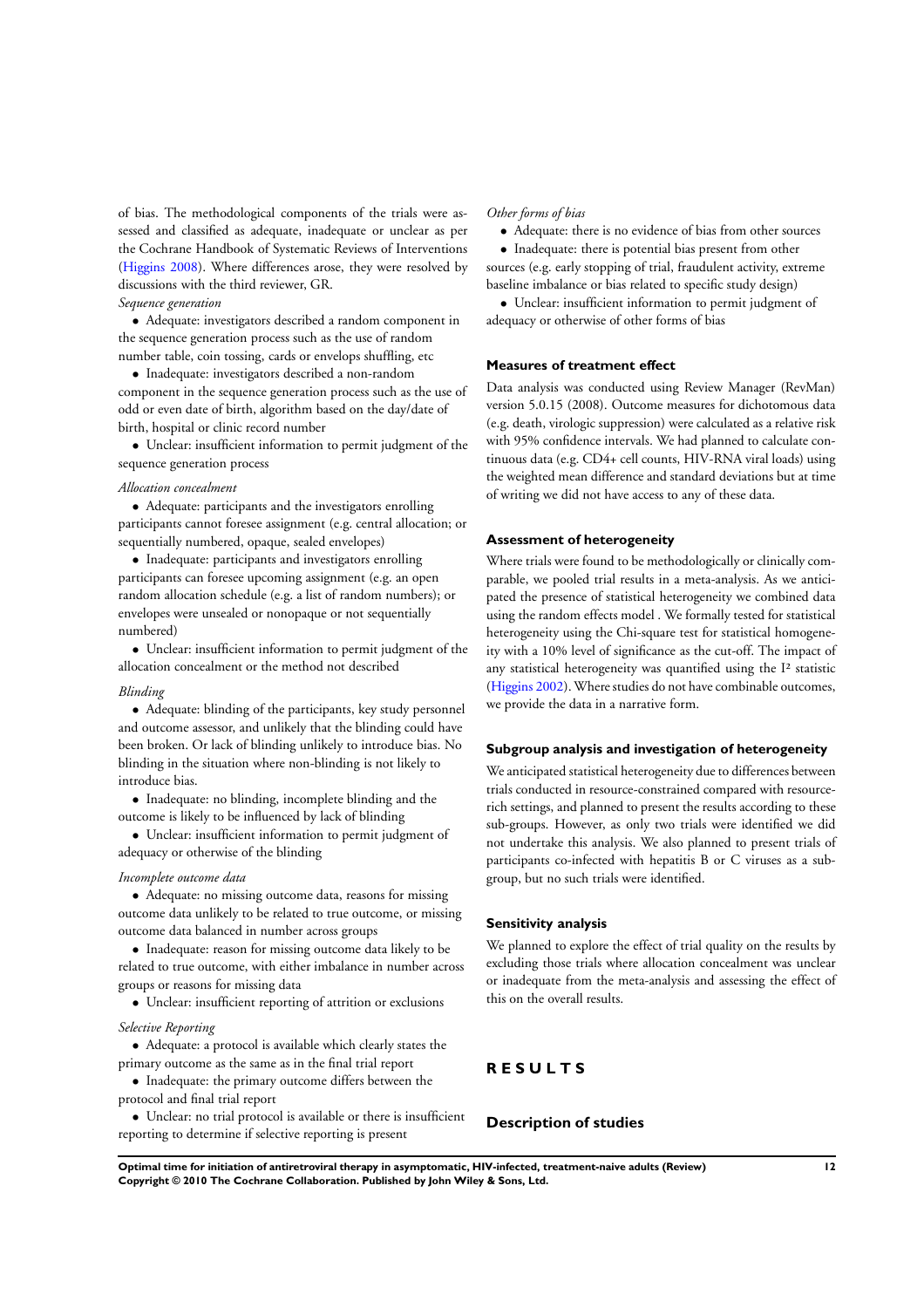<span id="page-14-0"></span>See:[Characteristics of included studies;](#page-22-0)[Characteristics of excluded](#page-26-0) [studies;](#page-26-0) [Characteristics of ongoing studies](#page-26-0).

Two completed trials were identified. One published RCT ( [SMART 2008\)](#page-20-0) was identified from the electronic database searching (see Figure 1) and one unpublished trial [\(CIPRAHT001 2009](#page-20-0)) from consultation with experts in the field. Two ongoing studies were identified from searching prospective trials registries. Full details for each are provided in the Tables of Included Studies and of Ongoing Studies.





# PRISMA flow diagram for RCTs

## **Included studies**

The [CIPRAHT001 2009](#page-20-0) trial was conducted in Haiti and aimed to directly answer the question of whether starting ART at CD4 counts between 200 and 350 cells/µL improved mortality and morbidity significantly more than commencing ART at CD4 count of 200 cells/µL or below. The trial was conducted in one centre in a resource-poor country and provides the best evidence to date to determine the optimal time of initiation of ART determined by CD4 count levels. The trial began enrollment in August 2005 and was stopped early in May 2009.

The [SMART 2008](#page-20-0) trial included 318 sites in 33 countries and enrollment commenced in January 2002 and was stopped early on 10 January 2006 by the study's Data Safety and Monitoring Board. The trial compared a viral suppression strategy, with an

**Optimal time for initiation of antiretroviral therapy in asymptomatic, HIV-infected, treatment-naive adults (Review) 13 Copyright © 2010 The Cochrane Collaboration. Published by John Wiley & Sons, Ltd.**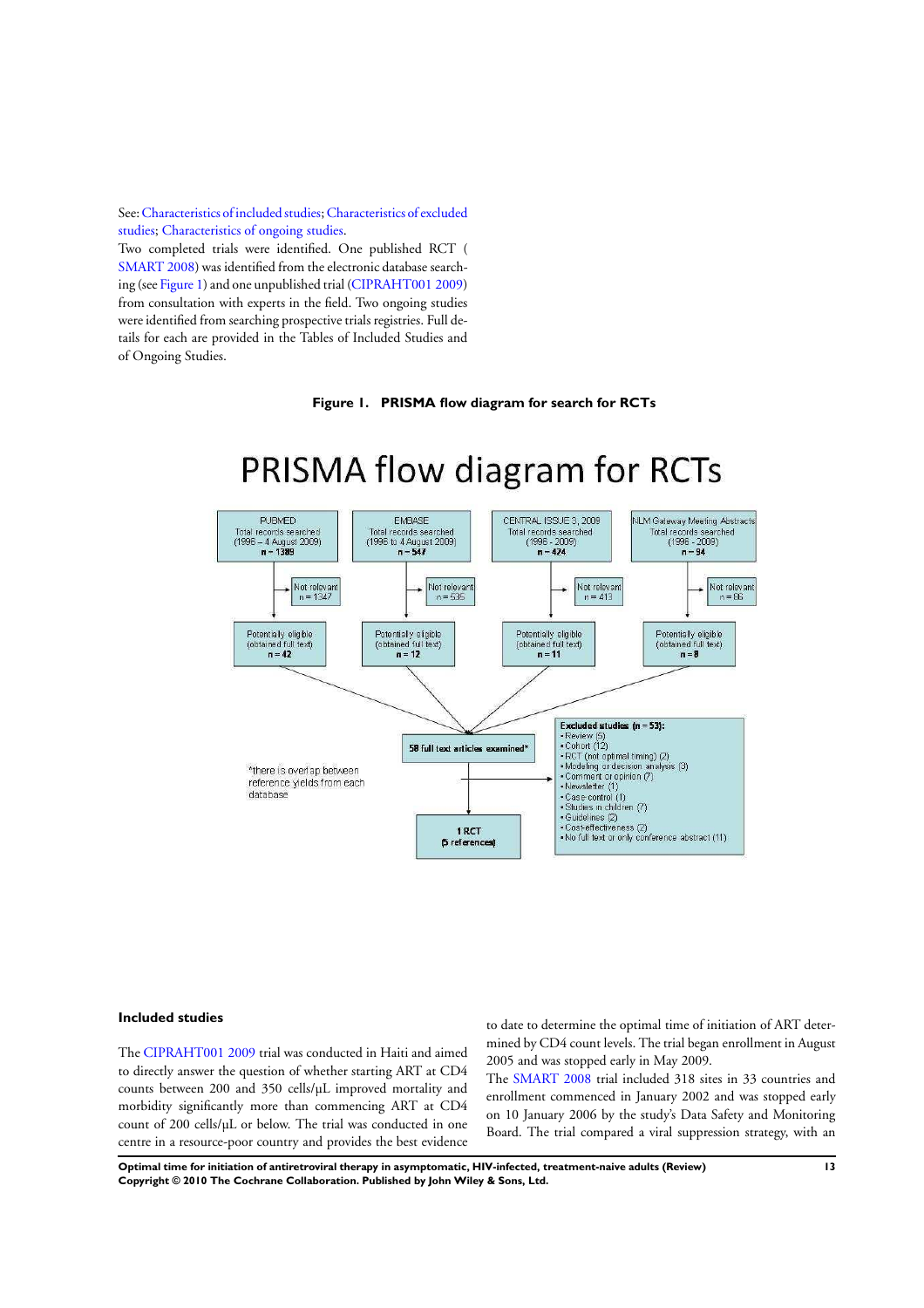experimental drug conservation strategy. The results for a sub-set of those participants within the larger trial who were treatmentnaive are included in this review. This analysis was reported as posthoc and included a group of participants who were either ARTnaive or who had received ART and ceased to take it 6 months prior to enrollment. For this review we report the results only for those ART-naive participants. The analysis of the sub-set differs slightly from that of the [CIPRAHT001 2009](#page-20-0) trial in that it compared starting ART at 350 cells/µL with starting ART at 250 cells/µL.

## **Excluded studies**

Reasons for excluding studies during the search are summarised in [Figure 1](#page-14-0). One study ([Erhabor 2006\)](#page-20-0) was reported as a randomised trial but further email discussion with the authors confirmed it was a stratified cohort study.

## **Risk of bias in included studies**

See Figure 2 and [Figure 3](#page-16-0) for a graphical representation of the risk of bias in both trials.

**Figure 2. Methodological quality graph: review authors' judgements about each methodological quality item presented as percentages across all included studies.**

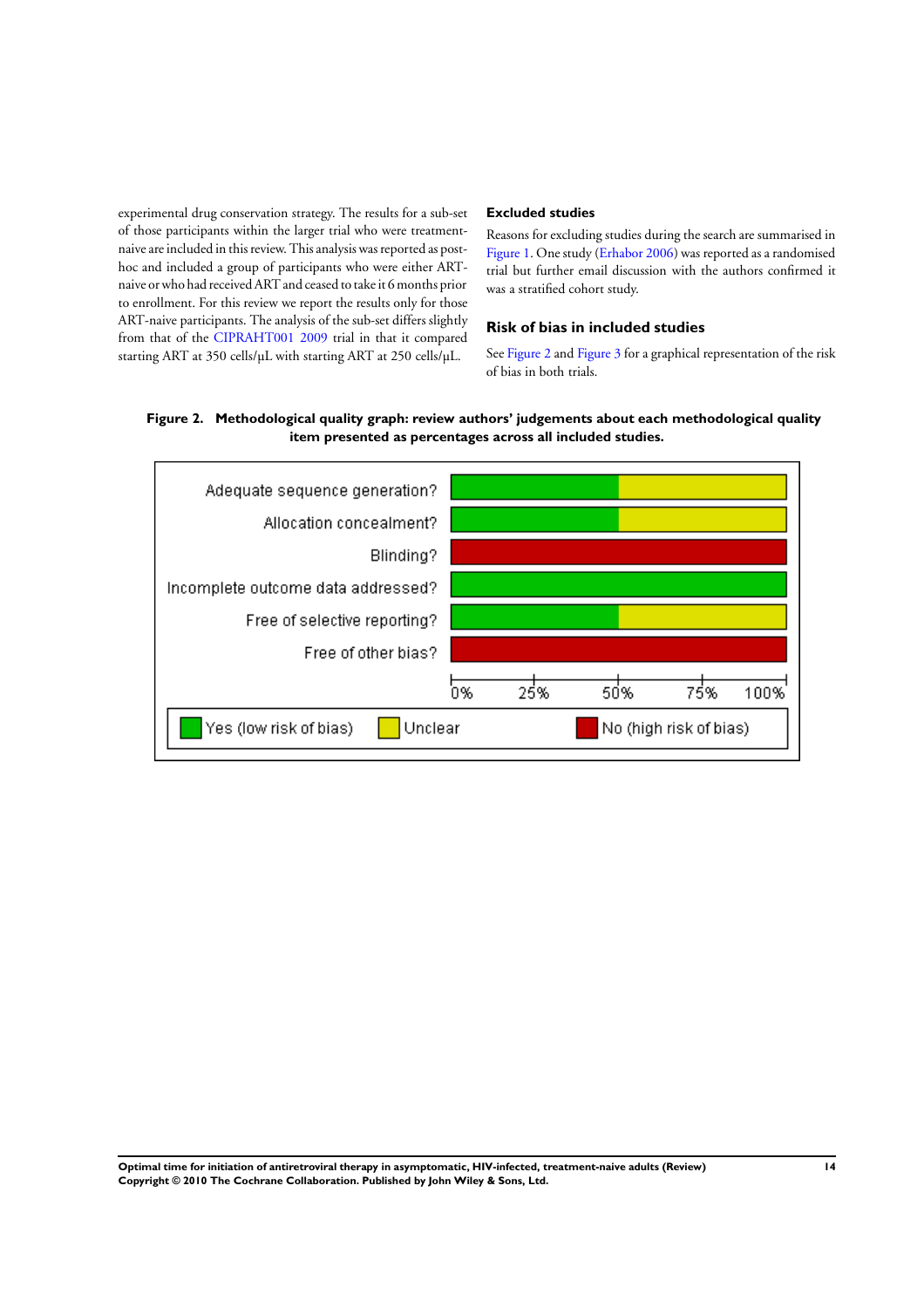## <span id="page-16-0"></span>**Figure 3. Methodological quality summary: review authors' judgements about each methodological quality item for each included study.**



## **Allocation**

Generation of the random sequence was by computer and allocation concealment was done centrally so we judged both random generation and allocation concealment to be adequate for the [CIPRAHT001 2009](#page-20-0) and not likely to introduce bias. Neither the method of generation nor the method of allocation concealment was clearly reported for the [SMART 2008](#page-20-0) trial, although blocked stratification was used and was likely to be done by computer. As the analysis reported her is for a sub-group within randomized groups, there is a possible potential for bias but this is unlikely to be due to the method of randomization.

## **Blinding**

In both trials the deferred groups were not provided with placebo and the participants and providers were therefore not blinded. Although in the [CIPRAHT001 2009](#page-20-0) trial, the investigators and members of the protocol team were blinded to the randomisation groups, we assessed the risk for bias from blinding to be moderate due to the lack of placebo. Similarly in the [SMART 2008](#page-20-0) trial the

assessors in the end-point committee were blinded to the randomized groups and so we assessed the risk to be moderate.

#### **Incomplete outcome data**

Attrition was low and less than 10% in both trials at the time the trials were stopped. However, we rated the risk of bias due to incomplete outcome reporting as moderate in both trials as acceptable statistical survival analysis techniques were used to estimate HIV event distribution over time by accumulating for staggered enrolment and incomplete discrete follow-up.

#### **Selective reporting**

Both trial reports compare favourably with the protocols published on [www.clinicaltrials.gov](http://www.clinicaltrials.gov) and so the risk of bias is likely to be low from selective reporting.

## **Other potential sources of bias**

**Optimal time for initiation of antiretroviral therapy in asymptomatic, HIV-infected, treatment-naive adults (Review) 15 Copyright © 2010 The Cochrane Collaboration. Published by John Wiley & Sons, Ltd.**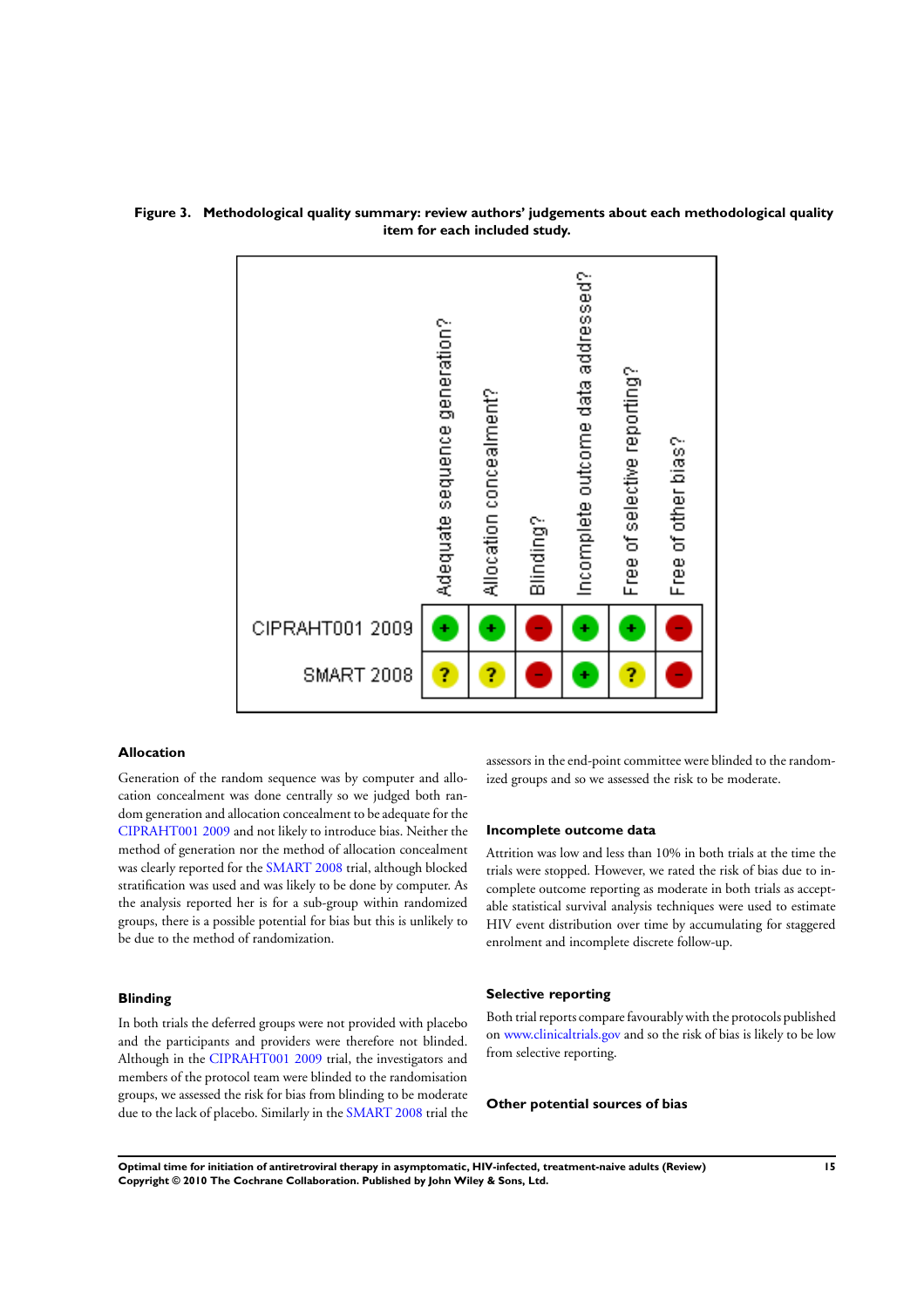The [CIPRAHT001 2009](#page-20-0) trial was stopped early due to significant benefits in the early ART group. Although the reported results make use of survival analyses in an attempt to reduce the risk from bias due to early stopping, we assessed the bias to be moderate because of the early stopping.

The results reported here for the [SMART 2008](#page-20-0) trial could be susceptible to publication bias as the analysis of the ART-naive was post-hoc and it is possible that investigators of other trials may not have conducted post-hoc analyses of similar nested subgroups within their trials. We assessed the risk of bias from this as high.

#### **Effects of interventions**

See: **[Summary of findings for the main comparison](#page-4-0)** [Early ART](#page-4-0) [versus standard or deferred ART \(CD4 <= 200 or CD4 <= 250](#page-4-0) [cells/µl\) for asymptomatic, HIV-infected, treatment naive adults](#page-4-0) Results were not available for all the outcomes we wished to include, and we only report outcomes which were available in the trials below.

## **PRIMARY OUTCOMES:**

#### *1. Death*

We combined the mortality data for both trials comparing initiating ART at CD4 levels at 350 cells/µL [\(SMART 2008\)](#page-20-0) or between 200 and 350 cells/µL ([CIPRAHT001 2009\)](#page-20-0) with deferring initiation of ART to CD4 levels of 250 cells/µL [\(SMART 2008](#page-20-0)) or 200 cells/µL [\(CIPRAHT001 2009\)](#page-20-0). We found a statistically significant reduction in death when starting ART at higher CD4 counts. Risk of death was reduced by 74% and could be reduced by between 38% and 89% (RR = 0.26; 95% CI: 0.11, 0.62; *P* = 0.002). There was little statistical heterogeneity between the trial results (Chi<sup>2</sup> = 0.01, df = 1;  $P = 0.93$ ) with the degree of heterogeneity quantified by the I² at 0%. See Analysis 1.1. The [SMART](#page-20-0) [2008](#page-20-0) trial added only one event to the analysis and contributes an appropriately low weight in the meta-analysis.

*2. Responses to ART as measured by:*

*a. Clinical occurrence of new HIV-related events (Tuberculosis)*

We combined the data for TB for both trials although the [SMART](#page-20-0) [2008](#page-20-0) trial only contributed one incident case to the meta-analysis. Risk of TB was reduced by 50% in the groups starting ART early; this was not statistically significant with the reduction as much as 74% or an increased risk of up to 12% (RR = 0.54; 95% CI: 0.26, 1.12; p = 0.01). There was little statistical heterogeneity between the trial results (Chi<sup>2</sup> = 1.05, df = 1; p = 0.31) with the degree of heterogeneity quantified by the I² at 4%. See Analysis 1.2. *b. Disease progression measured by opportunistic infections:*

This outcome was only reported for [SMART 2008](#page-20-0) and only four events in total were recorded. Starting ART at enrollment (when participants had CD4 counts of 350 cells/µL) rather than deferring to starting at a CD4 count of 250 cells/µL reduced the risk of

disease progression by 70%; this was not statistically significant with the reduction in risk as much as 97% or an increased risk of up to 185% (RR = 0.30; 95% CI: 0.03, 2.85; *P* = 0.29). See

#### Analysis 1.3.

Other anticipated outcomes we identified in our protocol as primary outcomes, were not reported in the two trials and we therefore are not able to provide information on these.

## **SECONDARY OUTCOMES:**

None of the anticipated secondary outcomes identified in our protocol were reported in the two trials.

#### **ADVERSE EFFECTS:**

Results were only available for [CIPRAHT001 2009.](#page-20-0) For the [SMART 2008](#page-20-0) trial, the adverse events were not categorized according to the ART-naive participants, and so it was not possible to extract data specific to the sub-group included in this review

In [CIPRAHT001 2009](#page-20-0) there was no statistically significant difference in the number of independent Grade 3 or 4 adverse events occurring in the early and standard ART groups when we conducted an intention-to-treat analysis (i.e. we used the total number of participants randomised into each group as the denominators in both groups with both = 408) (RR = 1.72; 95% CI: 0.98, 3.03;  $P = 0.06$ . See Analysis 1.4. When analysing only participants who actually commenced ART in the deferred group ( $n = 160$ ), the authors report a statistically significant increase in the incidence of zidovudine-related anaemia (8.1%) compared with those in the early initiation group (3.4%) (RR = 0.42; 95% CI: 0.20, 0.88; *P*  $= 0.02$ ). See Analysis 1.5.

#### **GRADE ASSESSMENT:**

As this review was done as part of a report to inform the WHO's 2009 adults and adolescent ART guideline revisions, we also conducted a GRADE assessment, although this was not stipulated in the protocol. See [Summary of findings for the main comparison](#page-4-0). Using the GRADE tool, we evaluated the evidence provided by the RCTs and rated this for each outcome identified as critical or important to determining whether or not to change the current WHO guidelines for timing of initiation of ART. For the critical outcomes of death and TB, we rated the quality of the evidence as moderate. Although the data come from two RCTs, they were down-graded to moderate due to the possibility of publication bias and because the data were obtained from only one high-quality RCT directly aimed at answering the question combined with data from a sub-group nested within a larger trial not directly aimed at answering the question. For the critical outcome of disease progression we rated the evidence as low given that the data were only available from the sub-group nested within the larger trial.

For the critical adverse events we rated the evidence as moderate. In this case, despite the data coming from a high-quality trial, we downgraded the quality of the evidence because it was only obtained from one RCT and could therefore be imprecise. Ideally additional trials would be needed to improve precision. The important outcomes of sexual immunological and virologic response, adherence, tolerance and retention, and HIV drug resistance were not measured in either of the trials.

**Optimal time for initiation of antiretroviral therapy in asymptomatic, HIV-infected, treatment-naive adults (Review) 16 Copyright © 2010 The Cochrane Collaboration. Published by John Wiley & Sons, Ltd.**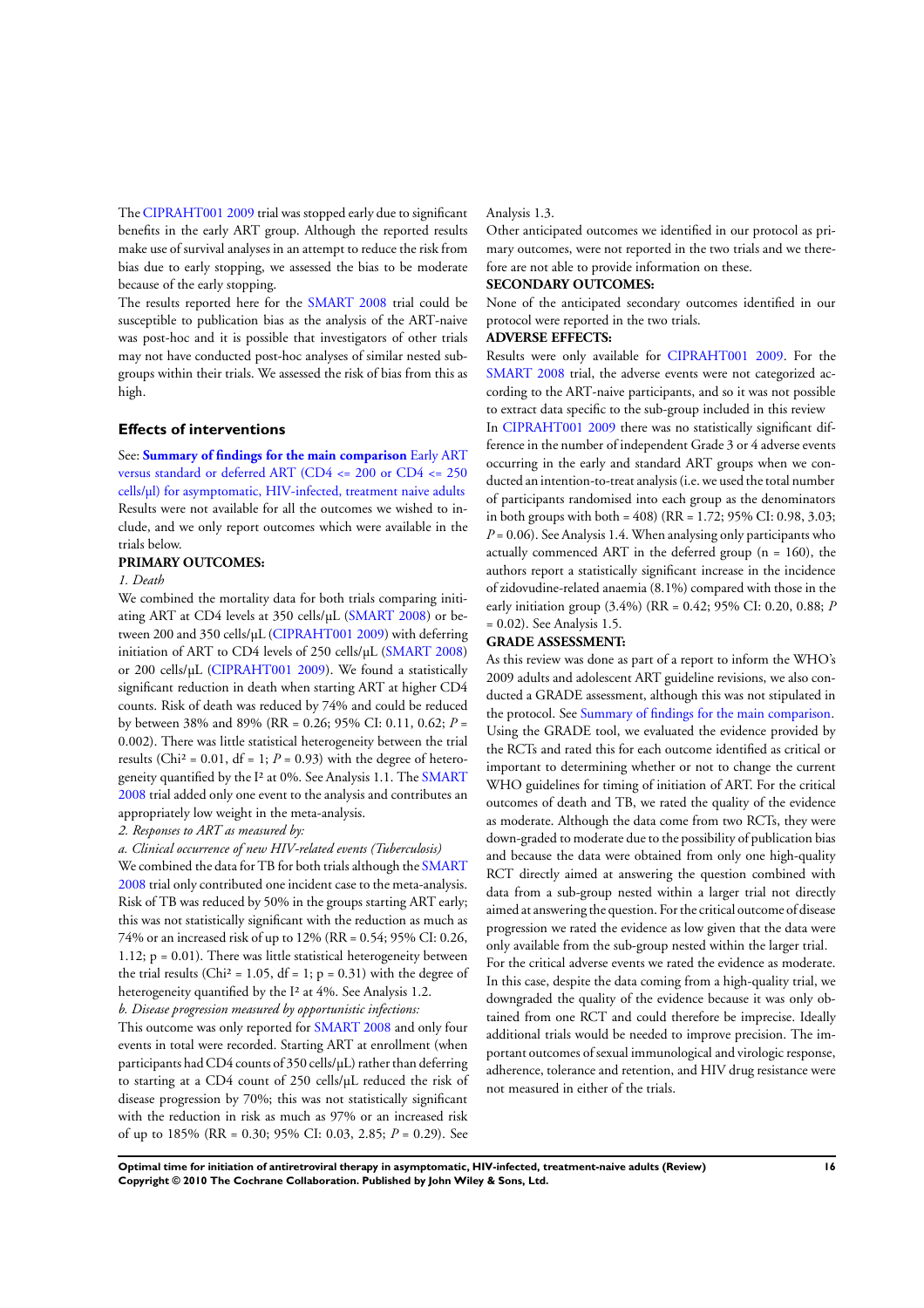## **D I S C U S S I O N**

## **Summary of main results**

Pooled data from one trial of 816 participants and one sub-group analysis of 248 participants provide moderate-quality evidence that starting ART at CD4 levels higher than 200 or 250 cells/µL but below 350 cells/µL reduces mortality rates in asymptomatic, ART-naive, HIV-infected people. Evidence regarding a reduction in morbidity is less strong and incidence of severe adverse events is apparently low, but this data is available from only one trial and so must be viewed with caution.

## **Overall completeness and applicability of evidence**

Only the [CIPRAHT001 2009](#page-20-0) trial directly answered the question of whether starting ART at CD4 levels above 200 cells/µL improves mortality and morbidity (as measured by incidence of TB) compared with the current WHO guideline recommendations of starting at 200 cells/µL [\(WHO 2006\)](#page-20-0). This trial was located in a resource-constrained setting and therefore has a high applicability to low-income countries. Full results from this trial have yet to be published, however, and must therefore be viewed as incomplete. There are no available data on follow-up beyond the median of 21 months and no available data on development of possible resistance in those initiating ART. Although we included the results from the [SMART 2008](#page-20-0) trial in the meta-analysis, these were from a post-hoc analysis of ART-naive participants nested within a larger trial which aimed to provide evidence regarding treatment interruptions rather than optimal timing of ART. For this reason the evidence from the [SMART 2008](#page-20-0) trial must be interpreted with caution.

Ideally, additional trials would strengthen the nature and quality of the above evidence. We identified two ongoing trials [\(START](#page-20-0) [2009](#page-20-0); [NCT00491556](#page-20-0)). Both of these trials are being conducted in high-income settings and are comparing initiation of ART at CD4 levels above either 350 cells/µL ([NCT00491556\)](#page-20-0) or 500 cells/ µL [\(START 2009](#page-20-0)). Although these trials will provide useful data to inform initiating ART at CD4 levels above current guidelines operational in many high-income countries, the data will not add to the evidence base for determining whether initiating ART at levels above current WHO guidelines is optimal compared with initiating at CD4 counts <200 cells/µL. We did not identify and are not aware of any ongoing trials aiming to answer this question apart from the [CIPRAHT001 2009](#page-20-0) trial, although a number of trials aimed at timing of ART in patients co-infected with TB are underway.

We did not identify any trials which evaluated the effects of optimal initiation of ART in people co-infected with either hepatitis B or C, or both, and evidence for these populations remains limited.

## **Quality of the evidence**

The quality of the methodological conduct for both trials was moderate to high and the risk of bias was likely to be low to moderate for both trials. Caution must be exercised when interpreting the results from the [SMART 2008](#page-20-0) trial, however, as this was a post-hoc analysis and, as such, may be prone to the effects of publication bias. This would occur if other trials did not conduct or publish similar analyses of potential sub-sets within the original trials. We, however, have no knowledge that this occurred in other trials.

Both trials employed early stopping rules considered acceptable statistical practice ([Kim 1987](#page-20-0)). Use of survival analysis which incorporates the results from all those who completed the trial and who are censored due to loss-to-follow-up or early stopping of the trial, will have reduced the potential for attrition bias in each trial. This was done in both trials, but survival data were not available for the sub-set in the [SMART 2008](#page-20-0) trial. For this reason, in our meta-analysis we present the proportions at the time of stopping the trial. It is important to note that in a systematic review of RCTs stopped early for benefit, such RCTs were found to overestimate treatment effects [\(Montori 2005](#page-20-0)). When trials with events fewer than the median number (n=66) were compared with those with event numbers above the median, the odds ratio for a magnitude of effect greater than the median was 28 (95% CI: 11,73) ([Montori](#page-20-0) [2005](#page-20-0)). Both trials included in our review yielded fewer than 66 events and may thus overestimate the treatment effect. The magnitude of effect was consistent across both trials, however, which strengthens the evidence in favour of starting ART earlier than standard WHO guidelines recommend.

## **Potential biases in the review process**

We conducted comprehensive searches of both journal and conference databases to ensure all relevant published and unpublished trials were identified. We did not limit the searches to a specific language. Our ongoing interaction with the investigator of the [CIPRAHT001 2009](#page-20-0) trial allowed us access to preliminary and unpublished data. Given the high-profile nature of the intervention and the complexity of conducting ART initiation trials, it is unlikely that our search strategy failed to detect existing current trial evidence. Potential bias in the conduct of our review was also minimised by having two independent researchers extract data and assess the methodological quality of each study. This detailed process allows for a thorough assessment of trial conduct and an exploration of the possible biases that may be present in each trial. When we pooled data in the meta-analysis we combined the arms from both trials although these were slightly different because the analysis of the [SMART 2008](#page-20-0) sub-set compared starting ART at CD4 levels of 350 cells/µL with starting ART at 250 cells/µL, whereas the [CIPRAHT001 2009](#page-20-0) trial compared starting at CD4 levels of between 200 and 350 cells/µL with starting ART at 200

**Optimal time for initiation of antiretroviral therapy in asymptomatic, HIV-infected, treatment-naive adults (Review) 17 Copyright © 2010 The Cochrane Collaboration. Published by John Wiley & Sons, Ltd.**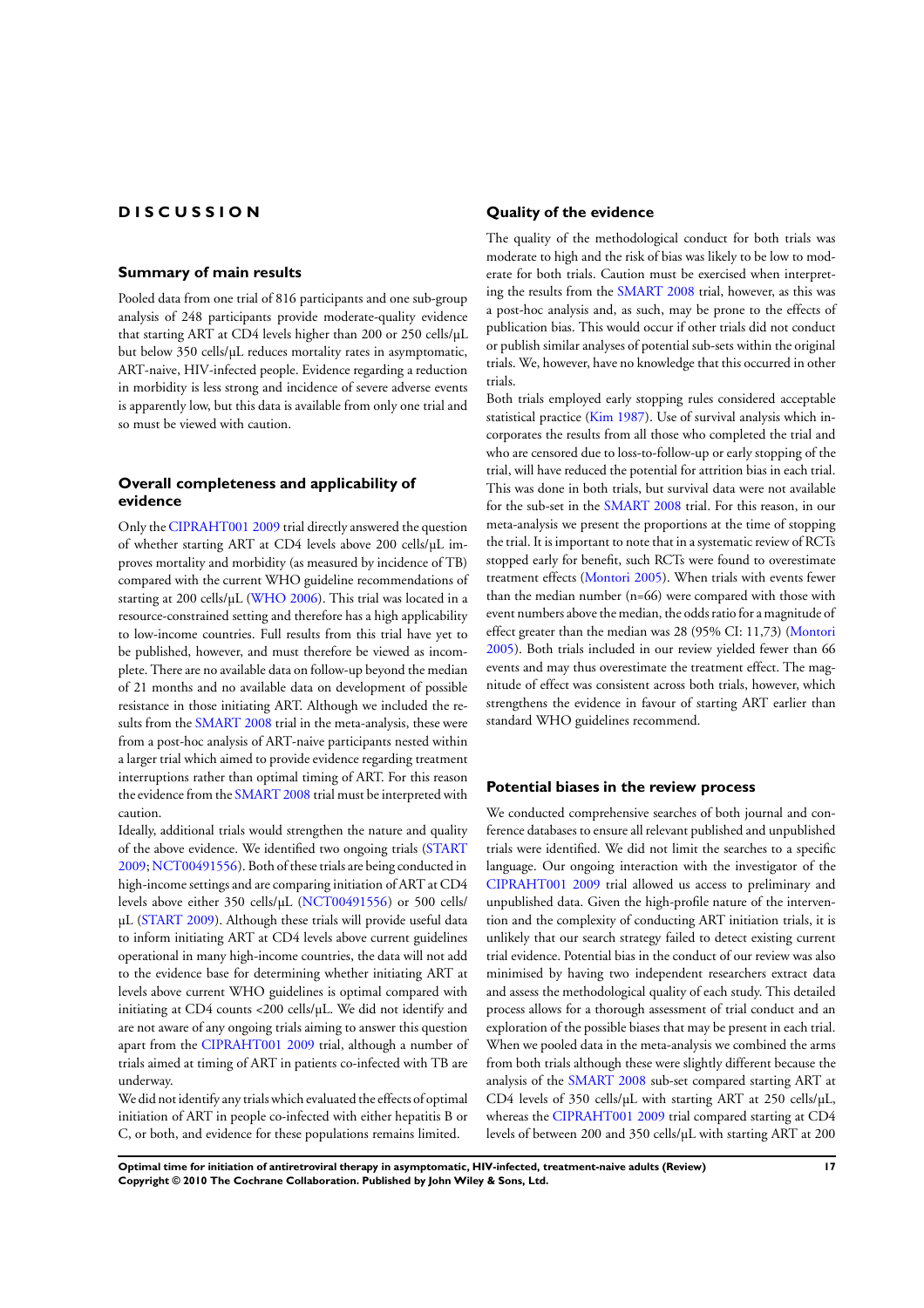cells/µL. Given that both trials compared initiating ART at higher levels with deferring the start of ART, we did not consider this difference to be a source of bias, but the evidence must be viewed as less direct.

## **Agreements and disagreements with other studies or reviews**

These results are consistent with previous cohorts from both highand low-income studies which showed that early initiation of ART may reduce morbidity and mortality associated with HIV/ AIDS ([Sterne 2009](#page-20-0); [Moh 2007](#page-20-0); [Badri 2004;](#page-20-0) [Wong 2007](#page-20-0); [Erhabor](#page-20-0) [2006](#page-20-0)). For high-income countries, the When To Start Consortium [\(Sterne 2009](#page-20-0)) analysed data from 18 cohort studies done in Europe and North America and provided evidence that deferring combination therapy until a CD4 cell count of 251-350 cells/µL was associated with higher rates of AIDS and death than starting therapy in the range 351-450 cells/µL. [Sterne 2009](#page-20-0) suggested that a CD4 cell count of 350 cells/µL should be the minimum threshold for initiation of ART and should help to guide physicians and patients in deciding when to start treatment.

We found four cohort studies conducted in resource-constrained settings that examined the optimal threshold of CD4 cell count for starting ART ([Moh 2007](#page-20-0); [Badri 2004;](#page-20-0) [Wong 2007](#page-20-0); [Erhabor](#page-20-0) [2006](#page-20-0)). Most of the studies provided evidence in support of early initiation of ART ([Moh 2007;](#page-20-0) [Badri 2004](#page-20-0); [Wong 2007\)](#page-20-0). [Moh](#page-20-0) [2007](#page-20-0) found that incidence of mortality decreased with increasing pre-ART CD4 cell count. [Badri 2004](#page-20-0) also provided evidence that baseline CD4 cell count <200 cells/µL was associated with increased mortality and risk of developing AIDS compared with patients with baseline CD4 cell count >350 cells/µL. [Wong 2007](#page-20-0) examined cohorts of Chinese people in Hong Kong and found that CD4 cell count <100 cells/µL was associated with increased risk of progression to new AIDS-defining illness or death, and new AIDS-defining illness or non-accidental death. Contrary to other studies, [Erhabor 2006](#page-20-0) found that there is no long-term advantage in CD4+ response in initiating highly active ART (HAART) at a pre-therapeutic CD4 count of >350 cells/µL rather than at 200 - 350 cells/µL among 100 HIV-infected, previously ART-naïve individuals in Nigeria.

Three cost-effectiveness studies on when to start ART in resourcelimited settings have been published, but there is conflicting evidence [\(Walensky 2009](#page-20-0); [Loubiere 2008](#page-20-0); [Badri 2004](#page-20-0)). [Walensky](#page-20-0) [2009](#page-20-0) conducted a cost-effectiveness analysis using a computer simulated model of HIV disease. Published data from randomised trials and observational studies in South Africa were used to populate the model. This study showed that if HIV-infected patients are identified and linked to care, a CD4 cell count threshold for ART initiation of 350 cells/µL would reduce severe diseases substantially during the next five years compared with ART initiation at CD4 counts of 250 cells/µL. [Walensky 2009](#page-20-0) concluded that earlier ini-

tiation of ART in South Africa would likely reduce morbidity and mortality, improve long-term survival, and would be cost-effective. Another cost-effectiveness analysis was conducted from a public health perspective using primary treatment outcomes, healthcare utilization and cost data derived from the Cape Town AIDS cohort [\(Badri 2004\)](#page-20-0). [Badri 2004](#page-20-0) found that HAART is reasonably cost-effective for HIV-infected patients in South Africa, and most effective if initiated when CD4 count >200 cells/µL. Deferring treatment to <200 cells/µL would reduce the aggregate cost of the treatment, but this should be balanced against the significant clinical benefits associated with early therapy. [Loubiere 2008](#page-20-0) from Morocco assessed the cost-effectiveness of HIV treatment alternatives based on the CD4 T-cell count at the initiation of treatment using data from 286 HIV-positive individuals. The study demonstrated a statistical significant difference in mean survival time between patients with baseline CD4 cell counts < 200 cells/ µL compared with those with baseline CD4 <100 cells/µL (58.8 versus 16.75 months; *P*<.0001). However, the incremental costeffectiveness ratio was 100 times higher for patients who started ART with CD4 cell count >200 cells/µL compared with patients who started at CD4+ T- cell count <100 cells/µL. [Loubiere 2008](#page-20-0) concluded that, in the Moroccan context, ART is more cost-effective when the CD4 cell count drops to <200 cells/µL.

## **A U T H O R S ' C O N C L U S I O N S**

## **Implications for practice**

There is moderate-quality evidence derived from trials that initiating ART at CD4 levels higher than 200 or 250 cells/µL reduces mortality rates in asymptomatic, ART-naive, HIV-infected people. Practitioners and policy-makers may consider initiating ART at levels ≤350 cells/µL for patients who present to health services and are diagnosed with HIV early in the infection. Evidence for initiating ART in patients co-infected with TB and hepatitis patients remains unclear.

#### **Implications for research**

Given that there are two RCTs in the field, future research should focus on long-term cohort studies to collect data on the incidence and nature of adverse effects, and the development of viral resistance, in those initiating ART at higher CD4 levels than previous standard practice. In many resource-constrained settings a remaining challenge is to identify patients sufficiently early in the course of the infection to benefit from early treatment. Research efforts (ideally clinical trials) should investigate interventions to promote voluntary counseling and testing, to reduce the stigma of testing for HIV and to encourage people to present for testing. Costeffectiveness remains an area requiring ongoing investigation. In high-income countries, the results from two ongoing trials comparing initiation of ART at CD4 levels above either 350 cells/µL

**Optimal time for initiation of antiretroviral therapy in asymptomatic, HIV-infected, treatment-naive adults (Review) 18 Copyright © 2010 The Cochrane Collaboration. Published by John Wiley & Sons, Ltd.**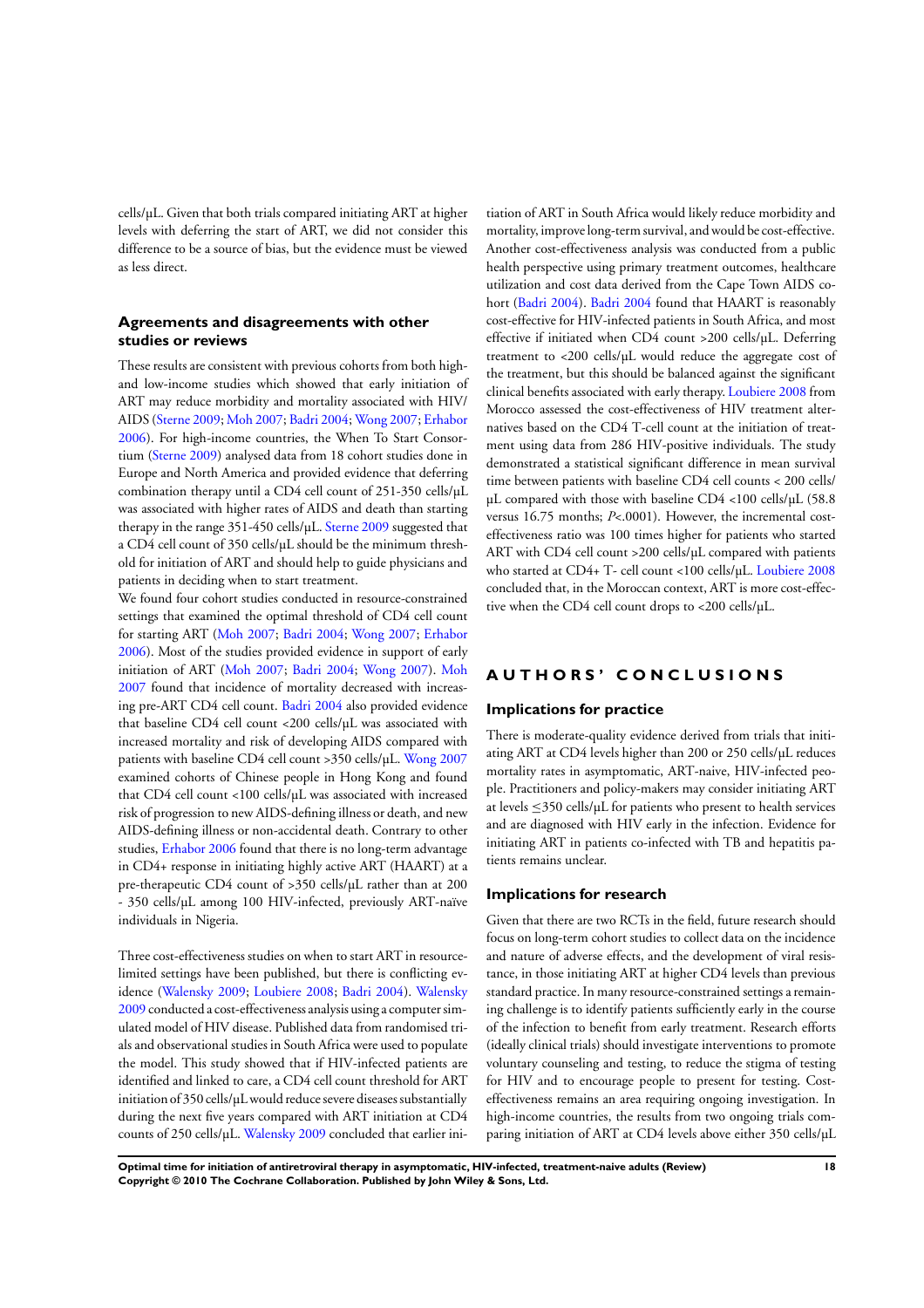<span id="page-20-0"></span>or 500cells/µL with standards of care will provide necessary evidence for practice in these settings.

## **A C K N O W L E D G E M E N T S**

We thank the GHESKIO-Cornell team for providing us with details of their trial and are grateful for their willingness to share these with us.

We thank the World Health Organization (WHO) and the CDC Global AIDS Program for funding. This review was already underway in July 2009 at the time the WHO required evidence to update ART guidelines. Funding from the WHO allowed the review to be expedited.

We are grateful to Elizabeth Pienaar for conducting the searches and assisting with procurement of articles and for her support. We also thank Joy Oliver and Vicki Badenhorst for article procurement and prompt administration support and for their encouragement.

NS wishes to acknowledge the assistance and patience of Eliza Humphreys in co-ordinating the review process and Larry Chang for his careful review.

## **R E F E R E N C E S**

#### **References to studies included in this review**

## **CIPRAHT001 2009** *{unpublished data only}*

<sup>∗</sup> Fitzgerald D. A randomized clinical trial of early versus strandard antiretroviral therapy for HIV-infected patients with a CD4 T cell count of 200 - 350 cells/ml (CIPRA HT 001). International AIDS Society Conference, Cape Town 2009.

#### **SMART 2008** *{published data only}*

El-Sadr WM, Lundgren JD, Neaton JD, Gordin F, Abrams D, Arduino RC, et al.CD4+ count-guided interruption of antiretroviral treatment. *The New England journal of medicine* 2006;**355**(22):2283–96. [PUBMED: 17135583] Lundgren JD, Babiker A, El-Sadr W, Emery S, Grund B, Neaton JD, et al.Inferior clinical outcome of the CD4+ cell count-guided antiretroviral treatment interruption strategy in the SMART study: role of CD4+ Cell counts and HIV RNA levels during follow-up. *The Journal of infectious diseases* 2008;**197**(8):1145–55. [PUBMED: 18476293]

<sup>∗</sup> The Strategies for Management of Antiretroviral Therapy (SMART) Study Group. Major clinical outcomes in antiretroviral therapy (ART)-naive participants and in those not receiving ART at baseline in the SMART study. *The Journal of Infectious Diseases* 2008;**197**(15 April):1133–44.

## **References to studies excluded from this review**

#### **Erhabor 2006** *{published data only}*

Erhabor O, Ejele OA, Uko EK. HAART - Dependent CD4+ Lymphocyte Response Based onPre-Therapeutic CD4 Lymphocyte Count in HIV-Infected Nigerians. *Annals of African Medicine* 2006;**5**(3):153–7.

## **References to ongoing studies**

#### **NCT00491556** *{published data only}*

Early initiation of HAART. Ongoing study October 2007.

#### **START 2009** *{published data only}*

Strategic Timing of Antiretroviral Treatment (START). Ongoing study March 2009.

#### **Additional references**

#### **Badri 2004**

Badri M, Bekker LG, Orrell C, Pitt J, Cilliers F, Wood R. Initiating highly active antiretroviral therapy in sub-Saharan Africa: an assessment of the revised World Health Organization scaling-up guidelines. *AIDS (London, England)* 2004;**18**(8):1159–68. [PUBMED: 15166531]

#### **Braithwaite 2008**

Braithwaite RS, Roberts MS, Chang CC, Goetz MB, Gibert CL, Rodriguez-Barradas MC, et al.Influence of alternative thresholds for initiating HIV treatment on quality-adjusted life expectancy: a decision model. *Annals of internal medicine* 2008;**148**(3):178–85. [PUBMED: 18252681]

## **DAIDS 2009**

Division of AIDS. Table for grading the severity of Adult and Pediatric Adverse Events. *Accessed 28 October 2009* http:// rcc.tech–res.com/Document/safetyandpharmacovigilance/ DAIDS˙AE˙GradingTable˙Clarification˙August2009˙Final.pdf.

#### **Day 2002**

Day J, Brink B, Charalambous S, Churchyard G, Grant A, Morris D, et al.Clinical and operational guidelines for use of antiretroviral therapy in adults. *Aurum Health Research* 2002.

#### **Deeks 2006**

Deeks SG. Antiretroviral treatment of HIV infected adults. *BMJ (Clinical research ed.)* 2006;**332**(7556):1489. [PUBMED: 16793811]

## **Erhabor 2006**

Erhabor O, Ejele OA, Uko EK. HAART - Dependent CD4+ Lymphocyte Response Based on Pre-Therapeutic CD4 Lymphocyte Count in HIV-Infected Nigerians. *Annals of African Medicine* 2006;**5**(3):153–57. [PUBMED: 17319344]

#### **Granich 2009**

Granich RM, Gilks CF, Dye C, De Cock KM, Williams BG. Universal voluntary HIV testing with immediate antiretroviral therapy as a strategy for elimination of HIV transmission: a mathematical model. *Lancet* 2009;**373**(9657):48–57.

**Optimal time for initiation of antiretroviral therapy in asymptomatic, HIV-infected, treatment-naive adults (Review) 19 Copyright © 2010 The Cochrane Collaboration. Published by John Wiley & Sons, Ltd.**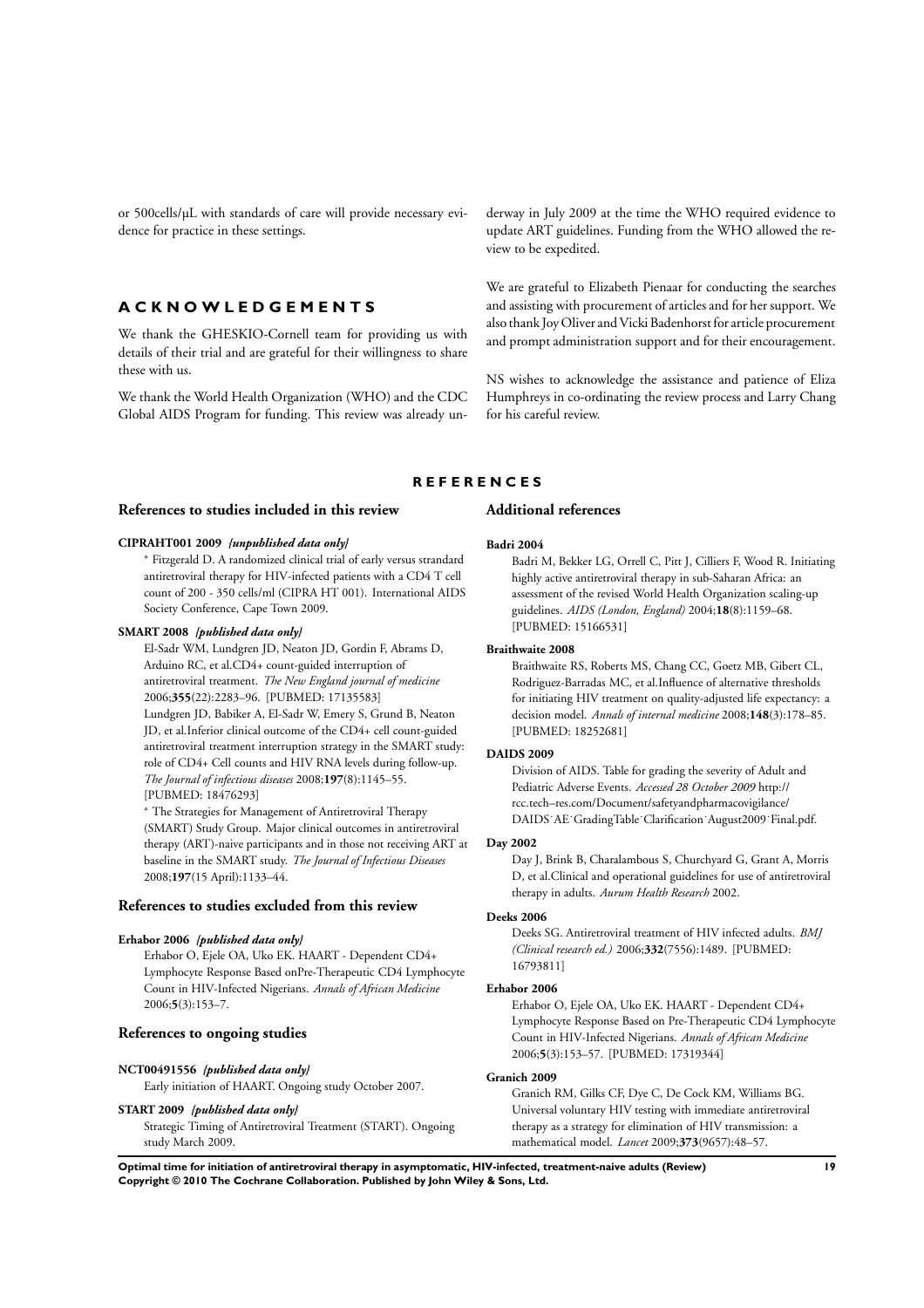#### **Hammer 2008**

Hammer SM, Eron JJ Jr, Reiss P, Schooley RT, Thompson MA, Walmsley S, Cahn P, Fischl MA, Gatell JM, Hirsch MS, Jacobsen DM, Montaner JS, Richman DD, Yeni PG, Volberding PA, International AIDS Society-USA. Antiretroviral treatment of adult HIV infection: 2008 recommendations of the International AIDS Society-USA panel. *JAMA* 2008;**300**(5):555–70.

## **Higgins 2002**

Higgins JP, Thompson SG. Quantifying heterogeneity in a metaanalysis. *Statistics in Medicine* 2002;**21**(11):1539–58.

## **Higgins 2008**

Higgens JPT, Green S (editors). *Cochrane Handbook for Systematic Reviews of Interventions Version 5.0.0 [updated February 2008]*. The Cochrane Collaboration, 2008. [: Available from www.cochrane–handbook.org]

#### **Kim 1987**

Kim K, DeMets DL. Design and analysis of group sequential tests based on the type 1 error spending rate function. *Biometrika* 1987; **74**:149–54.

## **Kitahata 2009**

Kitahata MM, Gange SJ, Abraham AG, Merriman B, Saag MS, Justice AC, et al.Effect of Early versus Deferred Antiretroviral Therapy for HIV on Survival. *The New England journal of medicine* 2009. [PUBMED: 19339714]

#### **Loubiere 2008**

Loubiere S, el Filal KM, Sodqi M, Loundou A, Luchini S, Cleary S, et al.When to initiate highly active antiretroviral therapy in lowresource settings: the Moroccan experience. *Antiviral therapy* 2008; **13**(2):241–51. [PUBMED: 18505175]

#### **Moh 2007**

Moh R, Danel C, Messou E, Ouassa T, Gabillard D, Anzian A, et al.Incidence and determinants of mortality and morbidity following early antiretroviral therapy initiation in HIV-infected adults in West Africa. *AIDS (London, England)* 2007;**21**(18):2483–91. [PUBMED: 18025885]

#### **Montori 2005**

Montori VM, Devereaux PJ, Adhikari NK, et al.Randomized trials stopped early for benefit: a systematic review. *JAMA* 2005;**294**: 2203–09..

## **Orrell 2007**

Orrell C, Harling G, Lawn SD, Kaplan R, McNally M, Bekker L, Wood R. Conservation of first-line antiretroviral treatmentregimen where therapeutic options are limited. *Antiviral Therapy* 2007;**12**.

## **Palella 2003**

Palella FJ Jr, Deloria-Knoll M, Chmiel JS, Moorman AC, Wood KC, Greenberg AE, Holmberg SD, HIV Outpatient Study Investigators. Survival benefit of initiating antiretroviral therapy in HIV-infected persons in different CD4+ cell strata. *Ann Intern Med* 2003;**138**(8):620–6..

#### **Sabin 2009**

Sabin CA, Phillips AN. Should HIV therapy be started at a CD4 cell count above 350 cells/microl in asymptomatic HIV-1-infected patients?. *Current opinion in infectious diseases* 2009;**22**(2):191–7. [PUBMED: 19283914]

#### **Schackman 2002**

Schackman BR, Freedberg KA, Weinstein MC, Sax PE, Losina E, Zhang H, Goldie SJ. Cost-effectiveness implications of the timing of antiretroviral therapy in HIV-infected adults. *Arch Intern Med* 2002;**162**(21):2478–86.

#### **Schrader 2008**

Schrader S, Chuck SK, Rahn LW, Parekh P, Emrich KG. Significant improvements in self-reported gastrointestinal tolerability, quality of life, patient satisfaction, and adherence with lopinavir/ritonavir tablet formulation compared with soft gel capsules. *AIDS research and therapy* 2008;**5**:21. [PUBMED: 18799008]

## **Sterling 2001**

Sterling TR, Chaisson RE, Moore RD. HIV-1 RNA, CD4 Tlymphocytes, and clinical response to highly active antiretroviral therapy. *AIDS (London, England)* 2001;**15**(17):2251–7. [PUBMED: 11698698]

#### **Sterne 2009**

Sterne JA, May M, Costagliola D, de Wolf F, Phillips AN, Harris R, et al.Timing of initiation of antiretroviral therapy in AIDS-free HIV-1-infected patients: a collaborative analysis of 18 HIV cohort studies. *Lancet* 2009;**373**(9672):1352–63. [PUBMED: 19361855]

#### **Walensky 2009**

Walensky RP, Wolf LL, Wood R, Fofana MO, Freedberg KA, Martinson NA, et al.When to start antiretroviral therapy in resource-limited settings. *Annals of internal medicine* 2009;**151**(3): 157–66. [PUBMED: 19620143]

#### **WHO 2006**

Charles Gilks, Marco Vitorio and the World Health Organisation guidelines development group. Antiretroviral therapy for HIV infection in adults and adolescents: recommendations for a public health approach - 2006 revision. *http://www.who.int/hiv/pub/ guidelines/adult/en/index.html* (accessed July 2007).

#### **WHO 2009**

World Health Organization. Rapid advice: Antiretroviral therapy for HIV infection in adults and adolescents. *Geneva: World Health Organization* November 2009.

## **Wong 2007**

Wong KH, Chan KC, Cheng KL, Chan WK, Kam KM, Lee SS. Establishing CD4 thresholds for highly active antiretroviral therapy initiation in a cohort of HIV-infected adult Chinese in Hong Kong. *AIDS patient care and STDs* 2007;**21**(2):106–15. [PUBMED: 17328660]

∗ *Indicates the major publication for the study*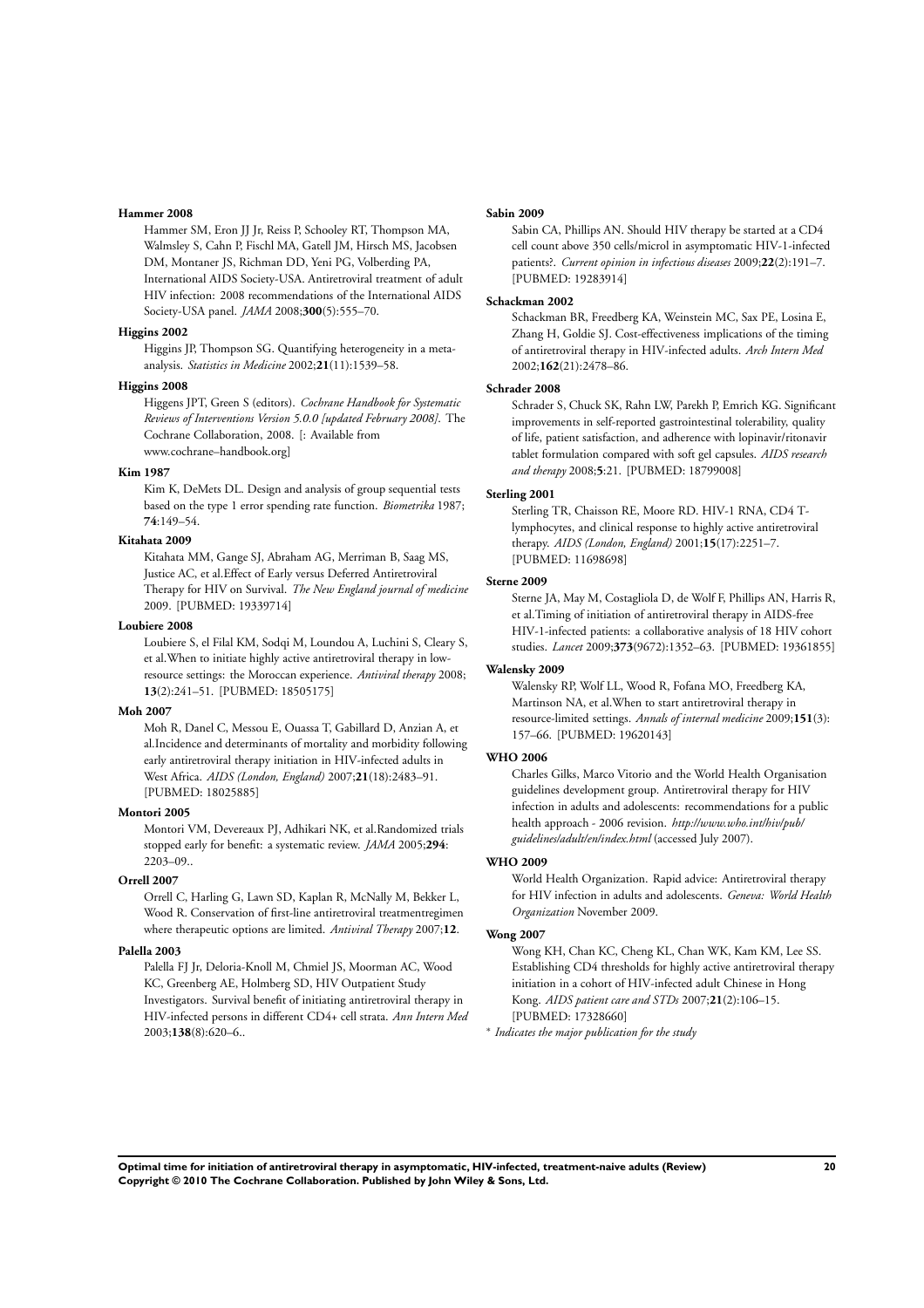## <span id="page-22-0"></span>**CHARACTERISTICS OF STUDIES**

## **Characteristics of included studies** *[ordered by study ID]*

## **CIPRAHT001 2009**

| Methods       | A single-centred trial which commenced enrollment in August 2005 in a large clinic<br>providing HIV voluntary counseling and testing to more than 25,000 people a year in<br>Port au Prince in Haiti. The trials was stopped early on 28 May 2009 by the Data Safety<br>and Monitoring Board.<br>Follow-up took place monthly and all participants were seen by a clinician. Retention<br>was encouraged by home visits, 24 hour/day on call clinician, free phone cards, peer<br>counseling by people living with HIV/AIDS. Median duration of follow-up was 21<br>months with a range of one to 44 months.<br>Loss to follow-up was 4.5% (19/408) in the early ART group and 4.4% (18/408) in the<br>deferred ART group.                                                                                                                                                                                                                           |
|---------------|------------------------------------------------------------------------------------------------------------------------------------------------------------------------------------------------------------------------------------------------------------------------------------------------------------------------------------------------------------------------------------------------------------------------------------------------------------------------------------------------------------------------------------------------------------------------------------------------------------------------------------------------------------------------------------------------------------------------------------------------------------------------------------------------------------------------------------------------------------------------------------------------------------------------------------------------------|
| Participants  | 1,066 HIV-infected, treatment-naive adults with CD4 cell count of 200 - 350 cells/µL<br>were referred for study screening. 150 were excluded and 816 adults were enrolled.<br>Inclusion criteria: HIV-infected, antiretroviral-naive, age $\geq 18$ years of age, CD4 T cell<br>count between 200 and 350 cells/µL.<br>Exclusion criteria: History of AIDS-defining illness, prior ART use, pregnant or breast-<br>feeding, or needed ART in the next three months based on the judgment of the primary<br>care clinician<br>Median age was 40 with males and females distributed similarly in both groups: 41%<br>males and 59% females in the EARLY intervention group and 44% males and 56%<br>females in the STANDARD intervention group.                                                                                                                                                                                                        |
| Interventions | Intervention: EARLY: Start ART (lamivudine 150mg and zidovudine 300mg in a fixed-<br>dose combination twice daily and efavirenz 600mg at night) within two weeks of enroll-<br>ment.<br>Comparison: STANDARD: Start ART (lamivudine 150mg and zidovudine 300mg in<br>a fixed-dose combination twice daily and efavirenz 600mg at night) when the CD4 cell<br>count is $\leq 200$ cells/ $\mu$ L or the patient develops an AIDS-defining illness.<br>Both groups received Trimethoprim-sulfamethoxazole prophylaxis and daily multi-vita-<br>mins and monthly food baskets).                                                                                                                                                                                                                                                                                                                                                                         |
| Outcomes      | PRIMARY OUTCOME<br>Death - documented by one of the following: obituary, autopsy report, hospital death<br>certificate, or contact report documenting verbal communication with the participant's<br>healthcare provider, family member, or significant other.<br>SECONDARY OUTCOME<br>incidence of TB - HIV infected patients with a cough or other symptoms suggestive of<br>tuberculosis are routinely screened at the clinic with a chest radiograph and three sputum<br>smears for acid fast bacilli (AFB) by Ziehl-Neelsen staining and <i>Mycobacterium tubercu-</i><br>losis culture on Lowenstein Jensen media. TB case definition was based upon American<br>Thoracic Society with diagnosis requiring symptoms consistent with tuberculosis and<br>microbiologic confirmation of disease, or symptoms, a chest radiograph consistent with<br>tuberculosis, and a positive response to anti-tuberculosis therapy.<br><b>ADVERSE EVENTS</b> |

**Optimal time for initiation of antiretroviral therapy in asymptomatic, HIV-infected, treatment-naive adults (Review) 21 Copyright © 2010 The Cochrane Collaboration. Published by John Wiley & Sons, Ltd.**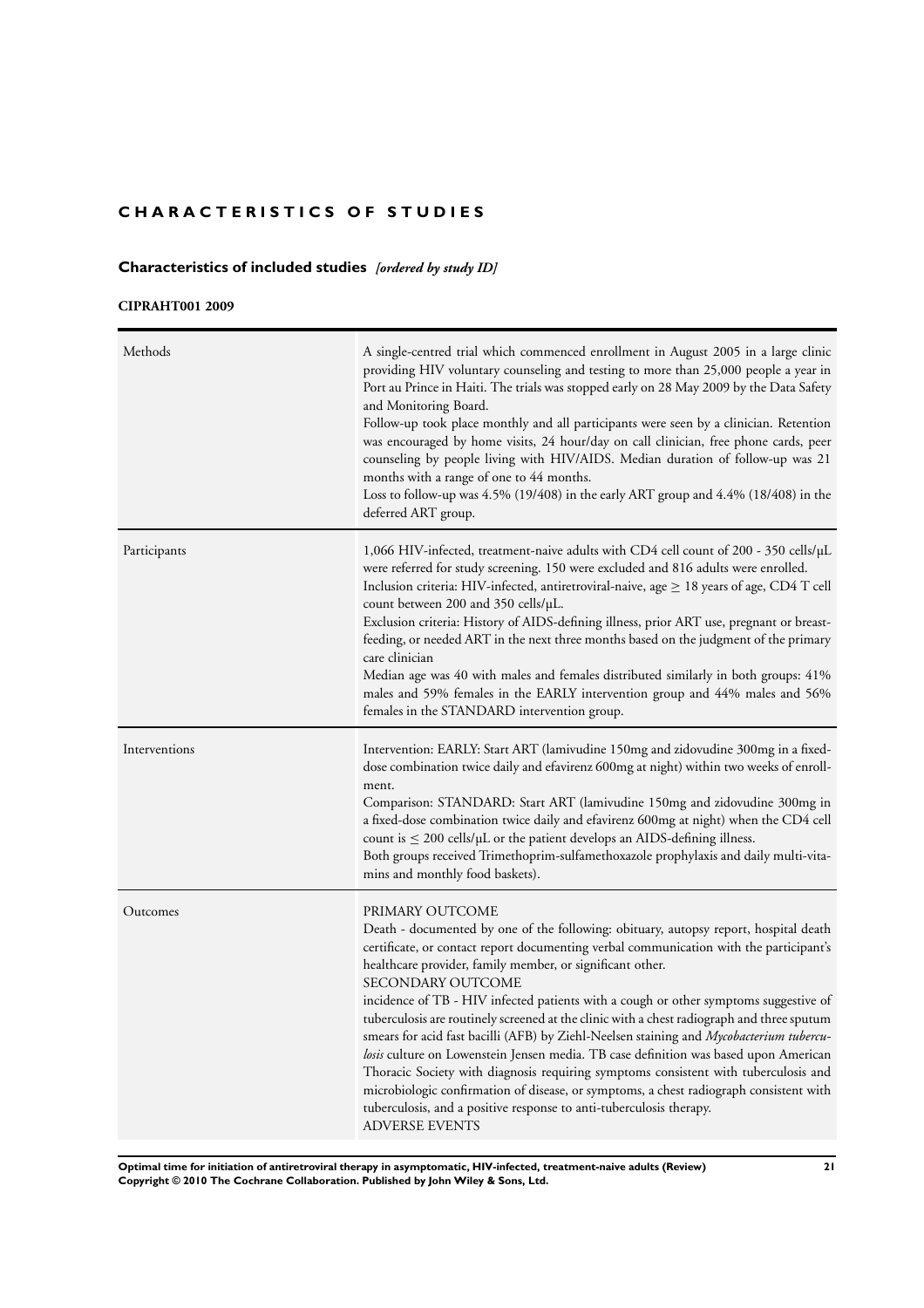## **CIPRAHT001 2009** (*Continued)*

|              | Information not presented and outstanding at current time.                                                                                                                                                                                                                                                                                                                                                                                                                                                                                                                                                                                                                                                                                                                                                                                                                                                               |
|--------------|--------------------------------------------------------------------------------------------------------------------------------------------------------------------------------------------------------------------------------------------------------------------------------------------------------------------------------------------------------------------------------------------------------------------------------------------------------------------------------------------------------------------------------------------------------------------------------------------------------------------------------------------------------------------------------------------------------------------------------------------------------------------------------------------------------------------------------------------------------------------------------------------------------------------------|
| <b>Notes</b> | The National Institute of Allergy and Infectious Diseases (NIAID), part of the National<br>Institutes of Health, is the study sponsor. NIAID funded the study through the Compre-<br>hensive International Program of Research on AIDS (CIPRA). Other support came from<br>The Global Fund Against AIDS, Tuberculosis, and Malaria, Glaxo Smith Kline, Abbott<br>and Fondation Merieux. The trial was carried out by the Haitian Group for the Study<br>of Kaposi's Sarcoma and Immune Deficiency Disorders (GHESKIO) Centers in Port-<br>au-Prince, Haiti. The principal investigator is Jean William Pape, M.D., the director of<br>the GHESKIO Centers and a professor of medicine at Weill Medical College of Cornell<br>University in New York.<br>The trial was approved by the Institutional Review Board at the GHESKIO Centres in<br>Haiti and at Cornell University (information provided Prof Dan Fitzgeral). |

## *Risk of bias*

| Item                                               | Authors' judgement | Description                                                                                                                                                                                                                                                                                 |
|----------------------------------------------------|--------------------|---------------------------------------------------------------------------------------------------------------------------------------------------------------------------------------------------------------------------------------------------------------------------------------------|
| Adequate sequence generation?                      | Yes                | Randomization was by a computer-gener-<br>ated random numbers list in blocks of eight<br>in a 1:1 ratio (information provided by Prof<br>Dan Fitzgerald).                                                                                                                                   |
| Allocation concealment?                            | Yes                | Randomization was performed by Frontier<br>Science and Technology Research Founda-<br>tion in New York (central randomization)<br>and transmitted to the clinical site electron-<br>ically (information provided by Prof Dan<br>Fitzgerald).                                                |
| Blinding?<br>All outcomes                          | No                 | Open-label and the standard (deferred)<br>group did not receive a placebo so pri-<br>mary care clinicians and participants were<br>aware of their treatment status. Investiga-<br>tors and members of the protocol team were<br>blinded to the data stratified by random-<br>ization group. |
| Incomplete outcome data addressed?<br>All outcomes | Yes                | Attrition was less than 5% in both inter-<br>vention and comparison groups so risk of<br>bias due to high loss to-follow-up judged<br>as being low.                                                                                                                                         |
| Free of selective reporting?                       | Yes                | Compares favourably with protocol on<br>www.clinicaltrials.gov                                                                                                                                                                                                                              |
| Free of other bias?                                | No                 | Stopped early but used survival analysis to<br>overcome effects of attrition.                                                                                                                                                                                                               |

**Optimal time for initiation of antiretroviral therapy in asymptomatic, HIV-infected, treatment-naive adults (Review) 22 Copyright © 2010 The Cochrane Collaboration. Published by John Wiley & Sons, Ltd.**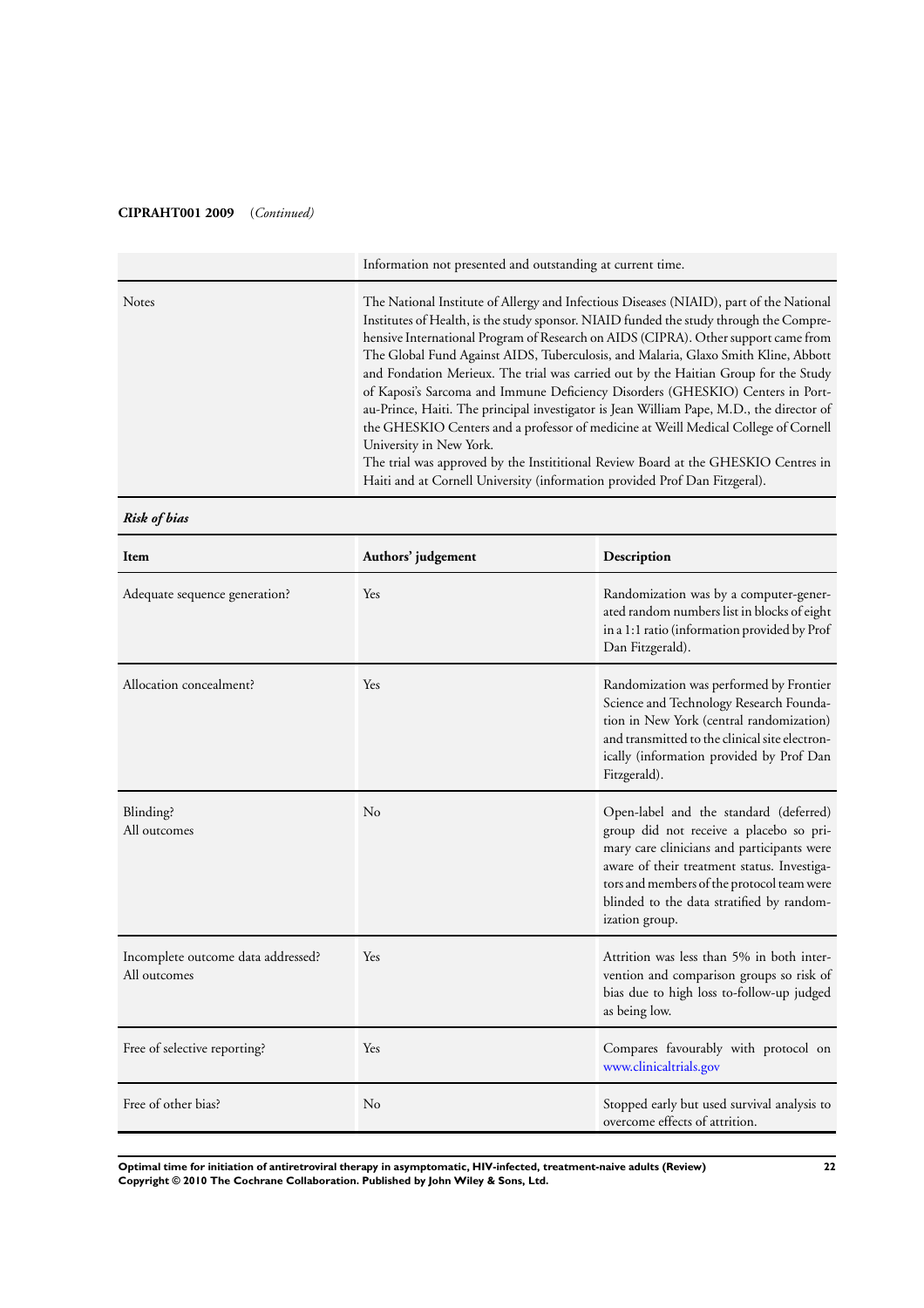| SMART 2008 |  |  |
|------------|--|--|
|            |  |  |

| Methods       | The trial included 318 sites in 33 countries and enrollment commenced in January 2002<br>and was stopped early on 10 January 2006 by the Board.<br>The trial compared a Viral Suppression (VS) strategy, with an experimental Drug Con-<br>servation (DC) strategy. The results for a sub-set of those participants within the larger<br>VS-DC trial who were ARV treatment-naive are included in this review. This analysis<br>was reported as post-hoc and included a group of participants who were either ART-<br>naive or who had received ART and ceased to take it 6 months prior to enrollment. For<br>this review we report the results only for those ART-naive participants.<br>Routine visits occurred at 1 and 2 months, every 2 months thereafter for the first year, and<br>every 4 months in subsequent years. Visits included clinical assessments, and samples were<br>obtained for measurement of CD4 cell count and plasma HIV RNA level. At baseline<br>and annually, a 12-lead electrocardiogram was obtained, and data were electronically<br>transmitted to a central reading facility for assessment of silent myocardial infarction.<br>Median period of follow-up was 18 months for entire RCT and for the sub-set (including<br>those participants who had recieved ART 6 months earlier). Follow-up is not reported<br>specifically for the ART-naive participants only. Median follow-up for the subset is<br>reported as 15 months. |  |
|---------------|--------------------------------------------------------------------------------------------------------------------------------------------------------------------------------------------------------------------------------------------------------------------------------------------------------------------------------------------------------------------------------------------------------------------------------------------------------------------------------------------------------------------------------------------------------------------------------------------------------------------------------------------------------------------------------------------------------------------------------------------------------------------------------------------------------------------------------------------------------------------------------------------------------------------------------------------------------------------------------------------------------------------------------------------------------------------------------------------------------------------------------------------------------------------------------------------------------------------------------------------------------------------------------------------------------------------------------------------------------------------------------------------------------------------------------------------------------------------|--|
| Participants  | 5.472 HIV-infected participants with CD4 cell count > 350 cells/µL were randomly<br>assigned to VS or DC.<br>Of these, $477$ participants were either treatment-naive ( $n = 249$ ) or had not received<br>ART in the preceding 6 months ( $n = 228$ ).<br>Inclusion criteria: HIV-infected, age $\geq$ 13 years of age, CD4 T cell count > 350 cells/ $\mu$ L,<br>willing to initiate, modify, or stop antiretroviral therapy according to study guidelines.<br>Exclusion criteria: pregnant or breast-feeding.<br>Additional criteria for post-hoc sub-set analysis were that participants were antiretroviral-<br>naive or not on treatment for greater than 6 months. We report the results for only those<br>participants who were ART-naive.<br>Median age was 39 in the ART-naive Viral Suppression group and 40 years in the ART-<br>naive Drug Conservation group. There were 27.5% females in the ART-naive VS group<br>and 20.3% in the ART-naive DC group. Median log viral load at baseline was 4.3 copies/<br>ml in the ART-naive VS group and 4.6 in the ART-naive DC group. Median CD4 count<br>at baseline was 432 cells/ul in the ART-naive VS group and 441 cells/ul ART-naive DC<br>group.                                                                                                                                                                                                                                                     |  |
| Interventions | Intervention: EARLY: In the Viral Suppression strategy available antiretroviral regimens<br>were to be used in an uninterrupted manner with the goal of maximal and continuous<br>suppression of HIV replication.<br>Comparison: DEFERRED: The Drug Conservation strategy entailed the episodic use<br>of antiretroviral therapy according to CD4+ count thresholds: the use of antiretroviral<br>therapy was deferred until the CD4+ count decreased to less than 250 cells per cubic<br>millimeter, at which time antiretroviral therapy was to be initiated (or reinitiated) and<br>continued until the CD4+ count increased to more than 350 cells per cubic millime-<br>ter. The protocol also permitted antiretroviral therapy to be initiated (or reinitiated) if<br>symptoms of disease from HIV infection (e.g., oral thrush) developed or the percentage<br>of CD4+ lymphocytes (CD4+ percentage) was less than 15%. On confirmation that the<br>CD4+ count was more than 350 cells per cubic millimeter, antiretroviral therapy was to<br>be stopped and then resumed when the CD4+ count was less than 250 cells per cubic<br>millimeter.                                                                                                                                                                                                                                                                                                              |  |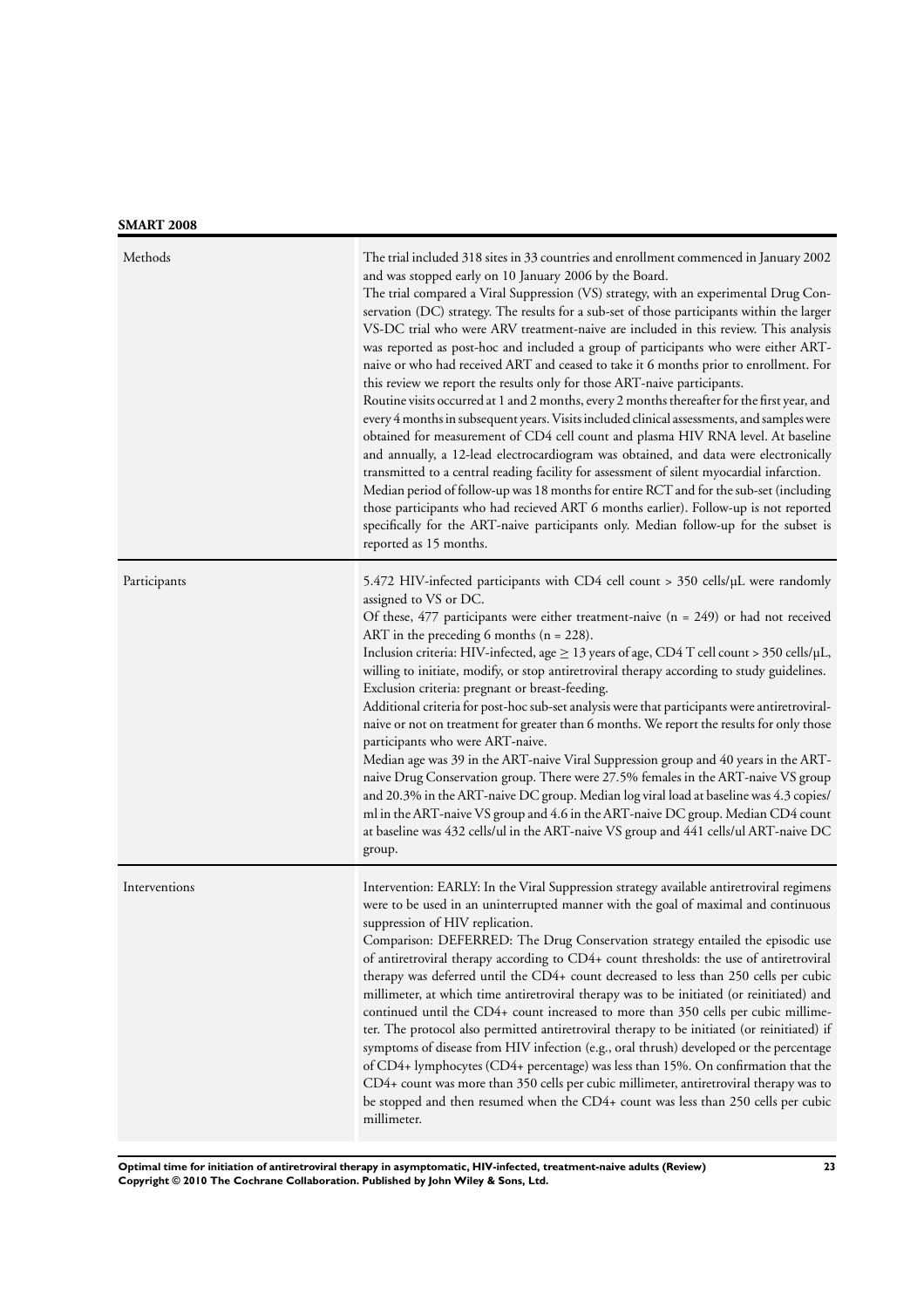## **SMART 2008** (*Continued)*

|              | The sub-set of 477 participants were those participants who were treatment-naive or not<br>on ART for greater than 6 months. Of these 131 were ART-naive in the Viral Suppressoin<br>Group and 118 in the Drug Conservation Group. We report the results for this group.                                                                                                                                                                                                                                                                                                                                                                                                                                                          |
|--------------|-----------------------------------------------------------------------------------------------------------------------------------------------------------------------------------------------------------------------------------------------------------------------------------------------------------------------------------------------------------------------------------------------------------------------------------------------------------------------------------------------------------------------------------------------------------------------------------------------------------------------------------------------------------------------------------------------------------------------------------|
| Outcomes     | 1. Primary outcome:<br>i) Death or Opportunistic Disease<br>2. Secondary outcomes:<br>i) Death from any cause<br>ii) Opportunistic Disease (fatal or non-fatal)<br>iii) Serious non-AIDS events (major cardiovascular, renal, or hepatic disease,<br>and non-AIDS cancers, and deaths from non-OD causes)<br>iv) Composite outcome of b. and c.<br>3. Adverse effects:<br>i) Grade 4 adverse events (not including opportunistic disease) or death from<br>any cause. Grade 4 adverse events were defined as potentially life-threatening<br>symptomatic events requiring medical intervention, according to the toxicity table of<br>the Division of AIDS of the NIAID. Data on lower-grade toxic effects were not<br>collected. |
| <b>Notes</b> | The study was approved by the institutional review board at each site, and written<br>informed consent was obtained from all participants.                                                                                                                                                                                                                                                                                                                                                                                                                                                                                                                                                                                        |

## *Risk of bias*

| Item                                               | Authors' judgement | Description                                                                                                                                                                                                                                                                                                            |
|----------------------------------------------------|--------------------|------------------------------------------------------------------------------------------------------------------------------------------------------------------------------------------------------------------------------------------------------------------------------------------------------------------------|
| Adequate sequence generation?                      | Unclear            | Stratified according to clinical site with the<br>use of permeated blocks of random sizes.<br>Assume computer-generated                                                                                                                                                                                                |
| Allocation concealment?                            | Unclear            | As for above                                                                                                                                                                                                                                                                                                           |
| Blinding?<br>All outcomes                          | No                 | Investigators and participants were aware<br>of treatment assignments. For primary out-<br>come, death or Opportunistic Disease, an<br>end-point review committee reviewed the<br>events classification unaware of treatment<br>assignments.                                                                           |
| Incomplete outcome data addressed?<br>All outcomes | Yes                | Eleven were lost to follow-up of subset of<br>477 and median follow-up was 15 months.                                                                                                                                                                                                                                  |
| Free of selective reporting?                       | Unclear            | Compares favourably with protocol on<br>www.clinicaltrials.gov but outcomes not<br>clearly reported in the online protocol (pos-<br>sibly due to trial registration on the reg-<br>istry prior to World Health Organization<br>mandatory 20 item minimum dataset cri-<br>teria for prospective trial registration). We |

**Optimal time for initiation of antiretroviral therapy in asymptomatic, HIV-infected, treatment-naive adults (Review) 24 Copyright © 2010 The Cochrane Collaboration. Published by John Wiley & Sons, Ltd.**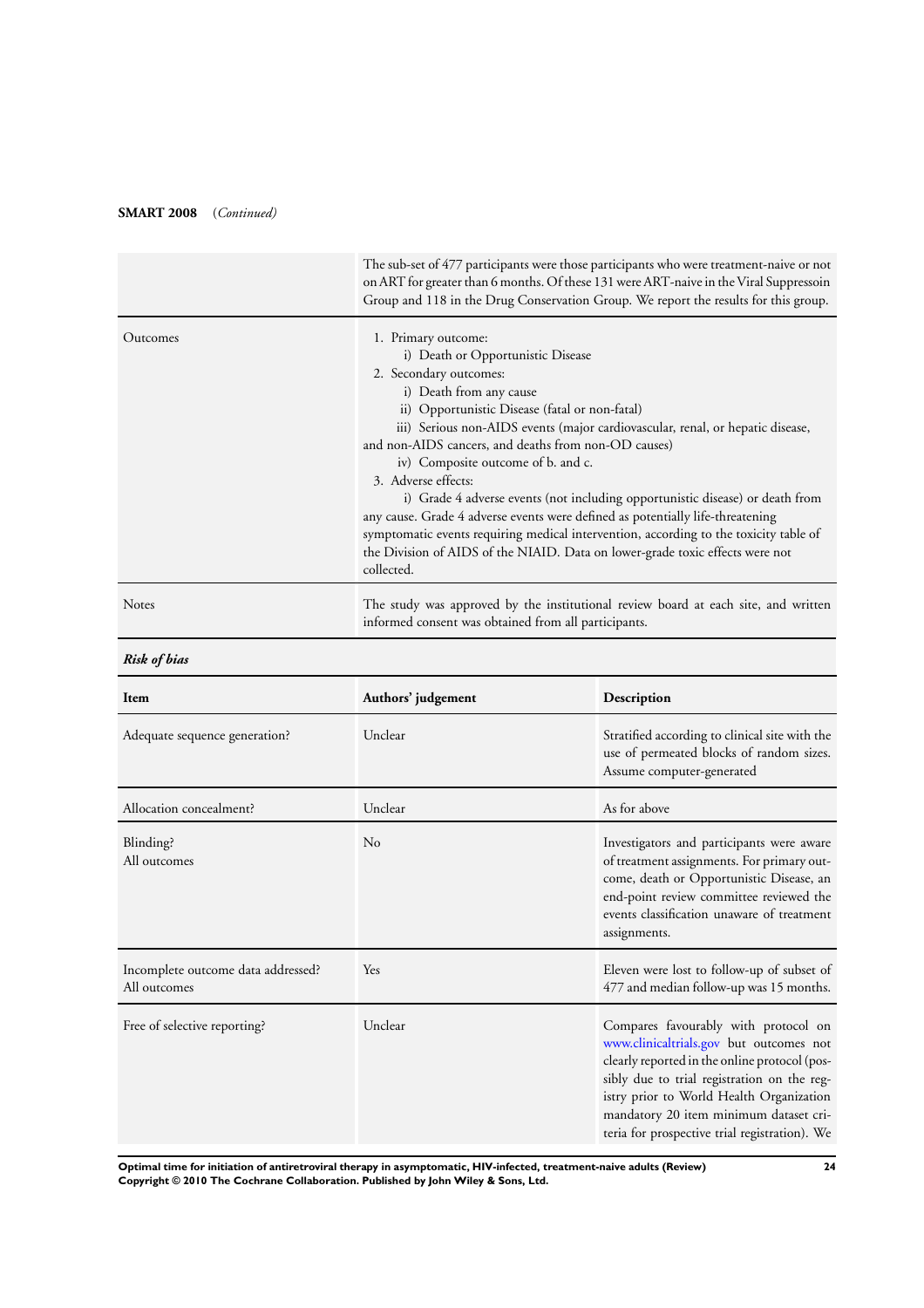## <span id="page-26-0"></span>**SMART 2008** (*Continued)*

|                     |          | will need to contact investigators to con-<br>firm reported outcomes conform to those<br>in protocol.                                                                                                                                                                                                                                                                                                                                                                                                     |
|---------------------|----------|-----------------------------------------------------------------------------------------------------------------------------------------------------------------------------------------------------------------------------------------------------------------------------------------------------------------------------------------------------------------------------------------------------------------------------------------------------------------------------------------------------------|
| Free of other bias? | $\rm No$ | Stopped early but acceptable statistical<br>stopping rules applied to reduce effects of<br>attrition bias. An O'Brien-Fleming bound-<br>ary and the Lan-DeMets alpha spending<br>function was used to determine whether<br>to terminate the trial early. The results re-<br>ported here are not free of bias as the anal-<br>ysis of the ART-naive was post-hoc and<br>it is possible that other studies may not<br>have conducted similar post-hoc analysis so<br>there is a threat of publication bias. |

## **Characteristics of excluded studies** *[ordered by study ID]*

| Erhabor 2006 Although the text of the article refers to randomizing patients, email communication with the first author confirmed |
|-----------------------------------------------------------------------------------------------------------------------------------|
| that this is a stratified cohort study and not an RCT                                                                             |

## **Characteristics of ongoing studies** *[ordered by study ID]*

## **NCT00491556**

| Trial name or title | Early initiation of HAART                                                                                                                                                                                                                                                                                                                                                                                                                                                                                                                                                                                                                                                                                                                                                                 |
|---------------------|-------------------------------------------------------------------------------------------------------------------------------------------------------------------------------------------------------------------------------------------------------------------------------------------------------------------------------------------------------------------------------------------------------------------------------------------------------------------------------------------------------------------------------------------------------------------------------------------------------------------------------------------------------------------------------------------------------------------------------------------------------------------------------------------|
| Methods             | This is a randomized, proof of concept study of youth 18-24 years of age with confirmed HIV after age 9<br>with CD4+ T cells above 350 cells/mm3 who are randomized 3:1 to begin HAART consisting of TDF/FTC/<br>ATV/r (preferred), AZT/3TC/ATV/r, or other recommended NRTI backbone with ATV/r upon entry or to<br>begin treatment under current DHHS guidelines. Subjects in the experimental group who achieve virologic<br>control by week 24 and maintain good control through 48 weeks will then de-intensify to ATV/r alone and<br>will be followed for two years. Subjects randomized to the standard care arm will begin HAART with TDF/<br>FTC/ATV/r (preferred), AZT/3TC/ATV/r, or other recommended ATV/r based HAART regimen according<br>to current DHHS standard of care. |
| Participants        | Age 18 yrs and 0 days to 24 yrs and 364 days with CD4+ T cells > 350/mm3 as determined by two consecutive<br>measures within 6 months of entry, with second measure being collected at pre-entry. Infected with HIV after<br>age 9                                                                                                                                                                                                                                                                                                                                                                                                                                                                                                                                                        |
| Interventions       | Experimental:<br>Subjects in the experimental group will begin HAART consisting of TDF/FTC/ATV/r (preferred), AZT/<br>3TC/ATV/r or other recommended NRTI backbone with ATV/r upon entry or to begin treatment under<br>current DHHS guidelines. Subjects in the experimental group who achieve virologic control by week 24 and<br>maintain good control through 48 weeks will then de-intensify to ATV/r alone and will be followed for an                                                                                                                                                                                                                                                                                                                                              |

**Optimal time for initiation of antiretroviral therapy in asymptomatic, HIV-infected, treatment-naive adults (Review) 25 Copyright © 2010 The Cochrane Collaboration. Published by John Wiley & Sons, Ltd.**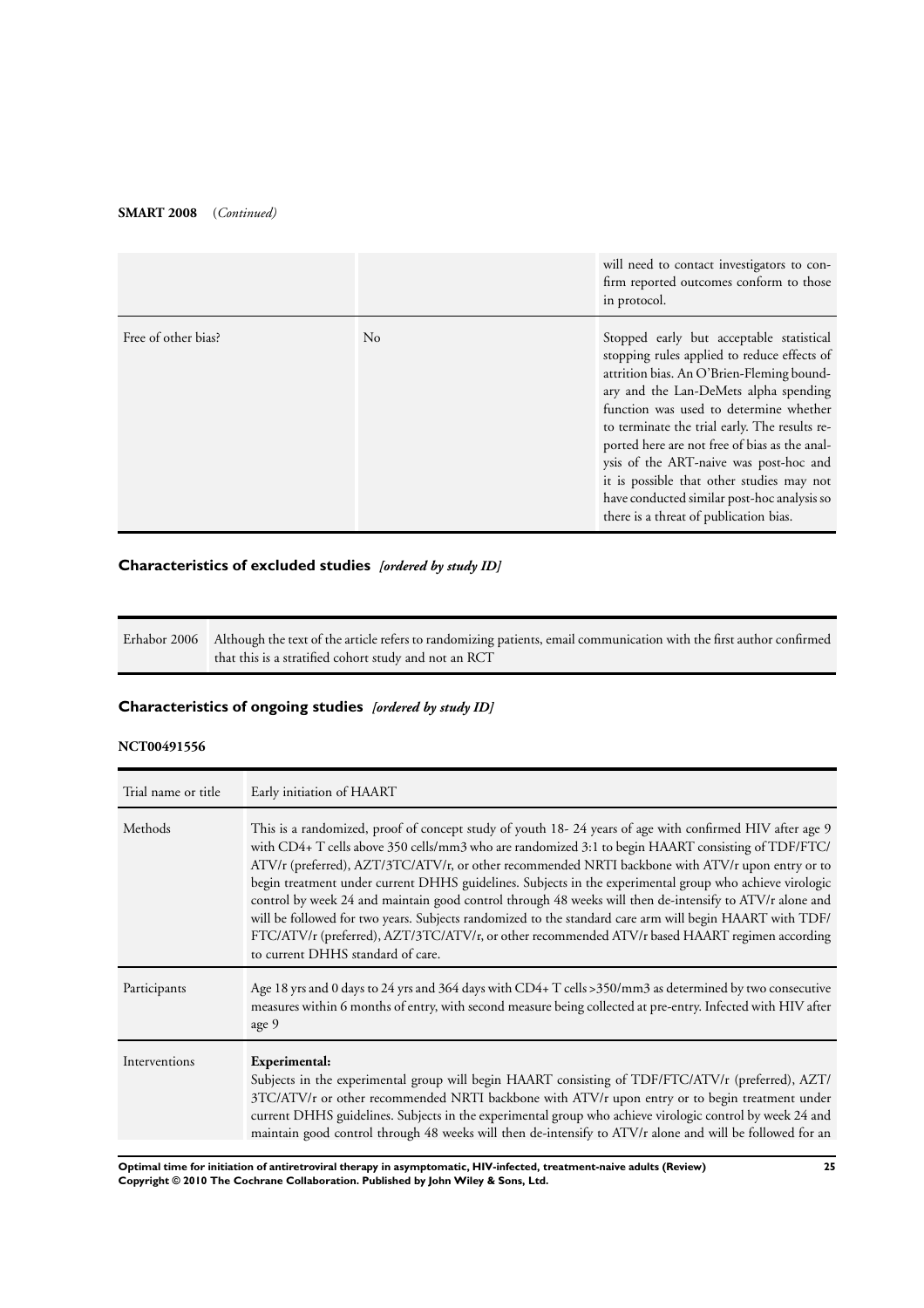## **NCT00491556** (*Continued)*

|                     | additional two years<br>Control:<br>Subjects randomized to the standard care arm will begin HAART with TDF/FTC/ATV/r (preferred), AZT/<br>3TC/ATV/r, or other recommended ATV/r based HAART regimen according to current DHHS standard of<br>care and will be followed for a total of three years. Under these guidelines and under current clinical standards,<br>subjects on the standard care arm will begin therapy when the CD4+ T cell count drops below 350 cells/<br>mm3 or other clinical criteria necessitating treatment as determined by the site clinician occur. |
|---------------------|--------------------------------------------------------------------------------------------------------------------------------------------------------------------------------------------------------------------------------------------------------------------------------------------------------------------------------------------------------------------------------------------------------------------------------------------------------------------------------------------------------------------------------------------------------------------------------|
| Outcomes            | <b>Primary Outcome:</b><br>Ability to maintain or enhance HAART-associated quantitative changes in CD4+ T cell percentages achieved<br>during HAART following therapy de-intensification to ATV/r in adolescents and young adults who began<br>treatment prior to meeting DHHS guidelines.                                                                                                                                                                                                                                                                                     |
|                     | <b>Secondary Outcomes:</b><br>• Quantitative and qualitative changes in T cell subsets percentage in those initiating HAART prior to<br>current guidelines followed by de-intensification and in subjects initiating HAART by current DHHS<br>guidelines<br>• Ability to maintain decreases in T cell activation achieved during HAART following therapy de-<br>intensification<br>• Ability to maintain virologic control following de-intensification in adolescents treated with HAART<br>prior to meeting DHHS guidelines                                                  |
|                     | • Impact of early HAART initiation on thymic output<br>• Determine the emergence of drug resistance in subjects who fail therapy de-intensification<br>• Evaluate the safety of initiating ART prior to significant CD4+ T cell loss with respect to emergence of<br>drug associated toxicity and drug resistance<br>• Monitor prevalence of genotypic drug resistance within an ARV naïve or minimally exposed adolescent<br>and young adult population; evaluate the associations of subject demographic and clinical variables with<br>presence of genotypic mutation       |
| Starting date       | October 2007                                                                                                                                                                                                                                                                                                                                                                                                                                                                                                                                                                   |
| Contact information |                                                                                                                                                                                                                                                                                                                                                                                                                                                                                                                                                                                |

Notes

## **START 2009**

| Trial name or title | Strategic Timing of Antiretroviral Treatment (START)                                                                                                                                                                                                                      |
|---------------------|---------------------------------------------------------------------------------------------------------------------------------------------------------------------------------------------------------------------------------------------------------------------------|
| Methods             | Treatment, Randomized, Open Label, Dose Comparison, Parallel Assignment, Safety/Efficacy Study                                                                                                                                                                            |
| Participants        | Patients 18 years of age and older who are infected with HIV, have CD4+ cell counts of greater than 500<br>cells/mm3, and who have never had antiretroviral therapy to treat HIV.                                                                                         |
| Interventions       | To determine whether initiation of ART in HIV-infected, treatment-naive persons with CD4 counts > 500<br>cells/mm <sup>3</sup> is superior in terms of mortality and morbidity to deferral of treatment until the CD4 count<br>declines to < $350$ cells/mm <sup>3.</sup> |

**Optimal time for initiation of antiretroviral therapy in asymptomatic, HIV-infected, treatment-naive adults (Review) 26 Copyright © 2010 The Cochrane Collaboration. Published by John Wiley & Sons, Ltd.**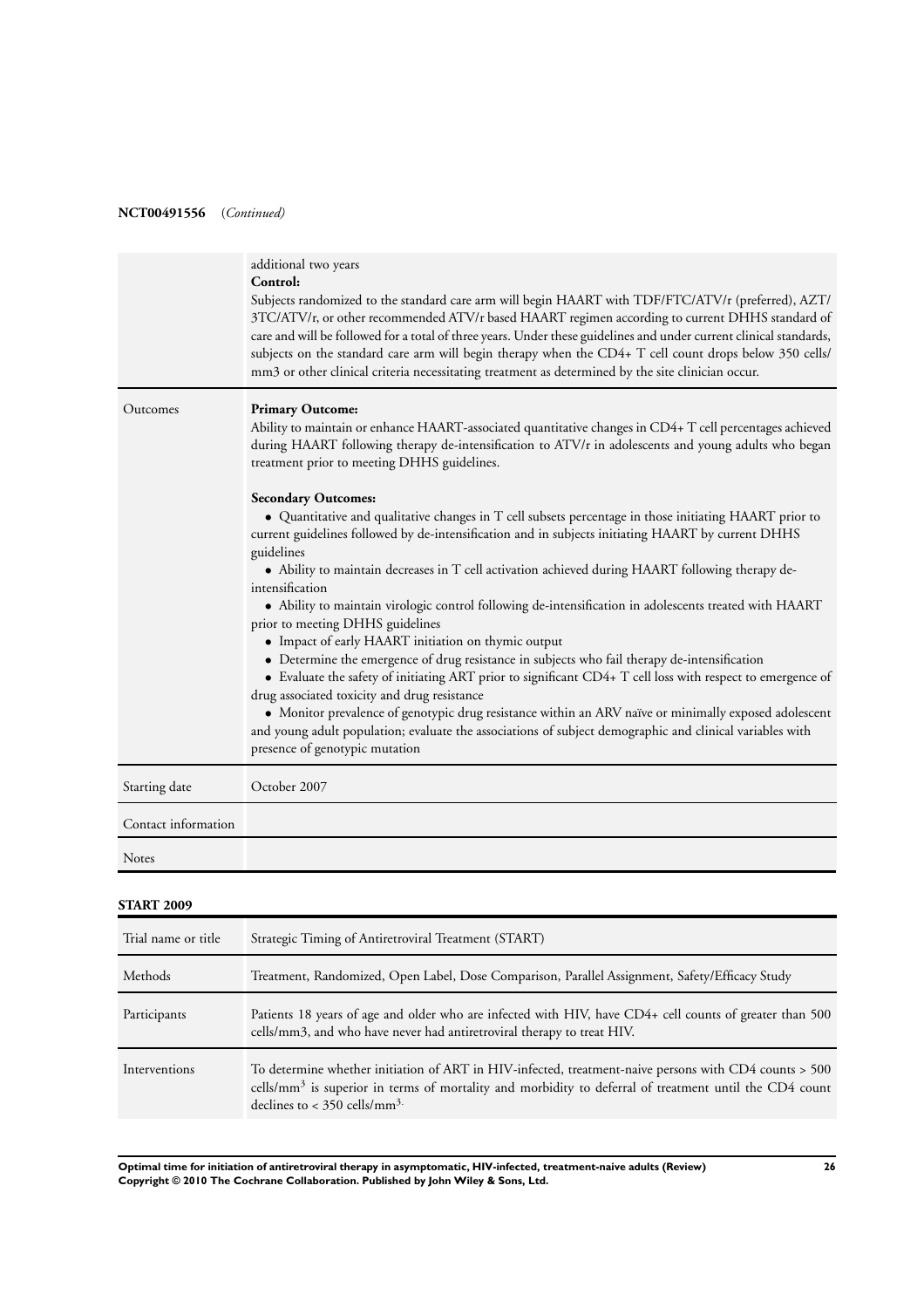## **START 2009** (*Continued)*

| Outcomes      | <b>Primary Outcomes:</b><br>Composite endpoint of AIDS, serious non-AIDS diagnoses, and all-cause mortality<br><b>Secondary Outcomes:</b><br>• Components of the composite primary outcome measure<br>• Specific non-AIDS diagnoses<br>• Adverse events<br>• Hospitalization, health-care utilization, quality of life<br>• HIV drug resistance and transmission risk behavior<br>• Change in neurocognitive function (in a subset of participants)<br>• Obtain a whole blood sample from which DNA will be extracted to study validated genetic variants<br>that determine the risk of the various primary and secondary outcomes assessed in START (in a subset of<br>participants)<br>• Evaluate understanding of study information and satisfaction with the consent process among START<br>participants, after receiving information from either a standard or a concise consent form (at a subset of sites)<br>• Large and small artery elasticity (in a subset of participants) |
|---------------|----------------------------------------------------------------------------------------------------------------------------------------------------------------------------------------------------------------------------------------------------------------------------------------------------------------------------------------------------------------------------------------------------------------------------------------------------------------------------------------------------------------------------------------------------------------------------------------------------------------------------------------------------------------------------------------------------------------------------------------------------------------------------------------------------------------------------------------------------------------------------------------------------------------------------------------------------------------------------------------|
| Starting date | March 2009                                                                                                                                                                                                                                                                                                                                                                                                                                                                                                                                                                                                                                                                                                                                                                                                                                                                                                                                                                             |
|               | Contact information University of Minnesota (James D. Neaton, Ph.D/Principal Investigator)                                                                                                                                                                                                                                                                                                                                                                                                                                                                                                                                                                                                                                                                                                                                                                                                                                                                                             |
| <b>Notes</b>  | NCT00867048                                                                                                                                                                                                                                                                                                                                                                                                                                                                                                                                                                                                                                                                                                                                                                                                                                                                                                                                                                            |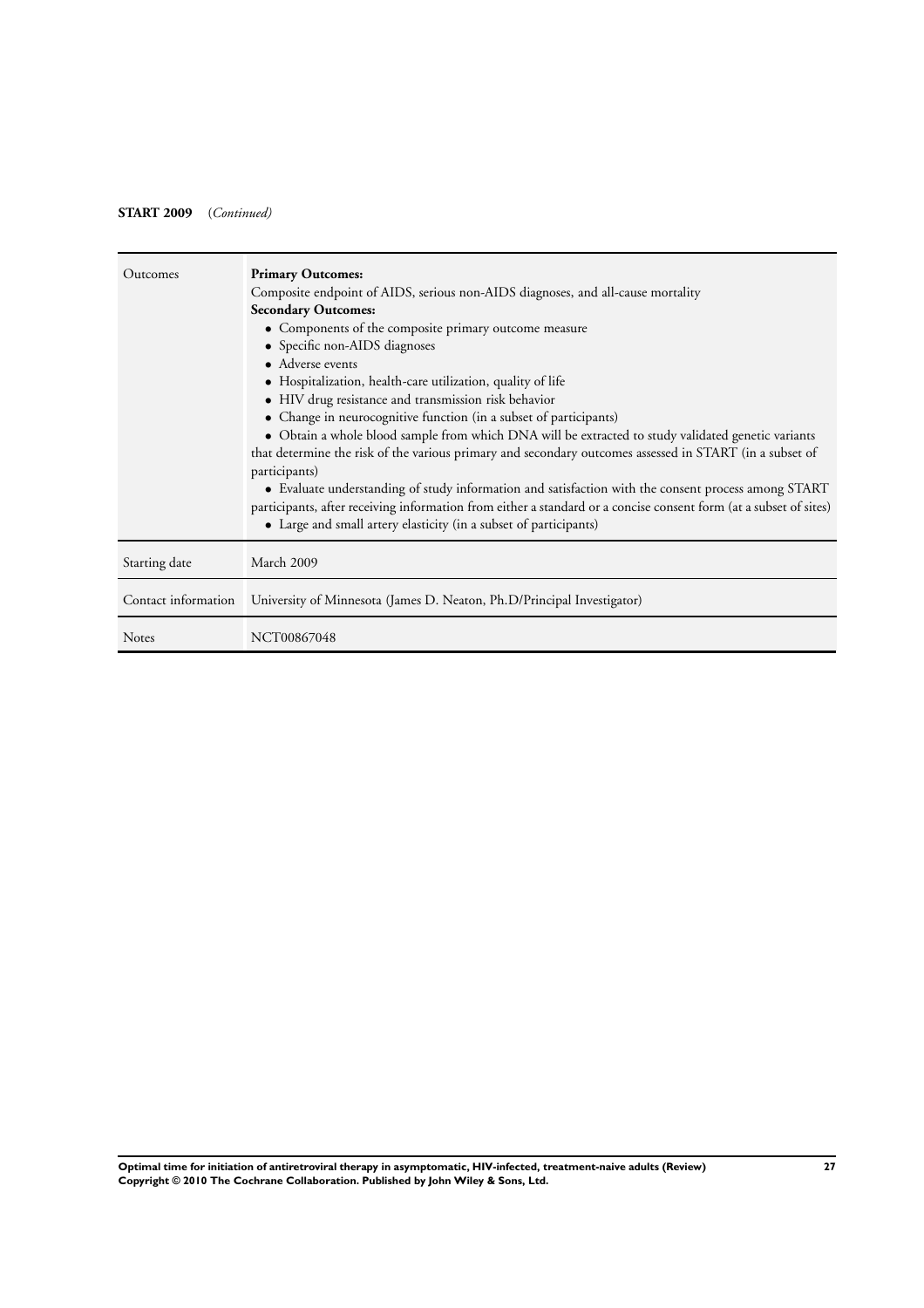## **D A T A A N D A N A L Y S E S**

## **Comparison 1. Early ART versus standard or deferred ART (CD4** ≤ **200 or CD4** ≤ **250 cells/µl)**

| Outcome or subgroup title                                  | No. of<br>studies | No. of<br>participants | <b>Statistical method</b>        | <b>Effect size</b>  |
|------------------------------------------------------------|-------------------|------------------------|----------------------------------|---------------------|
| 1 Death                                                    | 2                 | 1065                   | Risk Ratio (M-H, Random, 95% CI) | $0.26$ [0.11, 0.62] |
| 2 Tuberculosis                                             | 2                 | 1065                   | Risk Ratio (M-H, Random, 95% CI) | $0.54$ [0.26, 1.12] |
| 3 Disease progression measured by<br>opportunistic disease |                   |                        | Risk Ratio (M-H, Random, 95% CI) | Totals not selected |
| 4 Any Grade 3 or 4 adverse events<br>ITT analysis          |                   |                        | Risk Ratio (M-H, Random, 95% CI) | Totals not selected |
| 5 Grade 3 or 4 anaemia Per<br>Protocol analysis            |                   |                        | Risk Ratio (M-H, Random, 95% CI) | Totals not selected |

## **H I S T O R Y**

Protocol first published: Issue 1, 2010

Review first published: Issue 3, 2010

## **C O N T R I B U T I O N S O F A U T H O R S**

NS and OU conducted eligibility of the searches, data extraction, and quality assessment. GR resolved differences when needed. NS entered the data and conducted the analyses and wrote the first draft of the review. OU and GR provided feedback into the overall results and their interpretation.

## **D E C L A R A T I O N S O F I N T E R E S T**

None known

## **S O U R C E S O F S U P P O R T**

## **Internal sources**

- South African Cochrane Centre and Cochrane HIV/AIDS Mentoring Programme, South Africa.
- Cochrane HIV/AIDS Review Group, San Francisco, USA.